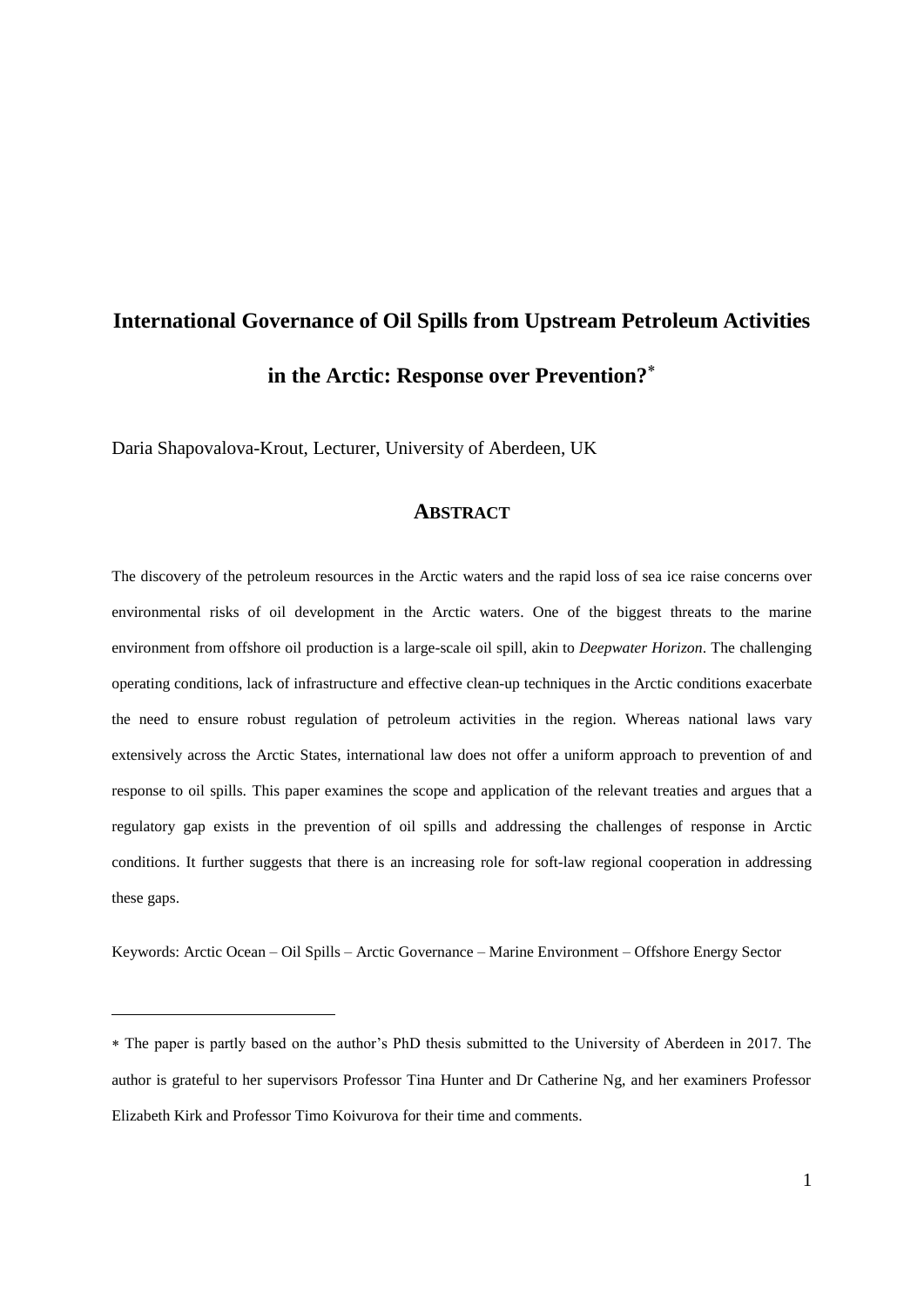### **Introduction**

1

In 2008, the United States Geological Survey discovered potentially vast petroleum resources in the Arctic waters.<sup>1</sup> Despite the relatively low activity at present,<sup>2</sup> a number of exploration licenses have been granted in all of the Arctic coastal States and it is expected that the production levels will increase with time, especially with the receding sea-ice and easier navigation through the Arctic shipping routes.

It is generally agreed that petroleum development in Arctic waters is associated with elevated risks compared to more conventional locations. Potential oil spill recovery presents a bigger challenge due to the climatic conditions and the lack of infrastructure.<sup>3</sup> In the Arctic, any response operation would have to be delayed by the time needed to gather assets and personnel. The environmental destruction caused by an oil spill could have more severe effects than in temperate climates due to the lower rate of oil biodegradation;<sup>4</sup> if spilled, oil

<sup>1</sup> Around 22% of the world's undiscovered oil and gas resources, with about 85% occurring offshore. P Stauffer, 'US Geological Survey Circum-Arctic Resource Appraisal: Estimates of Undiscovered Oil and Gas North of the Arctic Circle', available at http://library.arcticportal.org/1554/; accessed 29 June 2018.

<sup>&</sup>lt;sup>2</sup> As of August 2018, there are only three producing fields in the Arctic waters: Prirazlomnoe (oil) in the Russian Arctic, and the Snøhvit (gas) and the Gøliat (oil) in Norway.

<sup>3</sup> DNV GL, *Challenges and Best Practice of Oil Spill Response in the Arctic* (DNV GL, Harstad, 2014) at p. 28; AO Kokorin, DV Karelin and AV Stetsenko (eds), *The Impact of Climate Change on the Russian Arctic and Paths to Solving the Problem* (WWF 2008) at p. 15, available at http://assets.panda.org/downloads/wwf\_arctica\_eng\_1.pdf; accessed 6 November 2018.

<sup>4</sup> EPPR, *Field Guide for Oil Spill Response in Arctic Waters* (Environment Canada 1998), at pp. 5–68, available at https://oaarchive.arctic-council.org/handle/11374/109; accessed 6 November 2018.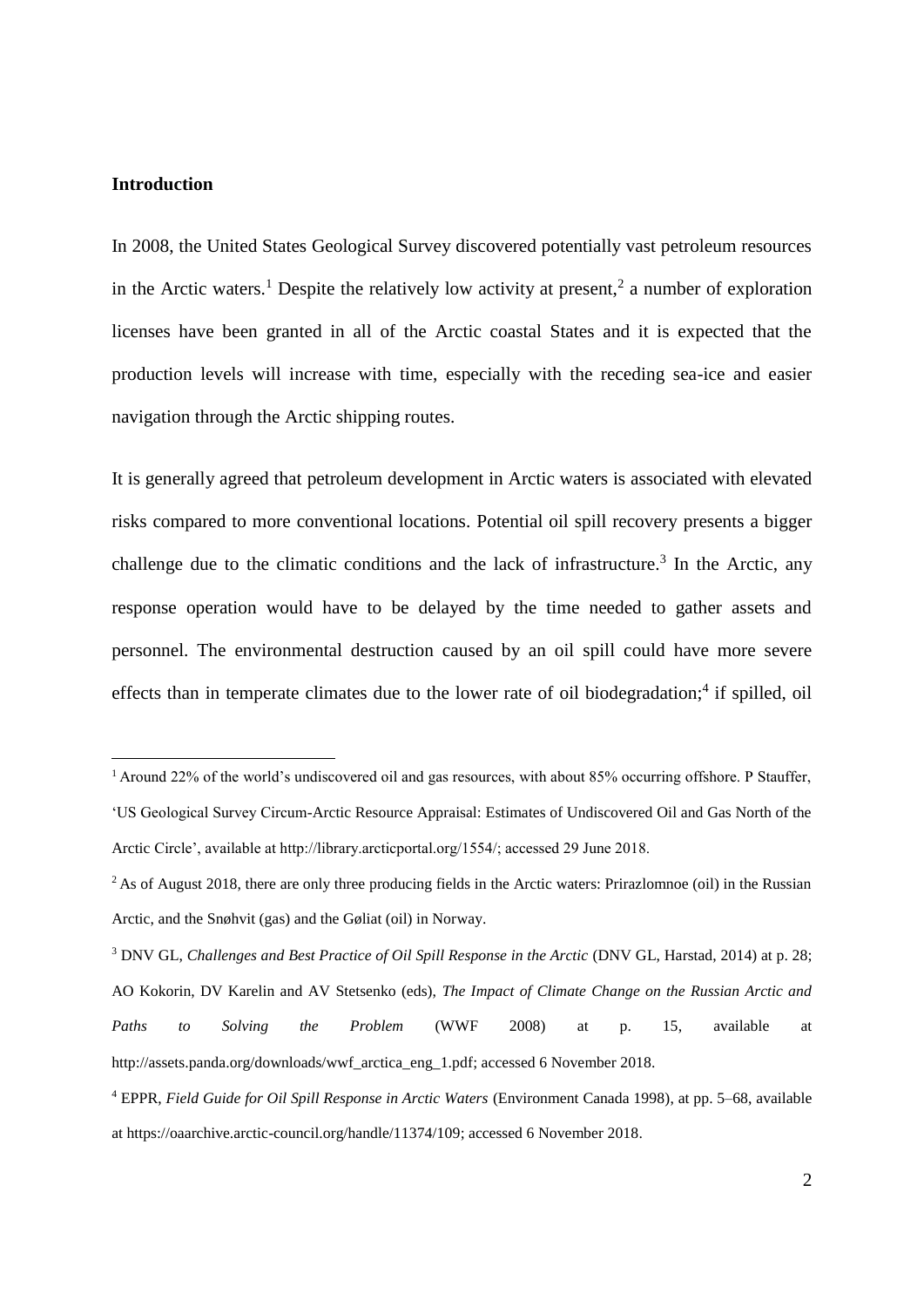could persist in the Arctic environment for decades, as demonstrated by the lasting consequences of the 1989 *Exxon Valdez* spill.<sup>5</sup> Oil from a spill at the end of the drilling season could get trapped in or under the ice and thus be impossible to clean up or even detect.<sup>6</sup> The Arctic is home to over 4 million people, approximately 10% of whom are indigenous. <sup>7</sup> The oil contamination of the coastal waters might bring devastating effects to the livelihoods of the communities that depend on their lands and waters for subsistence.

To avoid catastrophic consequences, the Arctic States should establish an effective and coherent regulatory framework for the prevention of and response to oil spills, and the operators should be willing to conduct their activities under such an effective framework and with full cooperation. Although the national petroleum regulatory frameworks are quite disparate,<sup>8</sup> the international legal framework does not offer a comprehensive treaty specifically regulating offshore petroleum development. The broader-in-scope UN Convention on the Law of the Sea (LOSC) consolidates international customary law on, *inter alia,* maritime delimitation, rights and duties of States in different maritime zones, and the

<sup>5</sup> R Steiner, 'Risks to Arctic Ecosystems' (2010) 3 *The Circle* 13-16, at p.16.

<sup>6</sup> WWF, 'Modeling Oil Spills in the Beaufort Sea Exploring the Risk: What Would Happen if Oil Spills in the Beaufort Sea?' (2014), available at a http://awsassets.wwf.ca/downloads/wwf\_beaufort\_sea\_oil\_spill\_modelling\_summary\_report.pdf; accessed 6 November 2018; JR Payne, GD McNabb and JR Clayton, 'Oil Weathering Behavior in Arctic Environments' <sup>7</sup> G Fondahl, V Filippova and L Mack, 'Indigenous Peoples in the New Arctic' in B Evengård, JN Larsen and Ø Paasche (eds), *The New Arctic* (Springer, Cham, 2015) 7-22.

<sup>8</sup> See *e.g.,* C Pelaudeix and EM Basse, *Governance of Arctic Offshore Oil and Gas* (Routledge, Abingdon, 2018).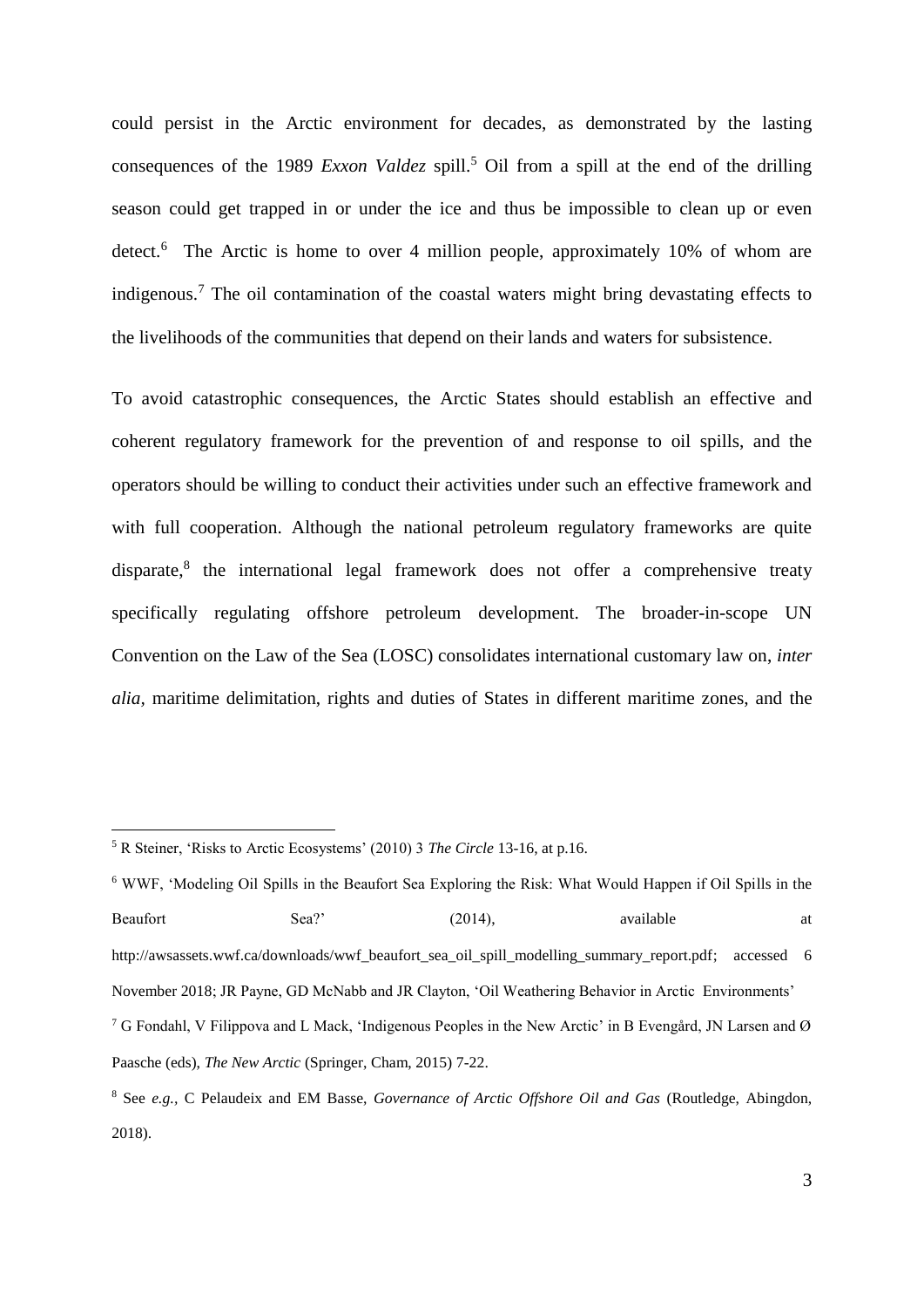protection and preservation of the marine environment.<sup>9</sup> Furthermore, there are two multilateral treaties specifically relevant to oil spill response in the Arctic.<sup>10</sup>

The Arctic Council, a high-level intergovernmental forum of the Arctic States, serves as a venue for cooperation and knowledge-generation on various issues, including offshore petroleum and environmental protection. The Council is usually described as a 'soft law regime', $<sup>11</sup>$  as it does not possess international legal personality and hence the power to take</sup> binding decisions. The work of the Council is carried out on three levels: ministerial, senior Arctic officials (SAOs) and the science-based groups: six Working Groups, Task Forces and Expert Groups. Its non-binding documents might provide complementary action to treaties and fill the lacunae when it comes to oil spill prevention and Arctic-specific response governance. The Council has also hosted the adoption of three binding agreements under its auspices in the recent years. <sup>12</sup>

<sup>&</sup>lt;sup>9</sup> United Nations Convention on Law of the Sea (Montego Bay, 10 December 1982, in force 16 November 1994) 1833 *UNTS* 396 (LOSC).

<sup>&</sup>lt;sup>10</sup> International Convention on Oil Pollution Preparedness, Response and Co-operation (London, 30 November 1990, in force 13 May 1995) 1891 *UNTS* 51 (OPRC); Agreement on Cooperation on Marine Oil Pollution, Preparedness and Response in the Arctic (Kiruna, 15 May 2013, in force 25 March 2016) available at https://arctic-council.org/eppr/agreement-on-cooperation-on-marine-oil-pollution-preparedness-and-response-inthe-arctic/; accessed 29 June 2018 (MOSPA). Both are analysed in the third section.

<sup>&</sup>lt;sup>11</sup> DR Rothwell, 'Polar Opposites: Environmental Discourses and Management in Antarctica and the Arctic' in B Jessup and K Rubenstein (eds), *Environmental Discourses in Public and International Law* (Cambridge University Press, Cambridge, 2012) 355-374, at p.367.

<sup>&</sup>lt;sup>12</sup> Agreement on Cooperation on Aeronautical and Maritime Search and Rescue in the Arctic (Nuuk, 12 May 2011, in force 19 January 2013) available at https://oaarchive.arctic-council.org/handle/11374/531; accessed 6 November 2018; MOSPA (n 10); Agreement on Enhancing International Arctic Scientific Cooperation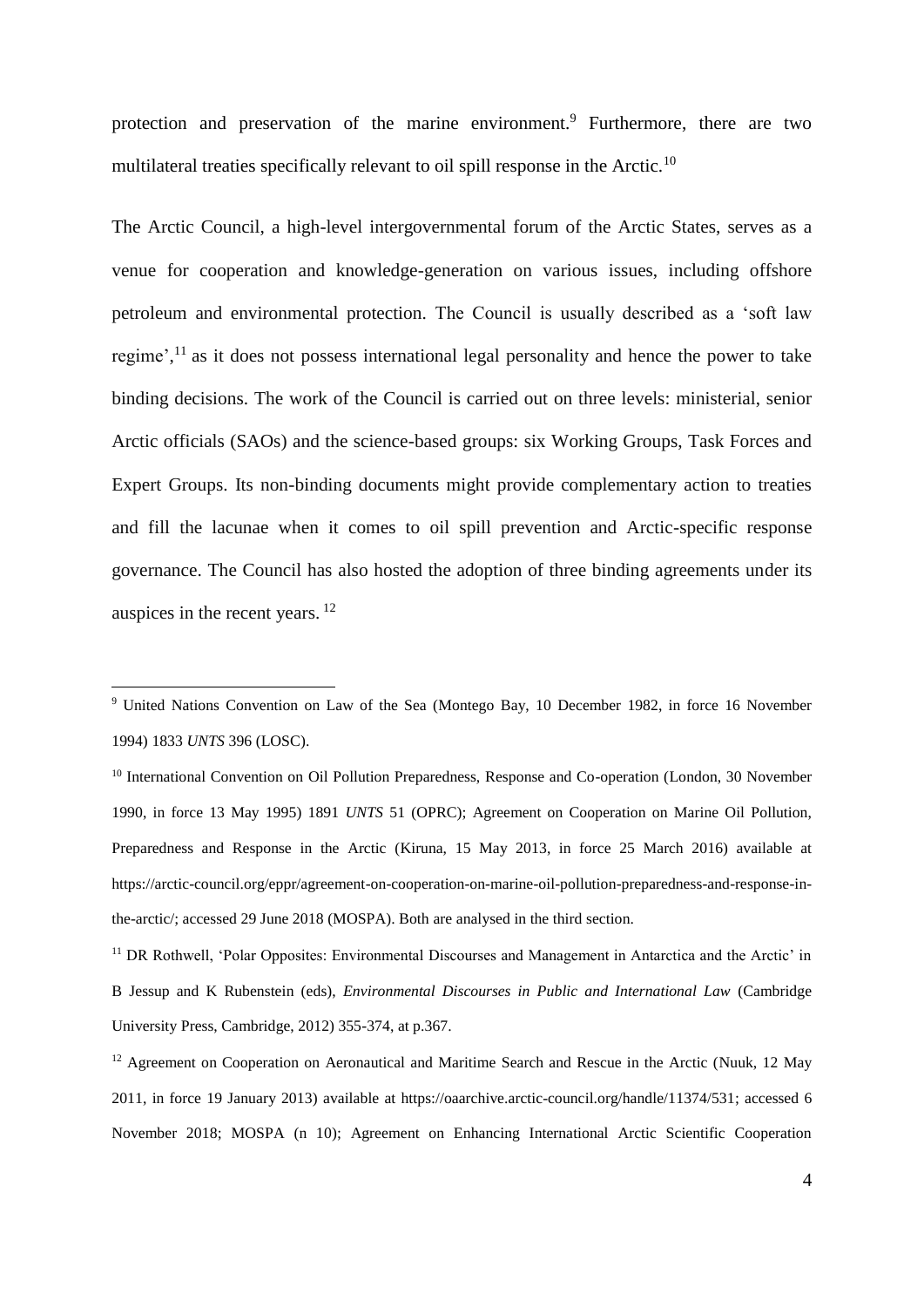International and national legal regimes for offshore oil development in the Arctic have been the subject of a number of studies in the recent years,  $13$  but the regulation of prevention and response to oil spills in the region have mostly been considered in general or from the national perspectives.<sup>14</sup> Legal scholars highlighted the general lack of upstream oil spill prevention regulation in international law compared to response regulation and stringent prevention regulation in the international shipping sector.<sup>15</sup> The questions of State responsibility for potential environmental damage from offshore petroleum activities in the Arctic have been examined in depth by Johnstone, who reviewed the applicability of general international law, treaties, and case law, and *inter alia* highlighted the potential difficulties in invoking State responsibility if the harm is inflicted on the areas beyond national

(Fairbanks, 11 May 2017, in force 23 May 2018) available at https://oaarchive.arcticcouncil.org/handle/11374/1916; accessed 6 November 2018.

1

<sup>13</sup> RL Johnstone, *Offshore Oil and Gas Development in the Arctic under International Law: Risk and Responsibility* (Brill Nijhoff, Leiden, 2015); Pelaudeix and Basse (n 8); D Shapovalova and K Stephen, 'No Race for the Arctic? Examination of Interconnections between Legal Regimes for Offshore Petroleum Licensing and Level of Industry Activity' [2019 forthcoming] *Energy Policy*.

<sup>14</sup> See *e.g.*, N Belkina and O Sarkova, 'Regulatory Approaches to Oil Spill Response in Norway and Russia' (2015) 38 *Polar Geography* 1-21; N Liu, 'Protection of the Marine Environment from Offshore Oil and Gas Activities' in R Rayfuse (ed), *Research Handbook on International Marine Environmental Law* (Edward Elgar, Cheltenham, 2015) 190-205. Liability regimes for oil spills are examined in Johnstone (n 13); K Svendsen, *Compensable Damage* Ex Delicto *of Harm in the Barents Sea Caused by Petroleum Spills from Offshore Installations* (PhD Thesis, University of Tromsø, 2015).

<sup>15</sup> R Dopplick, 'Multilateral Regional Oil Spill Preparedness and Response Agreements: Lessons for the Arctic' (2012) 10 *OGEL* 1-92; C Redgwell, 'Mind the Gap in the GAIRS: The Role of Other Instruments in LOSC Regime Implementation in the Offshore Energy Sector' (2014) 29 *The International Journal of Marine and Coastal Law* 600-621, at p. 619.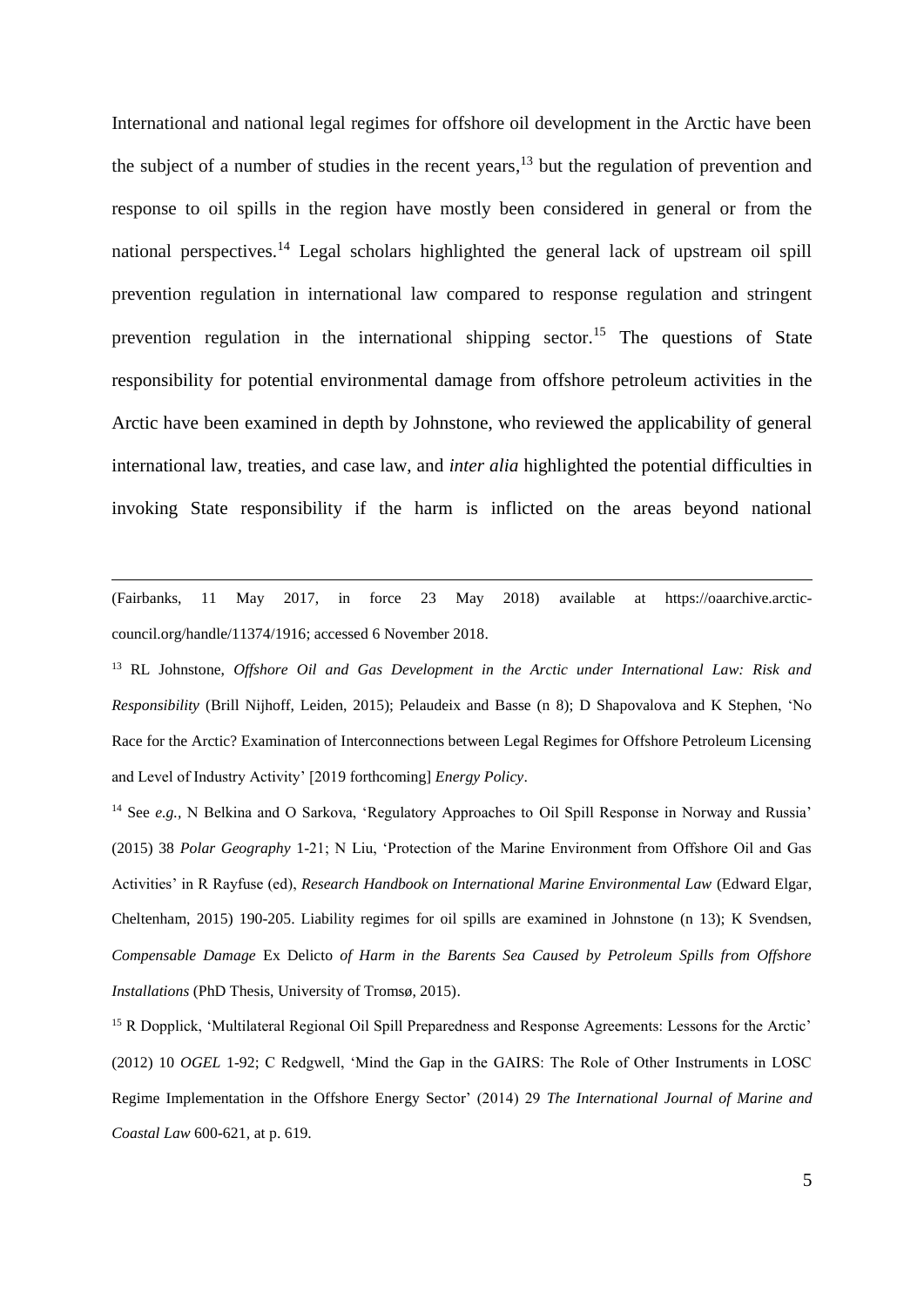jurisdiction.<sup>16</sup> Finally, the important role of the Arctic Council soft-law documents in the prevention of and response to oil spills in the Arctic has been examined.<sup>17</sup> This paper builds on these contributions by analysing treaties relevant to oil spill prevention and response in the Arctic in light of their scope and application. It argues that the treaty regulation of the offshore petroleum activities in the Arctic leaves gaps in the prevention of oil spills and well control while focusing on international cooperation in response operations. It further suggests that the Arctic Council governance of oil spills through non-binding norms and facilitating cooperation between regulatory agencies and non-State actors could be instrumental in improving offshore safety in the region. To this end, the next section outlines the meaning of prevention and response oil spills and specific Arctic challenges, and the third section analyses the regulatory scope of the relevant treaties. The fourth section then analyses the Arctic Council actions in governing oil spill prevention and response in the region and suggests that it could prove a useful regulatory tool, especially with the lack of binding international obligations.

#### **Defining oil spills, prevention, and response in the Arctic**

1

Large-scale marine oil spills can result from oil tanker accidents and offshore petroleum activities. This paper focuses on the latter and this section clarifies the scope by examining

<sup>&</sup>lt;sup>16</sup> Johnstone (n 13), in particular at pp. 189-267; Johnstone, 'Invoking Responsibility For Environmental Injury in the Arctic Ocean' (2014) 6(1) *Yearbook of Polar Law* 1-35; See also, M Byers, *International Law and the Arctic* (Cambridge University Press, Cambridge, 2014) at pp. 209–212.

<sup>&</sup>lt;sup>17</sup> HM Osofsky, JM Shadian and SL Fechtelkotter, 'Preventing and Responding to Arctic Offshore Drilling Disasters: The Role of Hybrid Cooperation' in J Peel and E Fisher (eds), *The Role of International Environmental Law in Disaster Risk Reduction* (Brill Nijhoff, Leiden, 2016) 392-419.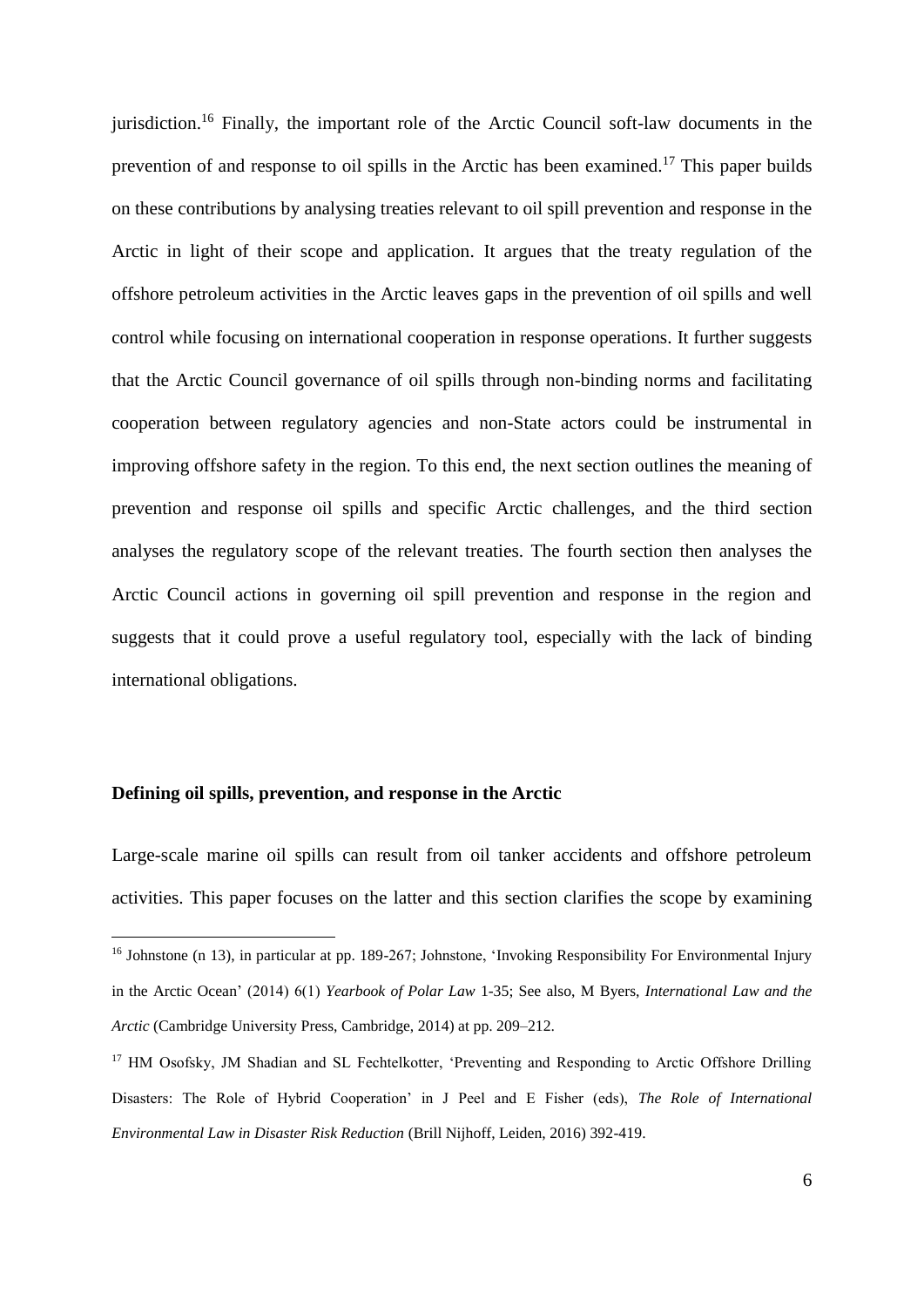the meaning and challenges of prevention, preparedness and response to oil spills from offshore petroleum development in the Arctic. This differentiation is imperative for the further examination of the regulation in sections 3 and 4.

The main three sources of oil spills from offshore petroleum production are the loss of well control, platform failure, and operational discharges.<sup>18</sup> The operational discharges from routine operations, such as drill cuttings, might have damaging cumulative effects and are regulated at the national and regional level.<sup>19</sup> However, the biggest risk to the marine environment is arguably posed by a possible large-scale oil spill in the Arctic waters, resulting from a loss of well control.<sup>20</sup> Such accidental spills are the focus of this paper.

Loss of well control (such as a well blowout) occurs when 'formation pressure exceeds the pressure applied to it by the drilling column of drilling fluid'.<sup>21</sup> A blowout can be caused by a pocket of oil under high pressure, human error, a technical failure, or a combination of all of the above.<sup>22</sup> Well blowouts are responsible for the two biggest known oil spills resulting from

<sup>18</sup> JG Speight, *Handbook of Offshore Oil and Gas Operations* (Elsevier, Waltham/Oxford, 2015) at pp. 257– 303.

<sup>19</sup> M Knol, 'The Uncertainties of Precaution: Zero Discharges in the Barents Sea' (2011) 35 *Marine Policy* 399- 404; SV Vinogradov and JP Wagner 'International Legal Regime for the Protection of the Marine Environment Against Operational Pollution from Offshore Petroleum Activities' in Z Gao (ed), *Environmental Regulation of Oil and Gas* (Kluwer, London, 1998) 93-143.

<sup>&</sup>lt;sup>20</sup> R O'Rourke, 'Changes in the Arctic: Background and Issues for Congress' (Congressional Research Service 2014) at p. 30; AMAP, 'Arctic Oil and Gas 2007' (2007) at pp. 24–25.

<sup>&</sup>lt;sup>21</sup> Speight (n 18) at p. 402.

<sup>22</sup> *.,* at p. 275.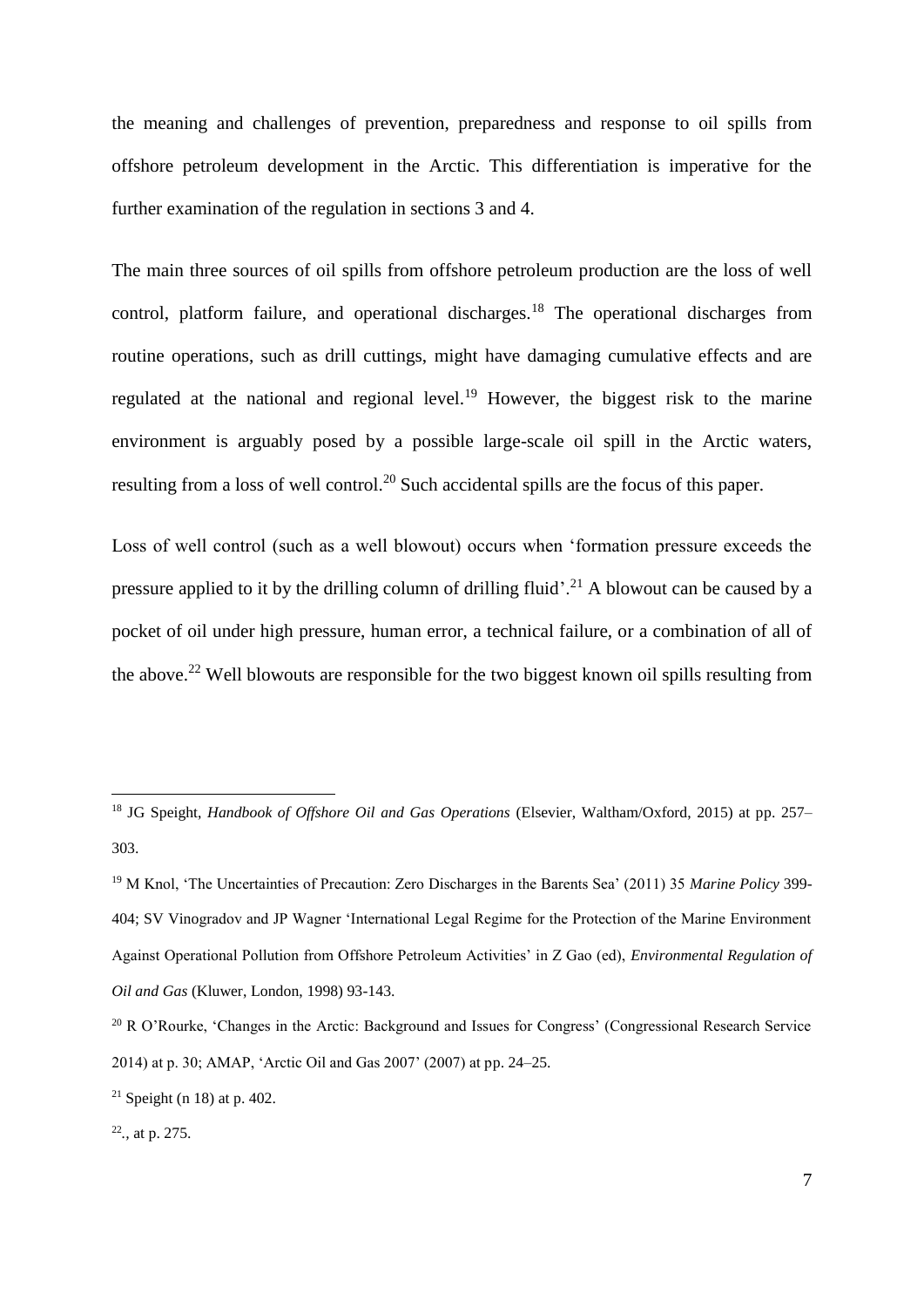offshore petroleum development activities - *Deepwater Horizon* and *Ixtoc 1.*<sup>23</sup> Closer to the Arctic, the *Ekofisk Bravo* blowout in 1977 resulted in 80,000 to 126,000 barrels of oil spilled into the Norwegian waters.<sup>24</sup>

Platform failures relate to incidents occurring on the platform itself that can lead to a fire, explosion, and subsequent loss of well control. One example is the 1988 *Piper Alpha* disaster on the UK continental shelf leading to the explosion that took  $167$  lives.<sup>25</sup> The enquiry following the incident found that the operator was not adequately prepared for an emergency and the regulator was criticised for carrying out 'superficial' inspections and not assessing the management of safety.<sup>26</sup>

Most measures directed at minimising the risk to human health and environment can be divided into prevention of, preparedness for, and response to oil spills. Prevention measures are designed to avoid the incident before it happens and response operations are aimed at containing the spill, recovering as much oil as possible. Measures aimed at controlling the

<sup>&</sup>lt;sup>23</sup> T Hunter, 'Offshore Oil Spill Contingency Planning and Response: The International Legal Regime' (forthcoming, on file with author).

<sup>&</sup>lt;sup>24</sup> EU Offshore Authorities Group, 'Landmark Incidents' available at http://euoag.jrc.ec.europa.eu/node/41; accessed 29 June 2018.

<sup>25</sup> J Paterson, 'Health and Safety at Work Offshore' in G Gordon, J Paterson and E Üşenmez (eds), *Oil and Gas Law: Current Practice and Emerging Trends* (2<sup>nd</sup> ed, Dundee University Press, Dundee, 2011) 187-230, at p. 204.

<sup>&</sup>lt;sup>26</sup> The Hon Lord Cullen, 'The Public Inquiry into the Piper Alpha Disaster (Vol 1)' (Department of Energy 1993) at pp. 238, 253, available at http://www.hse.gov.uk/offshore/piper-alpha-public-inquiry-volume1.pdf; accessed 6 November 2018.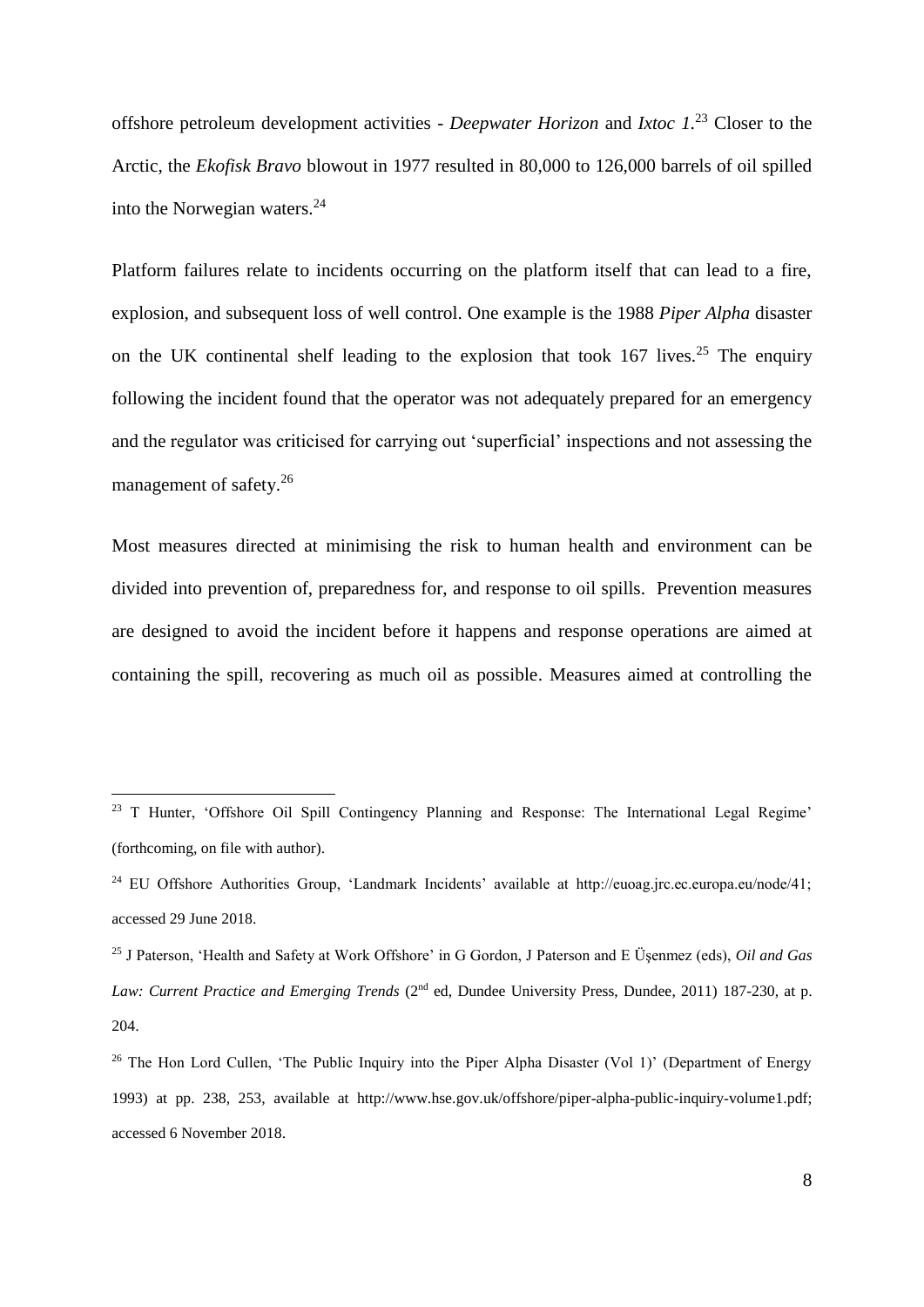source of the spill may be classified in both the prevention and response categories,  $27$  but will be treated as prevention measures for the purposes of this paper.  $^{28}$ 

The Emergency Prevention, Preparedness and Response Working Group of the Arctic Council (EPPR) defines prevention systems as 'prescriptive hardware requirements for safe operations, [and] implementation of robust management systems with regulatory accountability criteria, etc'.<sup>29</sup> Thus, all prevention measures could be generally divided into two groups: requirements for materials and processes in the construction and operation of a well, including safety management systems. Well standards are requirements for the materials and practices used in the construction and operation of the well, such as the requirements for the steel and cement, cement evaluation tool (cement bond log), and the blowout preventers (BOPs).<sup>30</sup> The Arctic conditions warrant additional prevention requirements as they might compromise the performance of certain materials and processes.

<sup>&</sup>lt;sup>27</sup> Dopplick (n 15) at p. 8.

<sup>&</sup>lt;sup>28</sup> The Arctic Council followed a similar distinction. EPPR, 'Overview of Measures Specifically Designed to Prevent Oil Pollution in the Arctic Marine Environment from Offshore Petroleum Activities' (2017) available at https://oaarchive.arctic-council.org/handle/11374/1962; accessed 6 November 2018, focuses on drilling and well technologies and spill containment, and specifically excludes response measures; the MOSPA (n 10) focuses on cooperation in clean-up operations and oil spill preparedness plans.

<sup>&</sup>lt;sup>29</sup> EPPR, 'Recommended Practices for Arctic Oil Spill Prevention' (2013) at p. 12, available at https://oaarchive.arctic-council.org/handle/11374/614; accessed 6 November 2018.

<sup>&</sup>lt;sup>30</sup> BOPs come in a variety of styles, but the basic principle is that they act as a valve or set of valves on top of the well. Schlumberger, 'Oilfield Glossary' available at http://www.glossary.oilfield.slb.com; accessed 29 June 2018.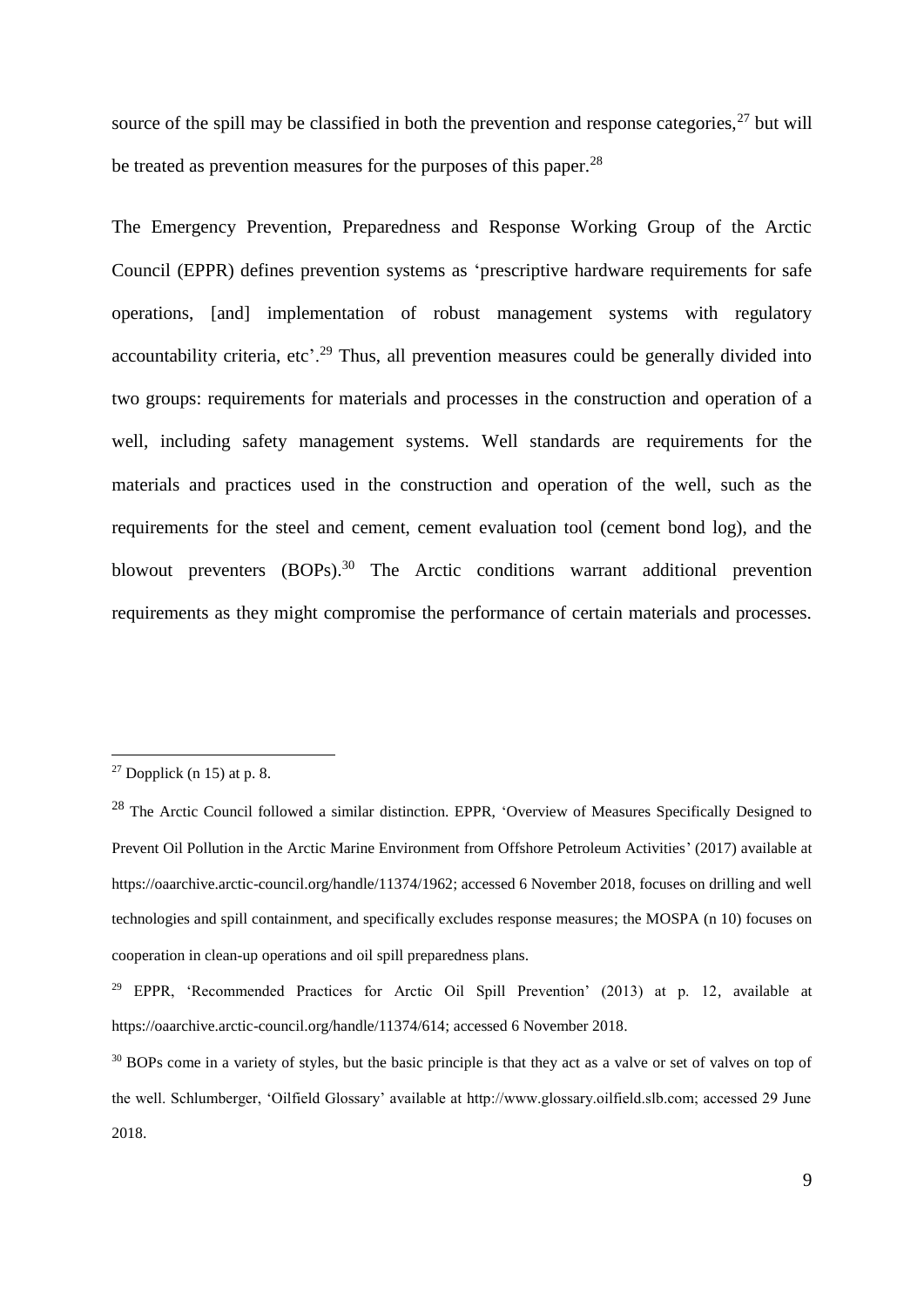For example, the cement might freeze before establishing sufficient compressive strength:<sup>31</sup> the use of high-quality low-temperature suitable steel might be required.  $32$ 

The safety management systems (SMS) are a crucial element of oil spill prevention. The analyses of *Deepwater Horizon* and the *Montara* blowouts identified failures in the SMS or 'safety culture'<sup>33</sup> of the operators.<sup>34</sup> The SMS vary between operators, but all contain basic elements such as hazard analysis, training, investigation of incidents, auditing, reporting, and safe work practices.<sup>35</sup> Arctic conditions warrant additional requirements to be adopted for the training of personnel working in extreme weather conditions and limited/extensive daylight, establishing shorter working shifts.<sup>36</sup>

<sup>32</sup> *Ibid*., at p. 61.

<u>.</u>

<sup>36</sup> PAME (n 33).

<sup>&</sup>lt;sup>31</sup> Pew Charitable Trusts, 'Arctic Standards: Recommendations on Oil Spill Prevention, Response, and Safety in the U.S. Arctic Ocean' (2013) at p. 82, available at https://www.pewtrusts.org/- /media/assets/2013/09/23/arcticstandardsfinal.pdf; accessed 6 November 2018.

<sup>&</sup>lt;sup>33</sup> Safety culture is described as 'attitudes, values and behaviours shared within (and across) a company or organisation aimed at minimising risk and maximising safety'. PAME, 'Systems Safety Management and Safety Culture: Avoiding Major Disasters in Arctic Offshore Oil and Gas Operations' (2014) at pp. 16–17, available at https://oaarchive.arctic-council.org/handle/11374/418; accessed 6 November 2018.

<sup>&</sup>lt;sup>34</sup> National Commission on the BP Deepwater Horizon Oil Spill and Offshore Drilling, 'Deep Water: The Gulf Oil Disaster and the Future of Offshore Drilling: Report to the President' (2011) at pp. 223–224, available at https://www.gpo.gov/fdsys/pkg/GPO-OILCOMMISSION/pdf/GPO-OILCOMMISSION.pdf; accessed 6 November 2018; 'Report of the Montara Commission of Inquiry' (2010) at pp. 343–350, available at http://www.iadc.org/wp-content/uploads/2016/02/201011-Montara-Report.pdf; accessed 6 November 2018. <sup>35</sup> IS Sutton, *Offshore Safety Management* (2<sup>nd</sup> ed, Elsevier, Waltham/Oxford, 2014) table 1.2.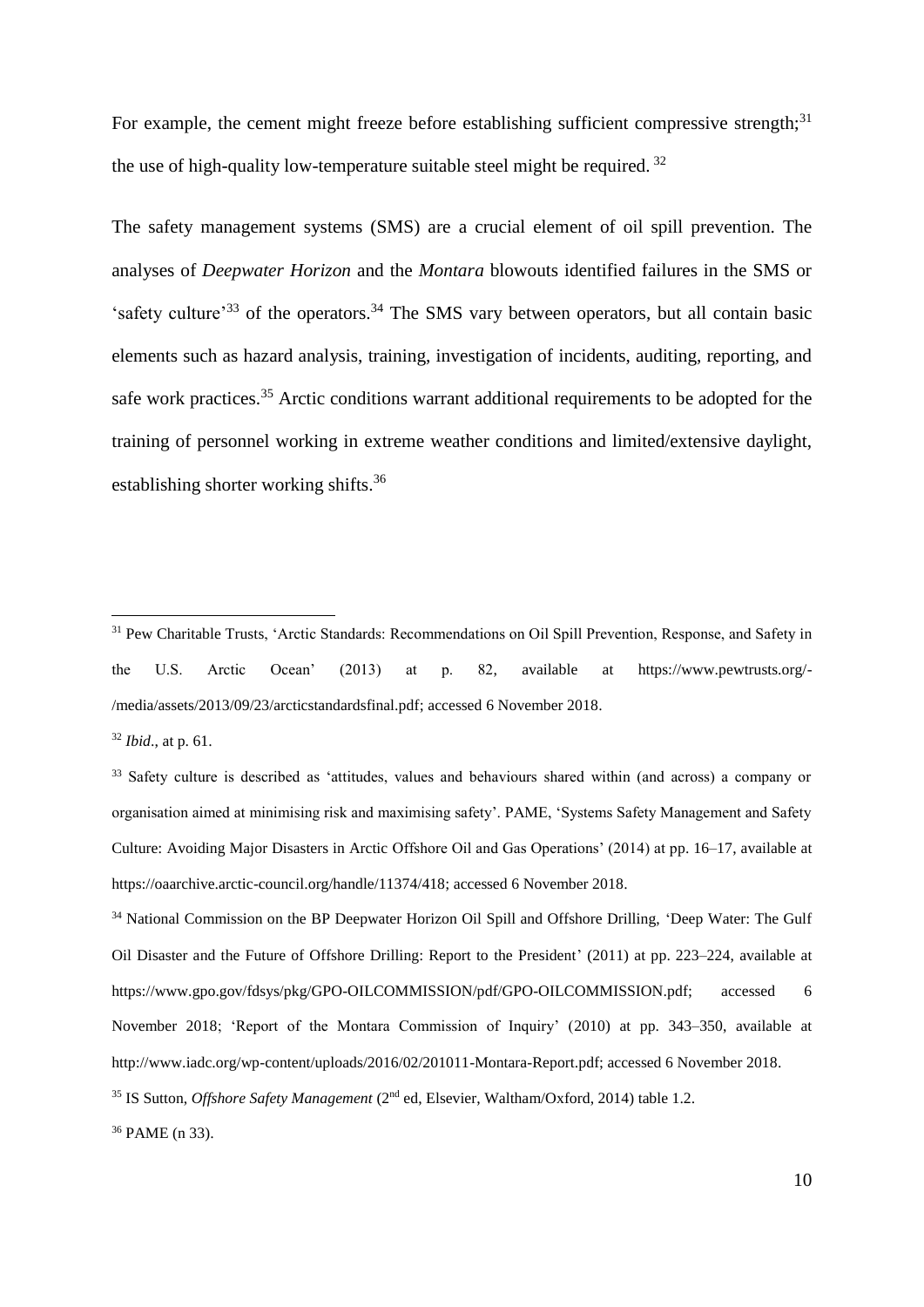The analyses of the previous blowouts<sup>37</sup> demonstrate that failures at the prevention stage were among the root causes of the incidents. Arguably, much of the regulators' attention should be devoted to tailoring existing well standards and management systems to the Arctic conditions.

After a blowout, the priority is to regain control of the well as soon as possible to stop the flow of hydrocarbons. However, during the past blowouts it took months to cap the wells.<sup>38</sup> Thus, well control plans should be in place to identify site-specific source control methods.

If the blowout occurs, external equipment, such as capping stacks and containment domes, can be used to stop or divert the hydrocarbon release. The requirements for such well control equipment (including availability and location) are usually determined by the national authorities. Thus, Norwegian and US legislation requires all operators to have the necessary contingency plans and agreements with suppliers in place to be able to deploy capping stacks for Arctic drilling.<sup>39</sup> In the Arctic conditions, the deployment of such equipment on site is more challenging due to the lack of natural light, low temperatures, and strong winds, as well as the lack of infrastructure capabilities.<sup>40</sup> Furthermore, the use of well control equipment also requires taking into to account subsurface conditions such as permafrost and the

<sup>&</sup>lt;sup>37</sup> National Commission on the BP Deepwater Horizon (n 34); 'Report of the Montara Commission of Inquiry' (n 34) at pp. 343–75; The Hon Lord Cullen (n 26).

<sup>38</sup> Over two months for *Montara*, over five months for *Deepwater Horizon*. Hunter (n 23).

<sup>&</sup>lt;sup>39</sup> Norway: Petroleum Safety Authority Norway, Regulations Relating to Conducting Petroleum Activities sec 86; US: 30 CFR §250.471.

<sup>40</sup> DNV GL (n 3) at p. 28; Kokorin *et al.,* (n 3) at p. 15.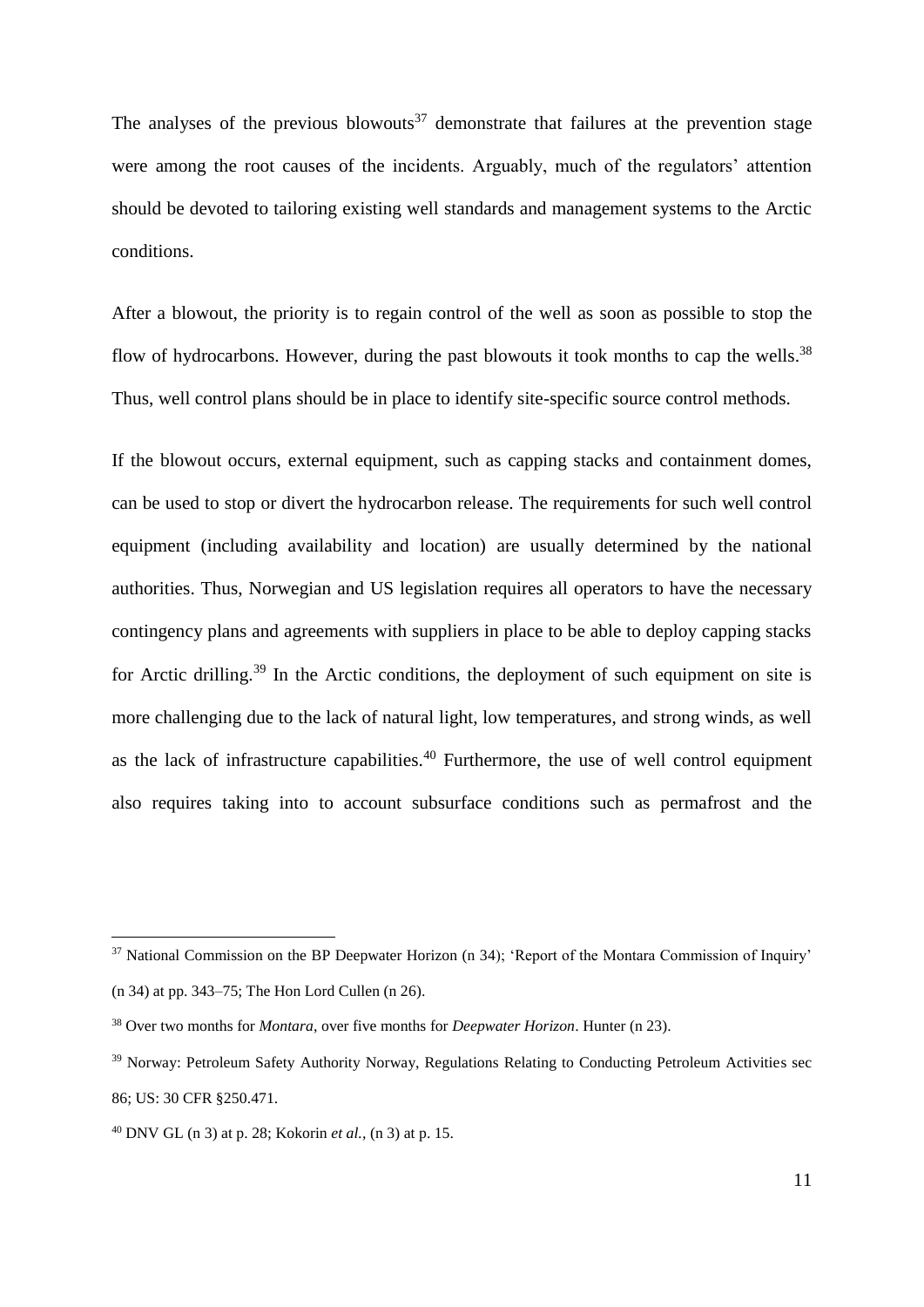presence of offshore methane hydrates.<sup>41</sup> This external equipment is used to restore well control, but is considered a temporary fix until the well can be permanently controlled.<sup>42</sup>

To permanently kill the incident well a relief well is required to be drilled to stabilise the pressure.<sup>43</sup> In the Arctic, one of the biggest concerns is an end-of-season blowout, which would require response operations to be conducted in the presence of autumn and winter ice. For this reason, the requirement of a same-season relief well (SSRW) is instituted in some jurisdictions, including Canada,<sup>44</sup> Norway,<sup>45</sup> and Greenland.<sup>46</sup> The requirement entails the operators having to demonstrate the capability to drill a relief well during the same drilling season, which might increase costs for the operator as a separate rig is needed on stand-by.

If the incident occurred and oil entered the marine environment, the operators and the State response systems must be prepared to contain the spill promptly and recover as much oil as possible. Response plans typically list the plan of response actions, equipment needed and

<sup>43</sup> *Ibid.* at p. 43.

<sup>41</sup> Pew Charitable Trusts (n 31) at p. 35.

<sup>42</sup> Wood Group Kenny, 'Subsea Capping Stack Technology Requirements' (2016) at pp. 27–28, available at https://www.bsee.gov/sites/bsee.gov/files/tap-technical-assessment-program/756aa.pdf; accessed 6 November 2018.

<sup>44</sup> Canadian National Energy Board retains the right to consider other options if they achieve the goal to 'kill an out-of-control well during the same drilling season.' Canada National Energy Board, 'The Past Is Always Present: Review of Offshore Drilling in the Canadian Arctic' (2011) at p. 39, available at https://www.nebone.gc.ca/nrth/rctcffshrdrllngrvw/2011fnlrprt/2011fnlrprt-eng.pdf; accessed 6 November 2018.

<sup>45</sup> 'NORSOK Standard D-010 Well Integrity in Drilling and Well Operations' sec 4.8.2 available at http://www.standard.no/pagefiles/1315/d-010r3.pdf; accessed 29 June 2018.

<sup>46</sup> 'Greenland Bureau of Minerals and Petroleum Drilling Guidelines' (2011) available at https://www.govmin.gl/images/stories/petroleum/110502\_Drilling\_Guidelines.pdf; accessed 29 June 2018.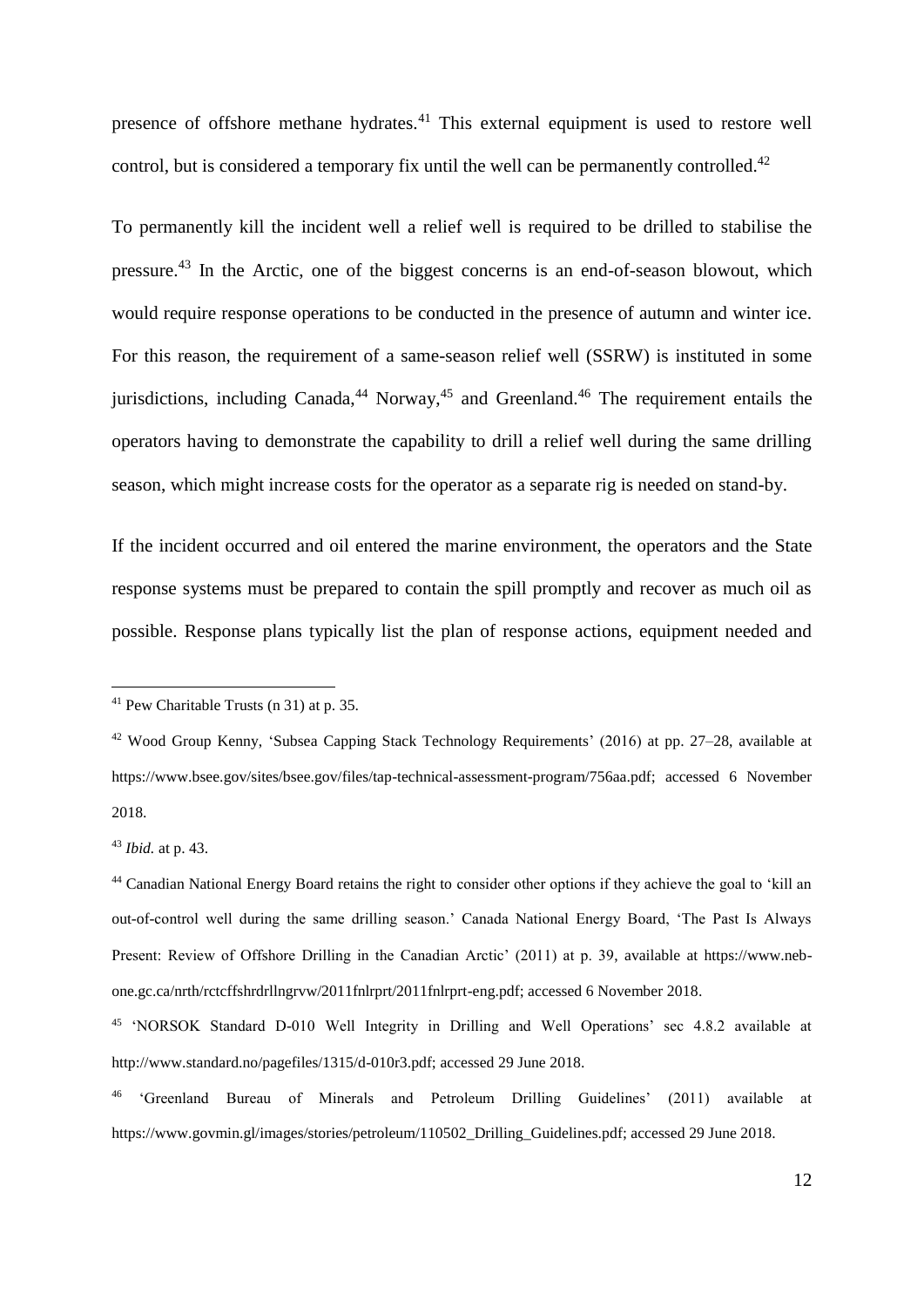techniques used to recover and contain an oil spill. Such plans need to be site-specific and be subject to rigorous oversight from the regulator. The *Deepwater Horizon* inquiry found that the response plan was in parts copied from other materials, 'without any discernible effort to determine the applicability of that information to the Gulf of Mexico'.<sup>47</sup> In the Arctic conditions, the response operations might be challenging due to the short duration of the icefree seasons, lack of infrastructure, and lack of proven methods of oil spill clean-up in the Arctic conditions.<sup>48</sup>

An effective response requires coordination between the industry and the local authorities. Exercises, including international ones, are essential to ensure that such cooperation and communication methods, including immigration and customs regulations, are effective. One of the issues revealed by the *Deepwater Horizon* investigation was the rejection of some international offers of assistance due to legislation in place preventing foreign vessels from participating in trade between US ports.<sup>49</sup>

Generally, the effectiveness rates of spilled oil recovery are low: only about 25% of oil spilled during the *Deepwater Horizon* blowout was recovered, burned or skimmed during the response operations.<sup>50</sup> Recovering oil from the water in the Arctic conditions presents

 $47$  National Commission on the BP Deepwater Horizon (n 34) at p. 84.

<sup>48</sup> Response to oil spills in the Arctic is the subject of numerous studies and research projects. See *e.g.* EPPR, 'Circumpolar Oil Spill Response Viability Analysis: Technical Report' (2017), available at https://oaarchive.arctic-council.org/handle/11374/1928; accessed 6 November 2018.; EPPR, 'Guide to Oil Spill Response in Snow and Ice Conditions' (2015). See also APP4SEA – Arctic Preparedness Platform for Oil Spill and Other Environmental Accidents (http://app4sea.interreg-npa.eu/about-the-project/; accessed 29 June 2018).

<sup>49</sup> National Commission on the BP Deepwater Horizon (n 34) at pp. 142–143.

<sup>50</sup> *Ibid*., at p.168.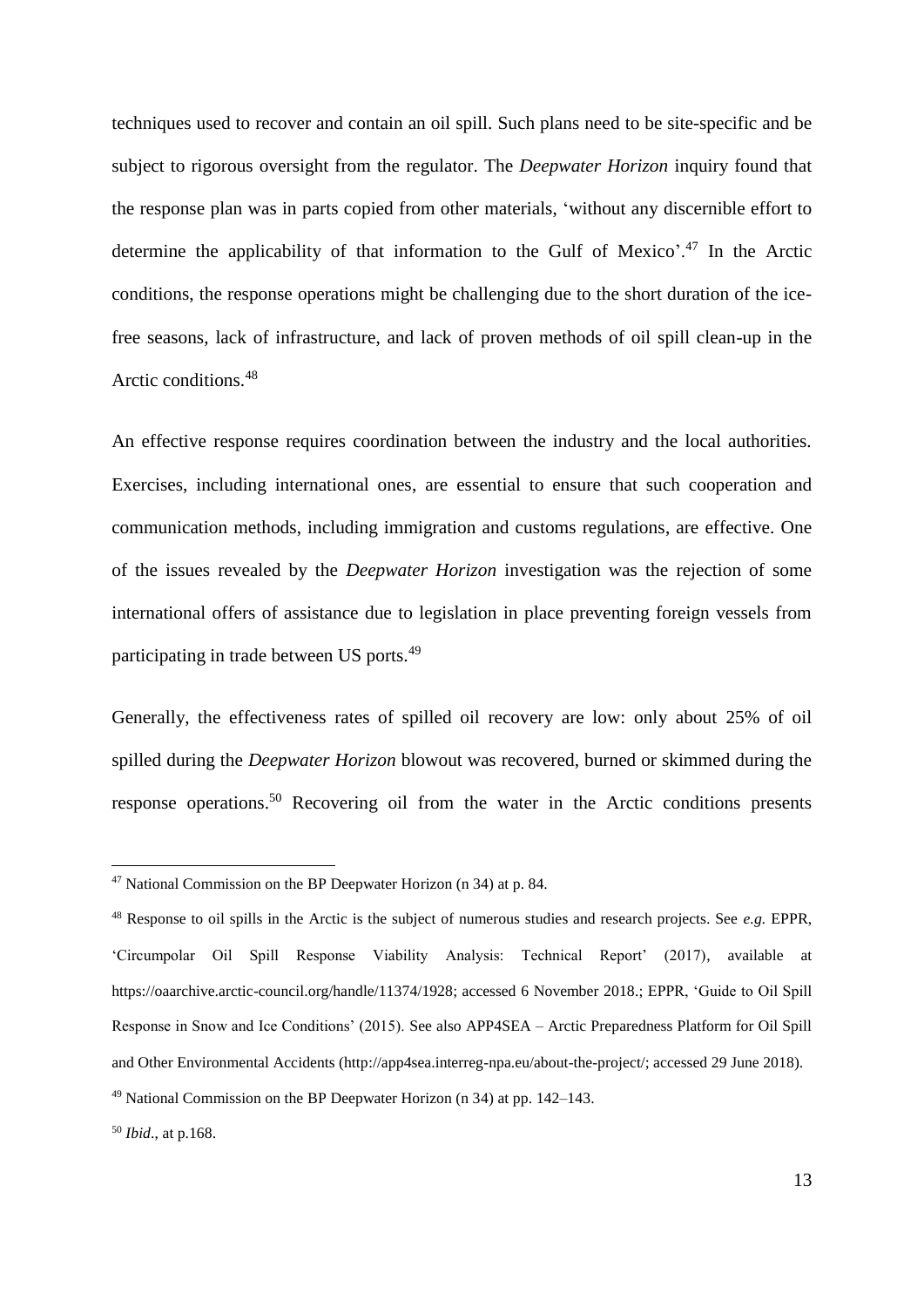additional challenges. The main techniques for the recovery of oil offshore are: mechanical recovery, *in situ* burning, and using dispersants. Mechanical recovery in the Arctic can be limited by weather conditions and ice presence, which all affect the functioning of response vessels, equipment, and personnel.<sup>51</sup> *In situ* burning is viewed as 'especially suited when oil is spilled in an environment with the presence of ice';<sup>52</sup> however, using it creates additional risks to life from secondary fires<sup>53</sup> and environmental effects from smoke and soot. The use of dispersants may be effective if applied soon after the spill, <sup>54</sup> but may be hampered by the absence of a streamlined pre-approval process in the Arctic States and the potential effects on wildlife and the fisheries industry.<sup>55</sup>

As demonstrated, both prevention and response measures in the Arctic present additional challenges and warrant additional regulatory attention. Due to the difficulties in response and to minimise the risk to human health and environment, prevention of oil spills should be addressed effectively by regional and international regulation. The next section examines the ways in which treaties regulate oil spill prevention, preparedness and response in the Arctic.

<sup>51</sup> S Potter *et al*., *Spill Response in the Arctic Offshore* (American Petroleum Institute and the Joint Industry Programme on Oil Spill Recovery in Ice, 2012) at p. 92, available at http://www.dfdickins.com/pdf/Spill-Response-in-the-Arctic-Offshore.pdf; accessed 6 November 2018.

<sup>52</sup> *Ibid*., at p. 33.

<sup>53</sup> *Ibid*., at p. 34.

<sup>54</sup> A Lewis and PS Daling, *A Review of Studies of Oil Spill Dispersant Effectiveness in Arctic Conditions* (Sintef, 2007) at p. 19, available at

https://www.sintef.no/globalassets/project/jip\_oil\_in\_ice/dokumenter/publications/jip-rep-no-11-dispersanteffectiveness-in-arctic-conditions-150207.pdf; accessed 6 November 2018.

<sup>55</sup> EPPR (2015) (n 48) at pp. 19, 29, 103.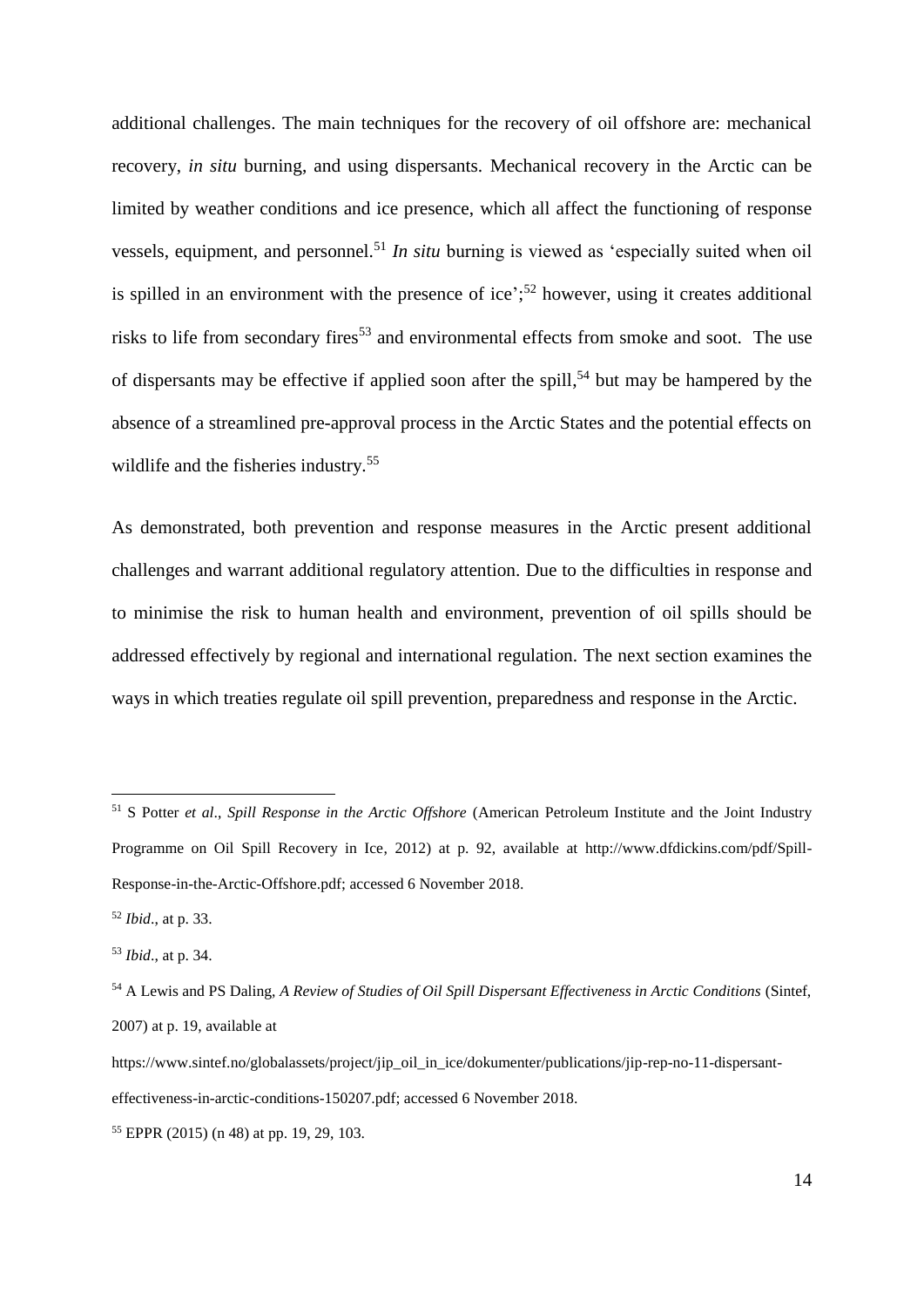### **Treaty regulation of Arctic oil spill prevention, preparedness, and response**

Offshore upstream petroleum development is not comprehensively regulated by treaties at the global level.<sup>56</sup> Although there are some regional legal developments in place,<sup>57</sup> the Arctic region remains under fragmented regulation. The adoption of an 'Arctic Treaty' has long been on the political and research agenda,<sup>58</sup> but in its absence the following agreements are the most relevant to the prevention and response to oil spills in the Arctic: the OPRC<sup>59</sup> and MOSPA,<sup>60</sup> and the LOSC. Furthermore, the OSPAR<sup>61</sup> and the MARPOL<sup>62</sup> are of relevance to

<sup>59</sup> OPRC (n 10).

1

 $60$  MOSPA (n 10).

<sup>61</sup> Convention for the Protection of the Marine Environment of the North-East Atlantic (Paris, 22 September 1992, in force 25 March 1998) 2354 *UNTS* 67 (OSPAR).

<sup>56</sup> See L Chabason, Offshore Oil Exploitation: A New Frontier for International Environmental Law (Institute for Sustainable Development and International Relations, 2011), available at https://www.iddri.org/sites/default/files/import/publications/wp-1111\_chabason\_offshore.pdf; accessed 6 November 2018. See also Liu for the comprehensive review of existing international rules (n 14).

<sup>57</sup> *E.g.,* the European Union Directive 2013/30/EU on Safety of Offshore Oil and Gas Operations and Amending Directive 2004/35/EC [2013] OJ L178/66.

<sup>58</sup> T Koivurova and EJ Molenaar, *International Governance and Regulation of the Marine Arctic* (WWF, 2010), available at http://assets.panda.org/downloads/3in1\_final.pdf; accessed 6 November 2018; European Parliament Resolution of 9 October 2008 on Arctic Governance, available at http://www.europarl.europa.eu/sides/getDoc.do?pubRef=-//EP//TEXT+TA+P6-TA-2008-

<sup>0474+0+</sup>DOC+XML+V0//EN; accessed 6 November 2018; DR Rothwell; MA Verhaag, 'It Is Not Too Late: The Need for a Comprehensive International Treaty to Protect the Arctic Environment' (2002) 15 *Georgetown International Environmental Law Review* 555-579.

 $62$  International Convention for the Prevention of Pollution from Ships (London, 17 February 1973, in force 2 October 1983) (1973) 12 *ILM* 1319 (MARPOL).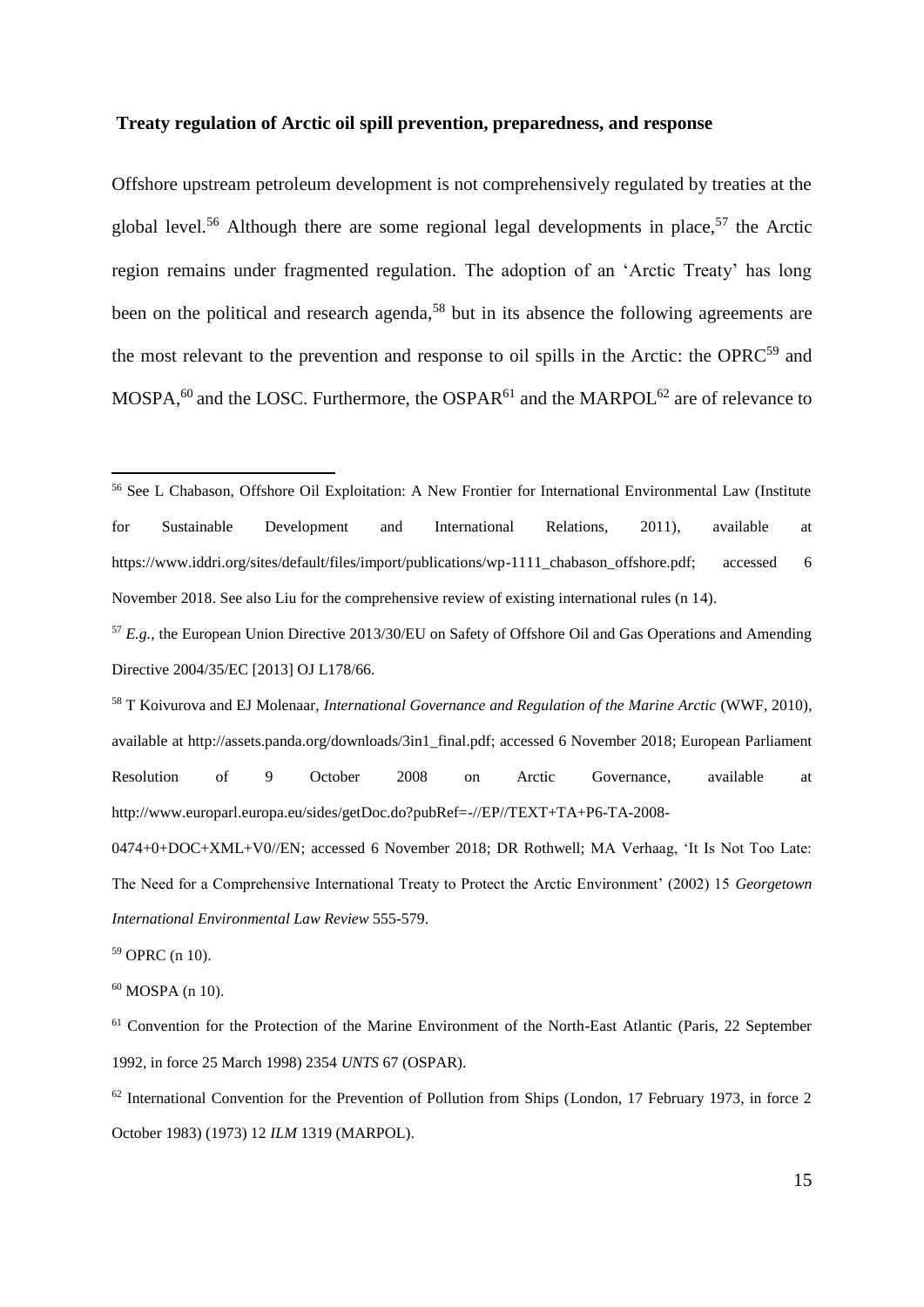the protection of the marine environment in general, but as demonstrated in this section, are of limited application to the prevention of and response to oil spills.

*International Convention on Oil Pollution Preparedness, Response and Co-operation (OPRC) and the Agreement on Cooperation on Marine Oil Pollution, Preparedness and Response in the Arctic (MOSPA)*

The OPRC is currently ratified by all five Arctic coastal States.<sup>63</sup> It was adopted under the framework of the International Maritime Organization (IMO) with the objectives to 'promote international cooperation and to enhance existing national, regional and global capabilities concerning oil pollution preparedness and response  $(...)$ <sup>.64</sup>

The scope of the OPRC relates to incidental pollution, from both ships and offshore oil installations.<sup>65</sup> However, obligations in the OPRC are mostly related to the cooperation in response operations after the oil spill occurs rather than preventive measures. It does not set requirements for the design of the well, pipelines, installations, or safety culture.

With regard to the offshore installations, the OPRC requires that they have an emergency plan coordinated with the national system and approved by the relevant authority.<sup>66</sup> The OPRC further requires that all the States establish a 'national system for responding promptly

<sup>63</sup> IMO, Status of Multilateral Conventions as of 14 March 2017, available at http://www.imo.org/en/About/Conventions/StatusOfConventions/Pages/Default.aspx; accessed 6 November 2018.

<sup>64</sup> OPRC (n 10) preamble.

<sup>65</sup> *Ibid*., Art. 2.

<sup>66</sup> *Ibid*., Art. 3(2).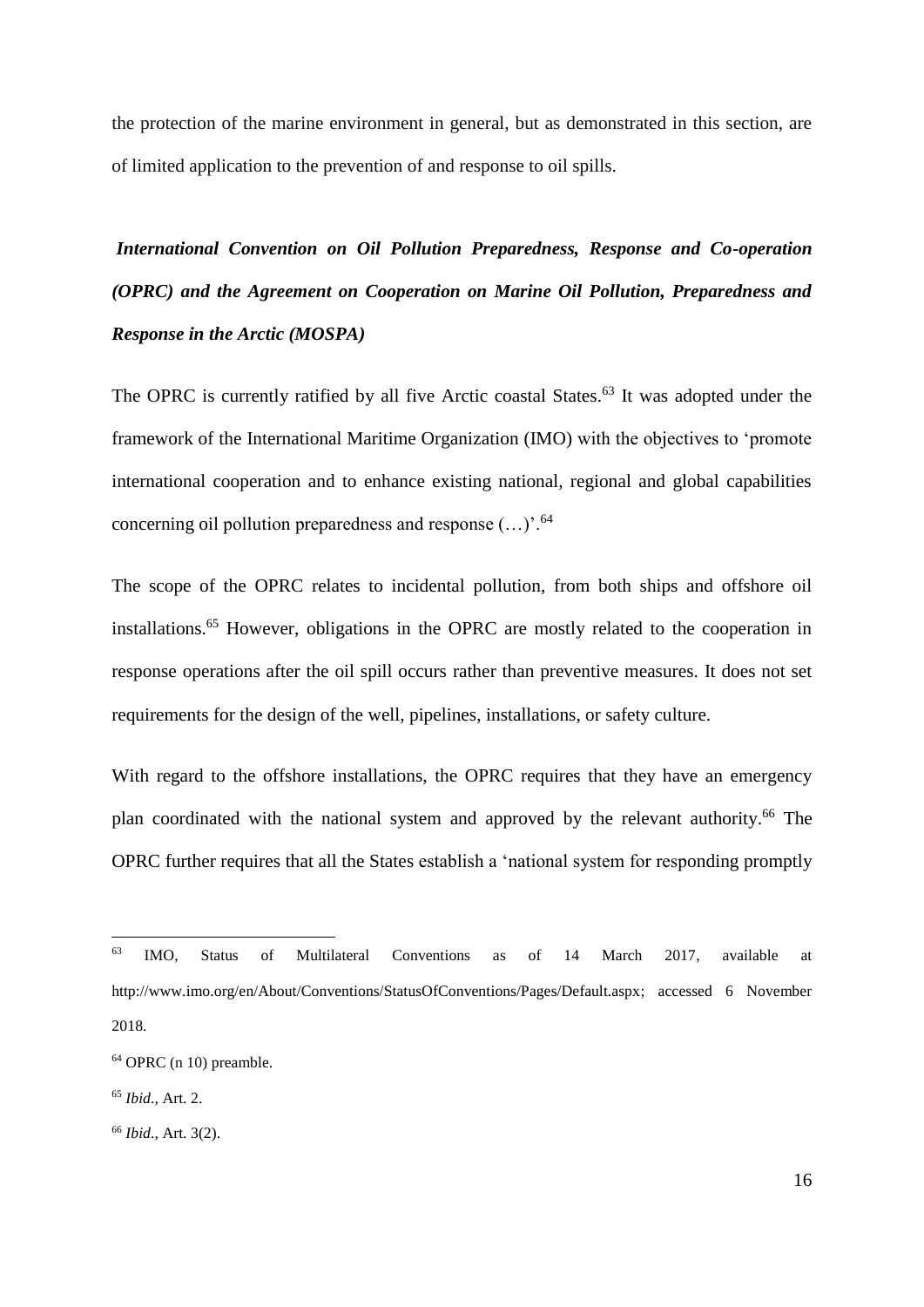and effectively to oil pollution incidents'.<sup>67</sup> It sets minimum content requirements for such systems, such as the competent authority responsible for oil pollution preparedness and response; the operational contact point for the receipt and transmission of oil pollution reports; and an authority entitled to act on behalf of the State to request assistance or to decide to render the assistance requested.<sup>68</sup>

Additionally, the OPRC requires that each Party, 'within its capabilities' and 'as appropriate', establish: a minimum level of prepositioned oil spill combatting equipment, a programme for exercises and training, detailed plans and communication capabilities for responding, and a relevant coordination mechanism.<sup>69</sup> Although the requirement to have such equipment available is written into the legislation of the Arctic States examined here,<sup>70</sup> the proximity of such equipment to drilling sites, its transportation to the site in bad weather conditions, and its effectiveness in responding to large-scale oil spills in the Arctic are questionable. For example, in the US, the nearest Coast Guard base to the Arctic coast is in Kodiak, Alaska, about 900 miles away.<sup>71</sup> The proximity and availability of response equipment and personnel in the coastal settlements is also a concern in the Canadian Arctic.<sup>72</sup>

<sup>67</sup> *Ibid*., Art. 6(1).

<sup>68</sup> *Ibid.*

<sup>69</sup> *Ibid*., Art. 6 (2).

<sup>70</sup> See *e.g.,* Russian Government Decree no. 1189 'On the Organisation of Prevention and Liquidation of Oil Spills on the Continental Shelf of the Russian Federation, in the Internal Waters and the Territorial Sea' (14 November 2014) 47 *Sobranie Zakonodael'stva Rossiiskoi Federatsii* 6549. US: US Arctic OCS Final Rule, 'Oil and Gas and Sulfur Operations on the Outer Continental Shelf—Requirements for Exploratory Drilling on the Arctic Outer Continental Shelf' (81 FR 46478 2016).

<sup>71</sup> Pew Environmental Group, 'Oil Spill Prevention and Response in the U.S. Arctic Region: Unexamined Risks, Unacceptable Consequences' (2010) at p. 22, available at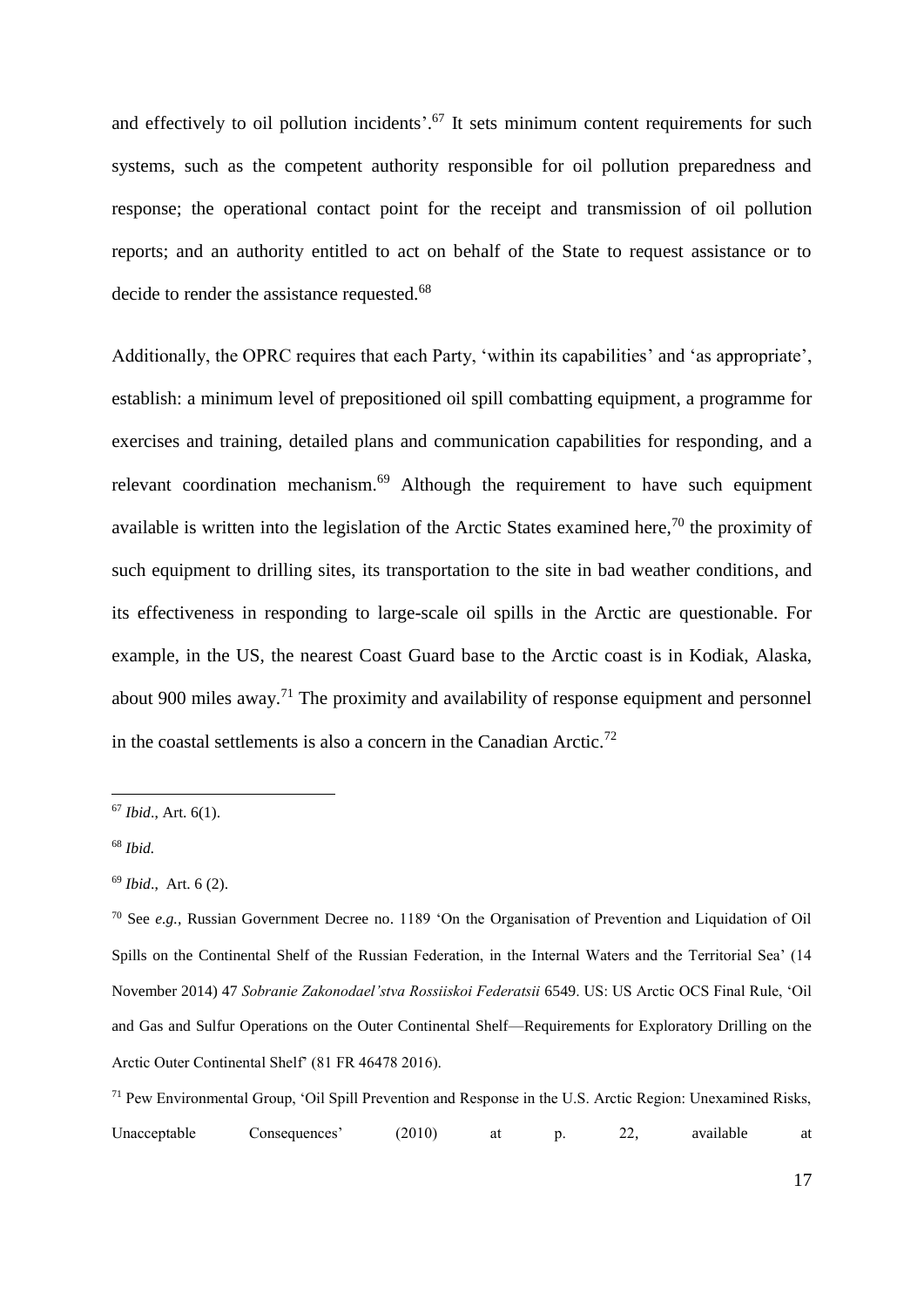In relation to international cooperation, the OPRC requires reporting any incidents affecting or likely to affect another State.<sup>73</sup> It further stipulates that States 'subject to their capability and availability of the relevant resources' shall cooperate and provide advisory services, technical support and equipment for the purposes of oil spill response, if the severity so justifies.<sup>74</sup>

The Arctic coastal States comply with the main provisions of the OPRC. Legislation in all five States requires each offshore petroleum development unit to have an emergency plan.<sup>75</sup>

https://www.pewtrusts.org/~/media/legacy/oceans\_north\_legacy/page\_attachments/oil-spill-prevention.pdf;

accessed 6 November 2018. The issue of equipment availability and deployment is addressed in the US Arctic OCS Drilling Rule (n 70).

<sup>72</sup> WWF, 'Oil Spill Response Capacity in Nunavut and the Beaufort Sea' (2017) at pp. 3–4, available at http://awsassets.wwf.ca/downloads/170405\_\_\_oilspillresponsecapacitynunavut\_web.pdf?\_ga=1.229131932.182 9272820.1475691822, accessed 6 November 2018 .

 $73$  OPRC (n 10) Art. 5(1). If the severity of the incident justifies so, the States shall also report such incidents to the IMO directly, Art. 5(3).

<sup>74</sup> *Ibid.*, Art. 7(1).

1

<sup>75</sup> Canada: Oil and Gas Drilling and Production Regulations SOR/2009-315 sec 6(j). Greenland: 'Mineral Licence and Safety Authority Guidelines for Application, Execution and Reporting of Offshore Hydrocarbon Exploration Activities (Excluding Drilling) in Greenland' (2016), available at https://naalakkersuisut.gl//~/media/Nanoq/Files/Publications/Raastof/ENG/UK%20MLSA%20Guidelines%202 016.pdf accessed 6 November 2018. Norway: Act no 6 Concerning Protection against Pollution and Concerning Waste (13 March 1981) (Pollution Act) sec 40. Russia: Government Decree no 1189 'On the Organisation of Prevention and Liquidation of Oil Spills on the Continental Shelf of the Russian Federation, in the Internal Waters and the Territorial Sea' (14 November 2014) 47 *Sobranie Zakonodael'stva Rossiiskoi Federatsii* 6549. US: 30 CRF § 254.5. Additional requirements for Arctic operations, *e.g.,* consideration of 'human factors, (…) associated with oil spill response activities in adverse weather conditions and their impacts on decision-making and health and safety'. 30 CRF § 254.70.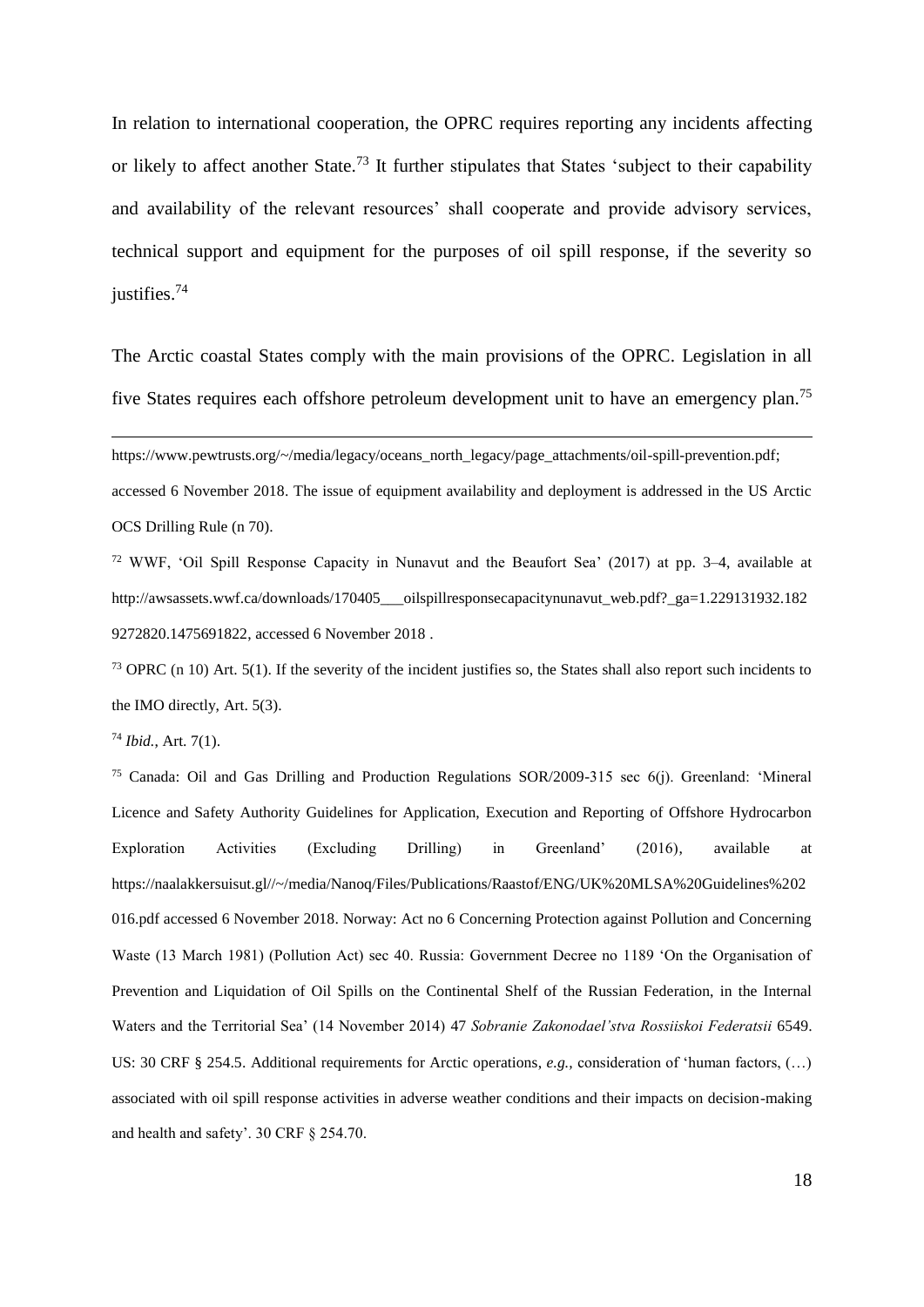National emergency response systems, consistent with the OPRC requirements, are also present in the Arctic States' regulations.<sup>76</sup>

However, for the purposes of prevention of and response to oil spills in the Arctic, the OPRC requirements might be too broad and insufficient. They leave out preventive measures and do not address Arctic-specific challenges in response, such as the climatic conditions and the lack of infrastructure. This is understandable, given that addressing regional specificities is outside the scope of the OPRC. Instead, the OPRC promotes the conclusion of further 'bilateral and multilateral agreements for oil pollution preparedness and response'.<sup>77</sup> It is in accordance with this provision that the  $MOSPA^{78}$  was adopted by the eight Arctic States,

<u>.</u>

<sup>76</sup> Canada: Coast Guard prepares and maintains an emergency management plan. Canada Emergency Management Act SC 2007 c 15 sec 6(1). Greenland: under sec 80 of the Greenland Mineral Resources Act, the Mineral License and Safety Authority develops an 'Emergency Management Programme for Hydrocarbon Activities in Greenland', available at a https://www.govmin.gl/images/stories/faelles/mineral\_resources\_act\_unofficial\_translation.pdf; accessed 6 November 2018. Norway: State and separate municipalities must have contingency plans for response to acute pollution. Pollution Act sec 43-4. Russia: Government Decree no 794 establishes the 'Unified State Emergency Preparedness and Response System' and tasks the Ministry of Transport to organise response system for oil spills, 2 *Sobranie Zakonodael'stva Rossiiskoi Federatsii* 121; US: The National Oil and Hazardous Substances Pollution Contingency Plan establishes the national response team, regional response teams, and outlines coordination between local, state, federal and private response agencies, available at https://www.epa.gov/emergency-response/national-oil-and-hazardous-substances-pollution-contingency-planncp-overview; accessed 6 November 2018.

<sup>77</sup> OPRC (n 10) Art. 10.

<sup>78</sup> MOSPA (n 10).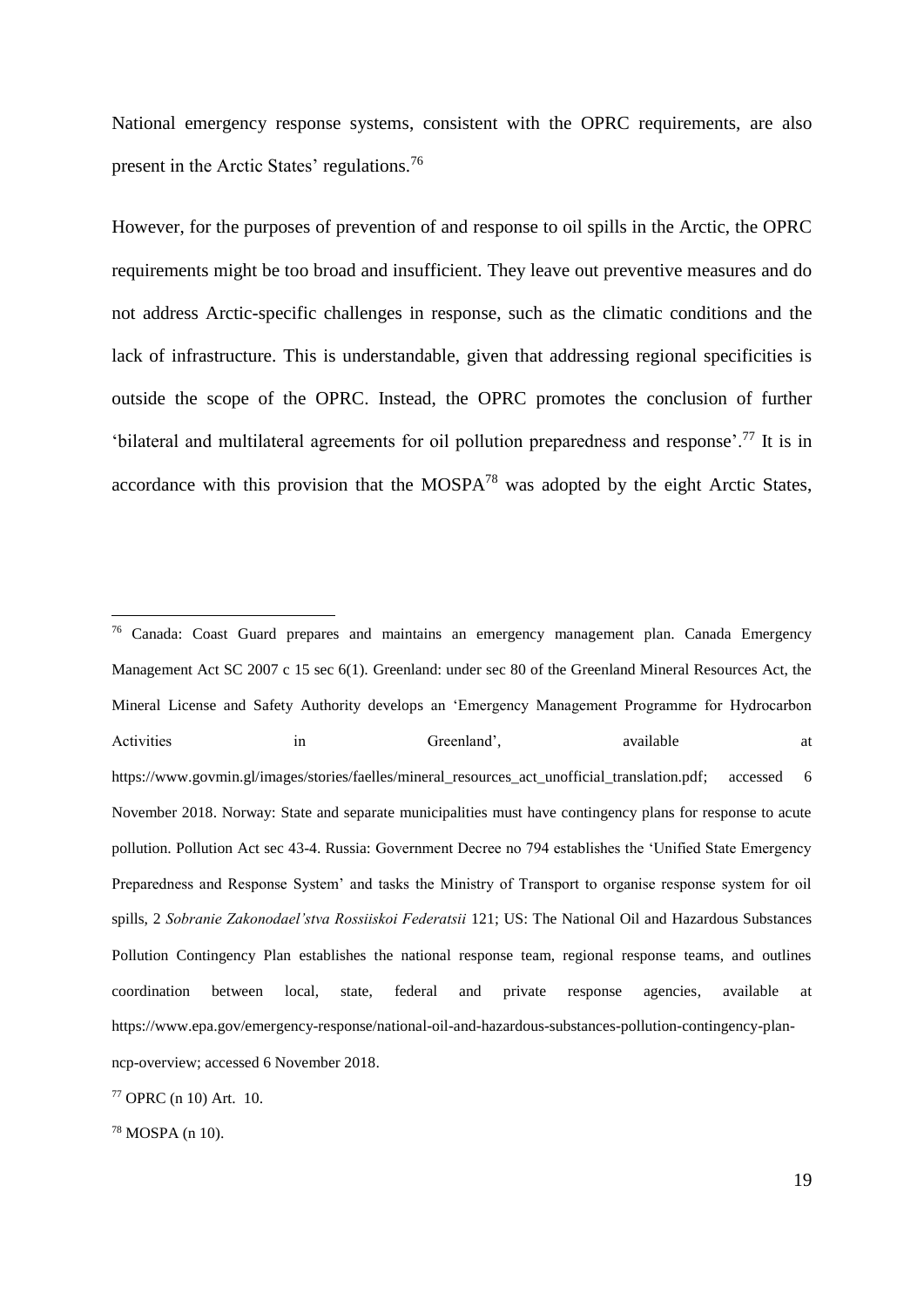under the auspices of the Arctic Council. The Agreement was negotiated 'in a highly collaborative spirit'<sup>79</sup> and adopted within a short two-year period.

The decision to negotiate the Agreement was based on the report of the Senior Arctic Officials (SAOs), which raised concerns over the *Deepwater Horizon* blowout and the absence of the Arctic region-specific 'marine oil pollution response instrument'.<sup>80</sup>

Despite being an Arctic-specific treaty, the MOSPA does little to address the prevention of oil spills or the response challenges discussed in the second section. The main body of the Agreement is supplemented by non-binding Operational Guidelines outlining the relevant details for any potential joint response operations. The Agreement's provisions mainly mirror the obligations under the OPRC and do not attempt to address the Arctic specifically. Thus, it almost verbatim repeats the OPRC's requirements for equipment and exercise, communication plans, and coordination mechanism.<sup>81</sup> It further repeats the requirements for the national response system,  $82$  incident notification,  $83$  assistance requests and movement of resources across borders.<sup>84</sup> Finally, the MOSPA similarly conditions the implementation of the majority of the Agreement's provisions on 'capabilities of the Parties and the availability

<sup>&</sup>lt;sup>79</sup> Senior Arctic Officials (SAO) Report to Ministers (Kiruna, May 2013) at p. 32, available at https://oaarchive.arctic-council.org/handle/11374/848; accessed 6 November 2018.

<sup>80</sup> Senior Arctic Officials (SAO) Report to Ministers (Nuuk, May 2011) at p. 6, available at https://oaarchive.arctic-council.org/handle/11374/1535; accessed 6 November 2018.

<sup>81</sup> MOSPA (n 10) Art. 4(2), OPRC (n 10) Art. 6(2).

 $82$  MOSPA Art. 5, OPRC Art. 6(1)(a).

<sup>83</sup> MOSPA Art. 6, OPRC Art. 5.

<sup>84</sup> MOSPA Arts. 8 and 9, OPRC Art. 7.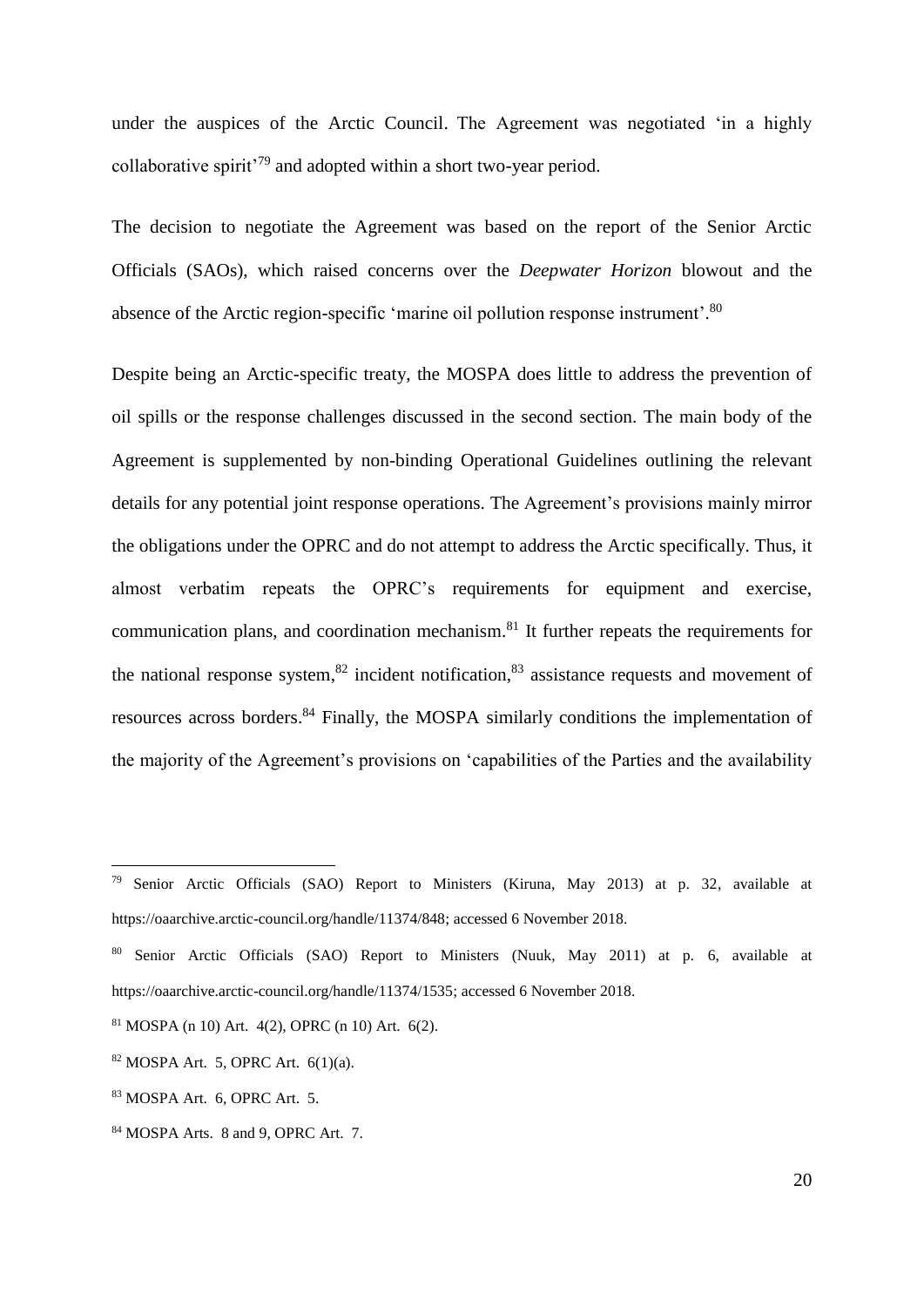of relevant resources' <sup>85</sup> and provides for the reimbursement of the incurred costs by the requesting party.<sup>86</sup>

The MOSPA does have some added value to Arctic oil spill response. First, it extends the geographical scope to the areas beyond national jurisdiction for the provisions related to monitoring, notification, and the request and provision of assistance.<sup>87</sup> This is significant considering the lack of protections available for such areas in general international law. Second, the MOSPA is associated with the Arctic Council's institutional capacity to monitor the implementation. Finally, it institutes some new obligations,<sup>88</sup> and contains non-binding Operational Guidelines. It should be noted, though, that the new provisions often use 'soft' language, such as 'to the extent feasible' (Art. 7.1), 'should', 'where appropriate' (Art. 11), and 'should endeavour' (Art. 12), thus potentially limiting the enforceability of these requirements.<sup>89</sup>

The joint exercises and training were mentioned in the OPRC, but only with regard to the Parties which request the assistance and 'as appropriate'.<sup>90</sup> The MOSPA uses stronger language by stating that the Parties 'shall promote cooperation and coordination by endeavouring to carry out joint exercises and training, including alerting or call-out exercises,

1

<sup>90</sup> OPRC (n 10) Art. 9(1).

<sup>85</sup> MOSPA Art. 15, OPRC 7(1).

<sup>86</sup> MOSPA Art. 10, OPRC annex.

<sup>87</sup> MOSPA Art. 3.2.

<sup>88</sup> *Ibid.,* Art. 7 requires monitoring; Art. 11 requires review of any joint operations. Art. 12 requires the promotion of the 'cooperation and exchange of information that may serve to improve the effectiveness of oil pollution preparedness and response operations'.

<sup>89</sup> P Weil, 'Towards Relative Normativity in International Law?' (1983) 77(3) *American Journal of International Law* 413-442, at pp. 414-415.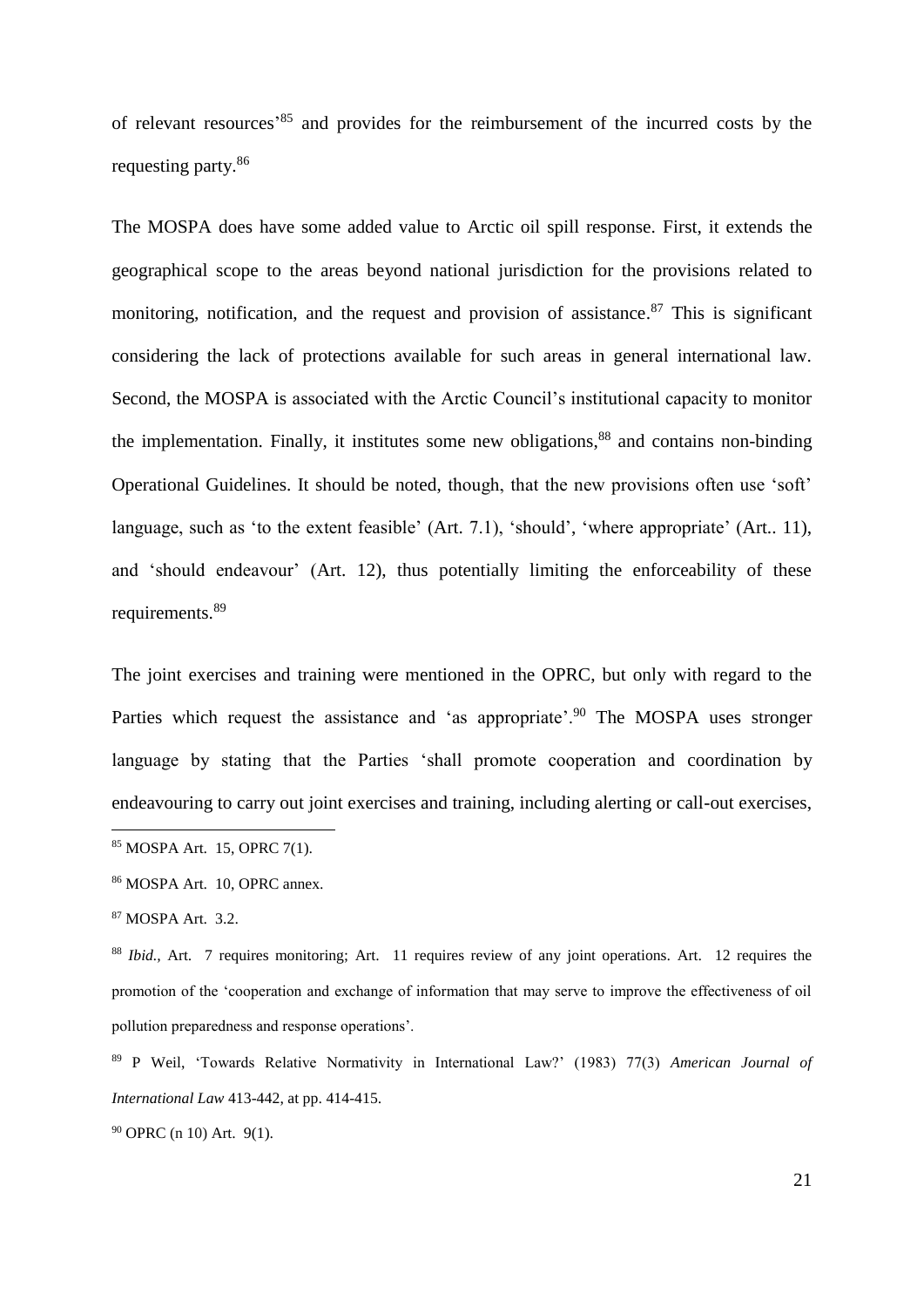table-top exercises, equipment deployment exercises, and other relevant activities'.<sup>91</sup> It further encourages States to design the exercises so as to 'incorporate lessons learned'<sup>92</sup> and 'include stakeholders in the planning and execution'.<sup>93</sup> The MOSPA provision on joint exercises has been implemented even before the Agreement came into force. The first tabletop exercise, including all eight Arctic States and 31 distinct agencies, was hosted by Canada in May-June  $2014<sup>94</sup>$  Since then similar exercises have regularly been conducted around the Arctic, with the latest round taking place in March 2018 in Finland.<sup>95</sup>

The MOSPA establishes regular meetings to review the implementation and notes that Arctic Council can be used as a forum for discussions regarding the operational issues related to the implementation.<sup>96</sup> The relevant Working Group of the Arctic Council (EPPR) meets twice a year and has established a task force that is specifically tasked with the implementation of the MOSPA.97

<sup>92</sup> *Ibid.,* Art. 13.2.

1

<sup>93</sup> *Ibid.,* Art. 13.3.

<sup>94</sup> Arctic Council, 'Arctic Exercise: After Action Report' (2014) available at https://oaarchive.arcticcouncil.org/bitstream/handle/11374/404/ACMMCA09\_Iqaluit\_2015\_EPPR\_Fisheries\_and\_Oceans-

After\_Actions\_Report.pdf?sequence=1&isAllowed=y; accessed 29 June 2018.

<sup>95</sup> Arctic Council, 'EPPR Table-Top Exercise on Oil Spill Response in the Arctic' (5 March 2018) available at https://www.arctic-council.org/index.php/en/our-work2/8-news-and-events/484-mospa-ttx-2018; accessed 23 May 2018.

<sup>96</sup> MOSPA (n 10) Art. 14.2.

council.org/bitstream/handle/11374/2107/MER\_EG\_Mandate\_Final\_Signed.pdf?sequence=1&isAllowed=v: accessed 25 June 2018.

<sup>91</sup> MOSPA (n 10) Art. 13.1.

<sup>&</sup>lt;sup>97</sup> Arctic Council Marine Environmental Response Experts Group Mandate (29 June 2017) available at https://oaarchive.arctic-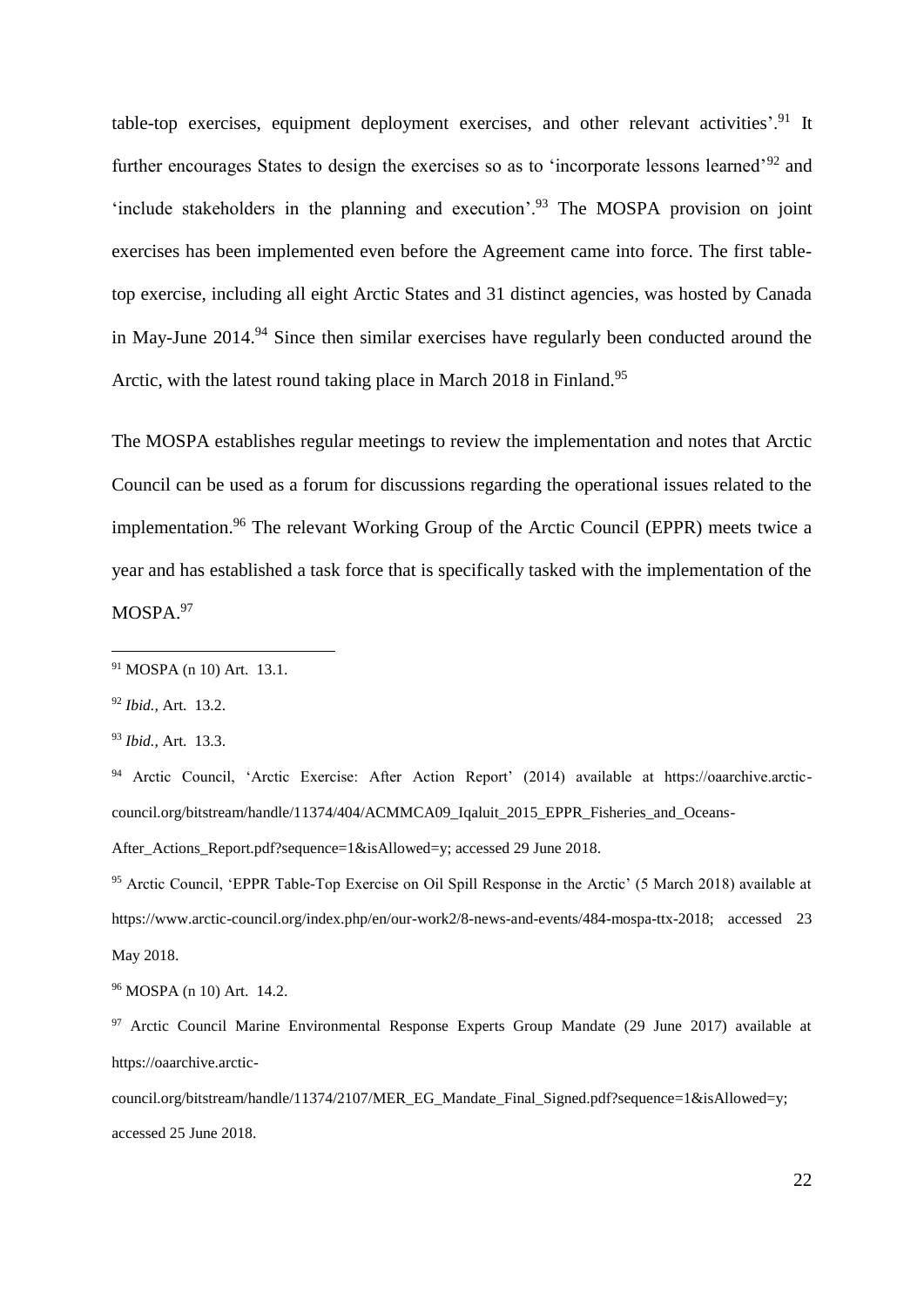The Operational Guidelines are included as an Appendix to the Agreement and are explicitly non-binding.<sup>98</sup> They include forms for request for and provision of assistance and communication (section 11), and information on the national organisation of the response system for each of the Arctic States (section 12). The EPPR adopted the revision procedure to keep the Guidelines up to date.<sup>99</sup>

The Guidelines specify the content of general obligations contained in the body of the Agreement. To that end, they provide recommendations and highlight best practices. For example, sections 1 and 2 specify the detailed content of a notification of an incident, and the request for assistance. Section 3 considers the implementation issues for the movement and removal of resources associated with customs and immigration. They provide a timeline for cooperation during an oil pollution incident and distribute roles and responsibilities between the requesting and the assisting parties.

Thus, although the MOSPA builds on the OPRC by introducing some new obligations, extending the scope, and using the Arctic Council's capacity for implementation and updating the Operational Guidelines, it still does little to address the prevention of oil spills.

<sup>98</sup> MOSPA (n 10) Art. 21.1.

<sup>99</sup> EPPR, Procedures for Updating the Operating Guidelines (2013) available at https://oaarchive.arcticcouncil.org/handle/11374/1260; accessed 29 June 2018.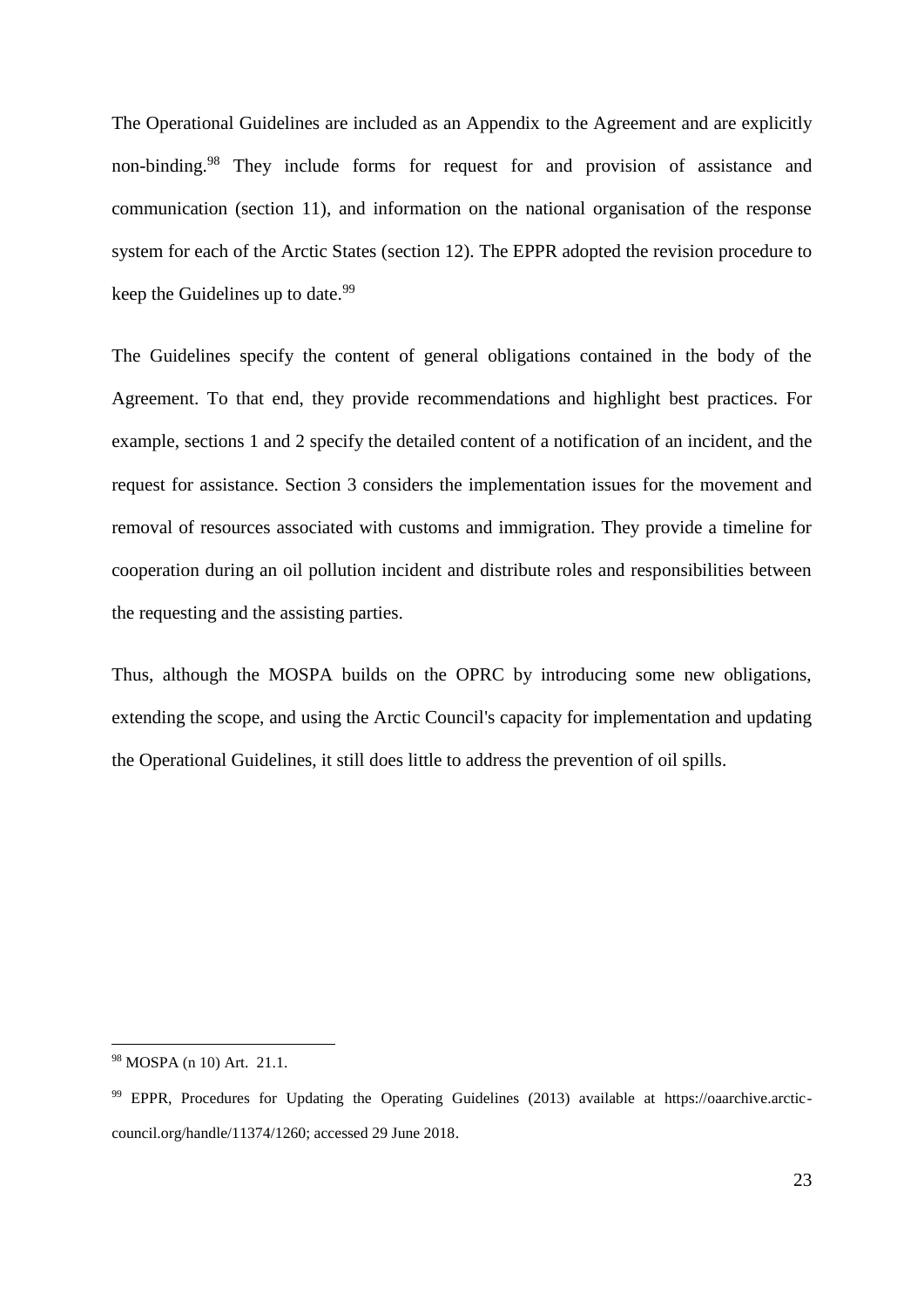## *Convention for the Protection of the Marine Environment of the North-East Atlantic (OSPAR) and International Convention for the Prevention of Pollution from Ships (MARPOL)*

Two further international agreements appear, at the outset, to be instrumental for prevention of and response to oil spills in the Arctic. The OSPAR is aimed at the protection of the North-East Atlantic waters, and the MARPOL is the global treaty on prevention of pollution from ships. Both treaties' relevance to oil spills in the Arctic is analysed below.

The OSPAR's geographical scope extends to parts of the Arctic waters.<sup>100</sup> The OSPAR establishes the OSPAR Commission, which supervises implementation, reviews the condition of the maritime area, and evaluates the effectiveness of the adopted measures.<sup>101</sup> The OSPAR is supplemented by the Annexes; Annex III regulates the 'Prevention and Elimination of Pollution from Offshore Sources' and primarily deals with dumping<sup>102</sup> and decommissioning of the offshore petroleum installations and pipelines.<sup>103</sup> Because 'dumping' relates to deliberate disposal,<sup>104</sup> this incidental pollution is not covered by the Annexes' provisions. Thus, although the geographical scope of the OSPAR warrants its examination for the purposes of Arctic petroleum development, the main text of the OSPAR and its relevant Annex do not address oil spill prevention and response specifically.

<sup>100</sup> Waters between Norway and Denmark, see the map at https://www.ospar.org/convention/the-north-eastatlantic; accessed 29 June 2018

<sup>101</sup> OSPAR (n 61) Art. 10.

<sup>102</sup> *Ibid.,* Annex III Art. 3.

<sup>103</sup> *Ibid.,* Annex III Art. 5, 6-8.

<sup>104</sup> OSPAR (n 61) Art. 1(f).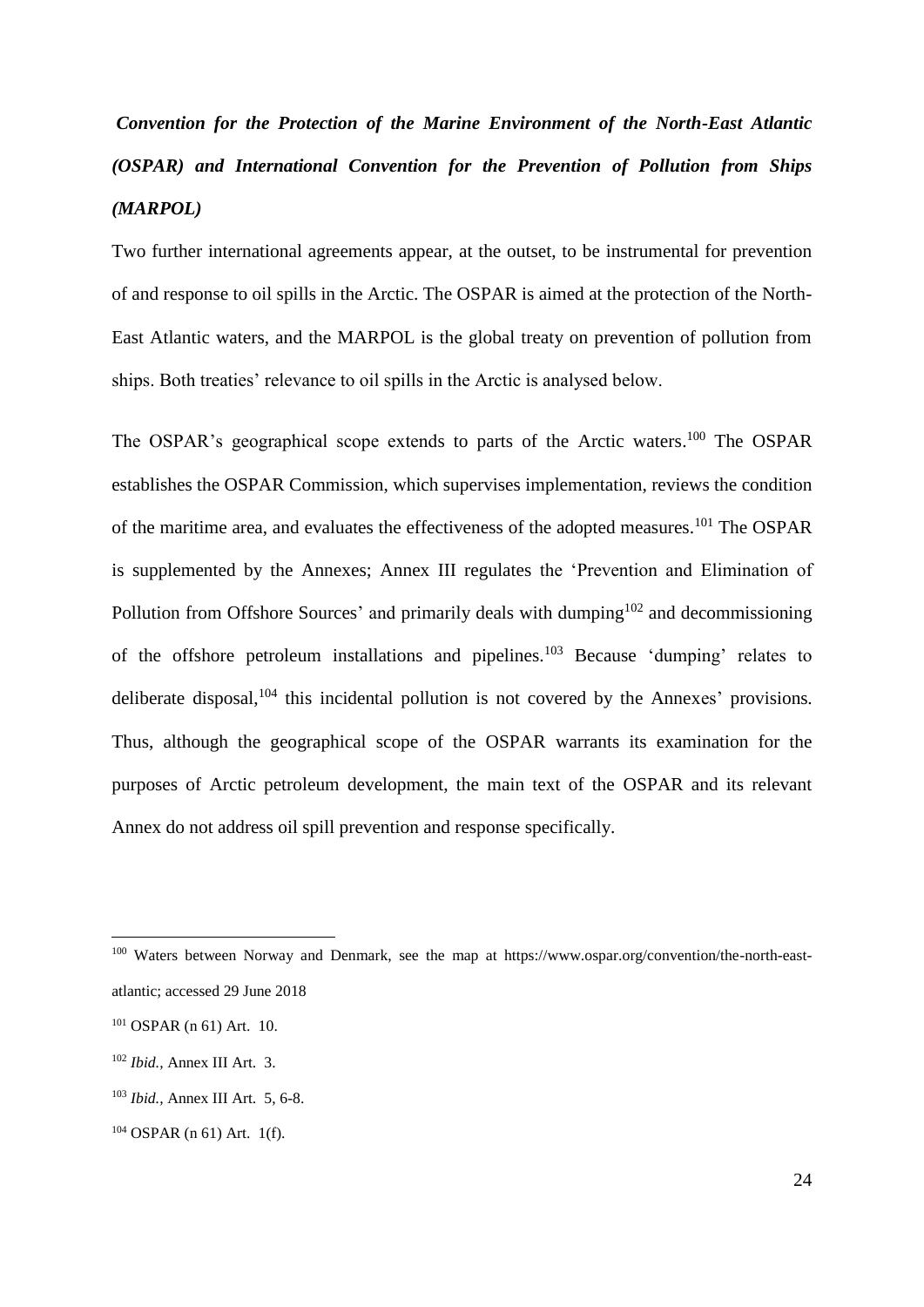The consideration of oil spills, however, is present in the activities of the OSPAR Commission. In response to the *Deepwater Horizon* blowout, <sup>105</sup> it adopted Recommendation 2010/18 on the prevention of significant acute oil pollution from offshore drilling activities.<sup>106</sup> The Recommendation required States to continue or urgently start reviewing 'existing frameworks including the permitting of drilling in extreme conditions'.<sup>107</sup>

The MARPOL is the main international legal instrument regulating operational and incidental pollution from ships, including 'fixed or floating platforms'.<sup>108</sup> Although the MARPOL appears to be relevant to the regulation of Arctic oil spill prevention and response due to its scope, this paper submits that it is of limited application.<sup>109</sup> The term 'discharge', under the MARPOL's definition, does not include substances 'directly arising from the exploration, exploitation and associated offshore processing of sea-bed mineral resources'.<sup>110</sup> Furthermore, Regulation 21 under the Annex I sets requirements for 'drilling rigs and other platforms'. The requirements refer to operational discharges, oil filtering equipment, and oil discharge monitoring. However, the Regulation is of limited applicability to oil spills as only <u>.</u>

<sup>108</sup> MARPOL (n 62) Art. 2(4).

<sup>105</sup> *Ibid.,* preamble.

<sup>106</sup> OSPAR 10/23/10-E available at https://www.ospar.org/convention/agreements/page5; accessed 29 June 2018.

<sup>&</sup>lt;sup>107</sup> *Ibid.*, Art. 3. By 'extreme' the Recommendation means conditions including depth, pressure, and weather, Art. 1.

<sup>&</sup>lt;sup>109</sup> In January 2017, the Polar Code, the first binding international instrument for regulation of shipping in the polar waters, entered into force. It is implemented through the amendments to three IMO Conventions, including the MARPOL. Although it is instrumental in imposing stricter standards on ships operating in the Arctic, it does not regulate incidental pollution from offshore petroleum installations. Available at http://www.imo.org/en/MediaCentre/HotTopics/polar/Pages/default.aspx; 29 June 2018.

<sup>110</sup> *Ibid.,* Art. 2(3)(b)(ii).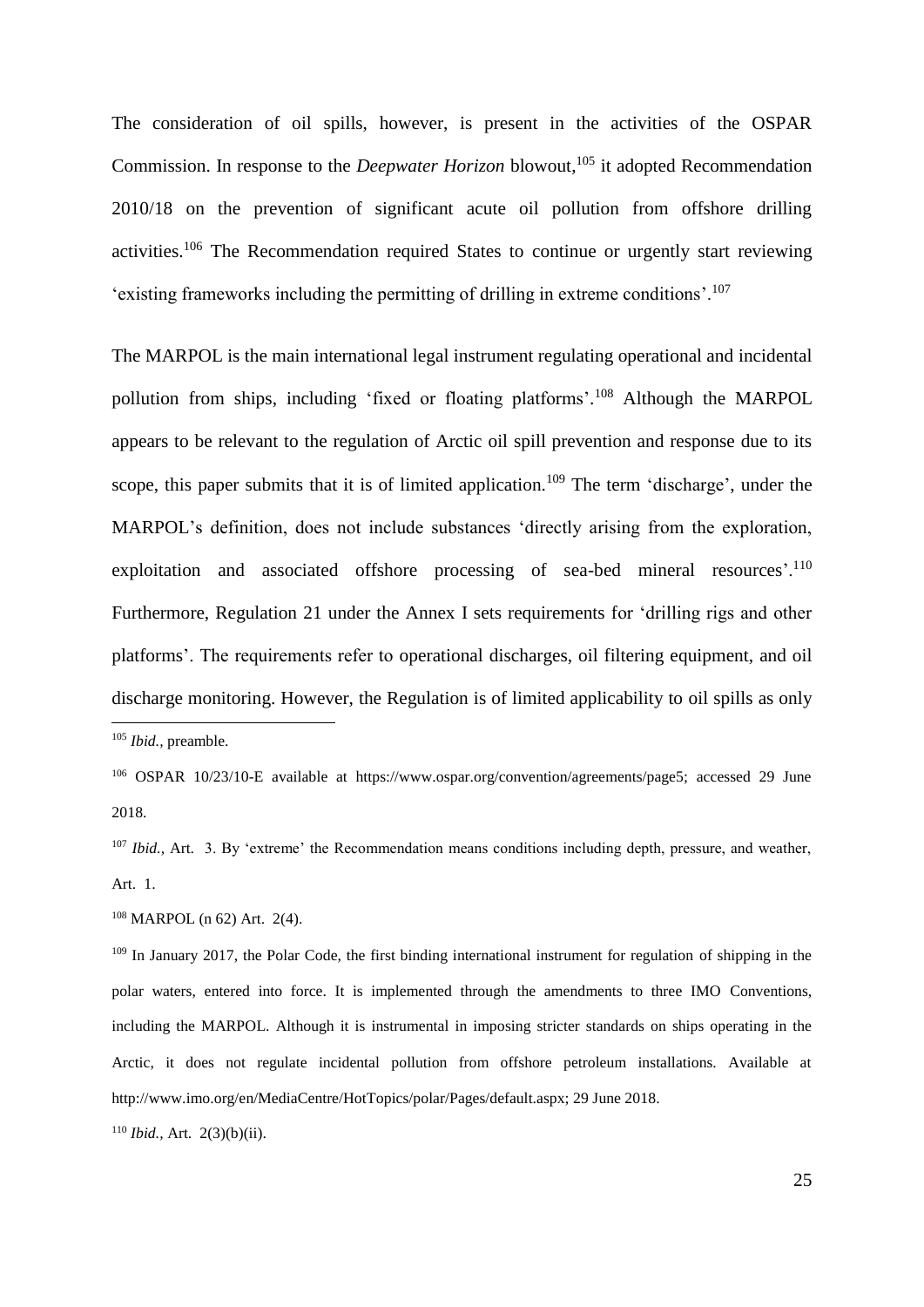'the discharge of machinery space drainage and contaminated ballast' are subject to MARPOL.<sup>111</sup> It, therefore, does not cover incidental pollution. Such omissions in the scope of the application are understandable given the IMO mandate as the specialised UN agency responsible for 'safety and security of shipping and prevention of marine pollution by ships'.<sup>112</sup>

Thus, both the OSPAR and the MARPOL, although of great significance to the protection of the marine environment in general, are of limited application for the purposes of upstream petroleum oil spill prevention and response in the Arctic.

#### *LOSC*

Part XII of the LOSC sets out a general framework for the 'Protection and Preservation of the Marine Environment'. It reaffirms States' sovereign rights to exploit their natural resources 'in accordance with their duty to protect and preserve the marine environment'.<sup>113</sup> It further confirms the obligation for the States to take measures to minimise pollution, including that from offshore petroleum installations.<sup>114</sup> Part XII further calls for global and regional  $111$ MARPOL, Unified Interpretations of Annex I available at

http://www.marpoltraining.com/MMSKOREAN/MARPOL/Annex\_I/ui1.htm#56; accessed 29 June 2018, 56.1- 2.

<sup>112</sup> Some argue that the IMO should focus its work on safety, pollution prevention and liability, including offshore petroleum development. See *e.g.,* JA Roach, 'International Standards for Offshore Drilling' in MH Nordquist, J Norton Moore, AE Chircop, and RJ Long (eds), *The Regulation of Continental Shelf Development: Rethinking International Standards* (Brill Nijhoff, Leiden, 2013) 105-150, at p.116.

<sup>113</sup> LOSC Art. 193.

<sup>114</sup> *Ibid.,* Art. 194(3)(c).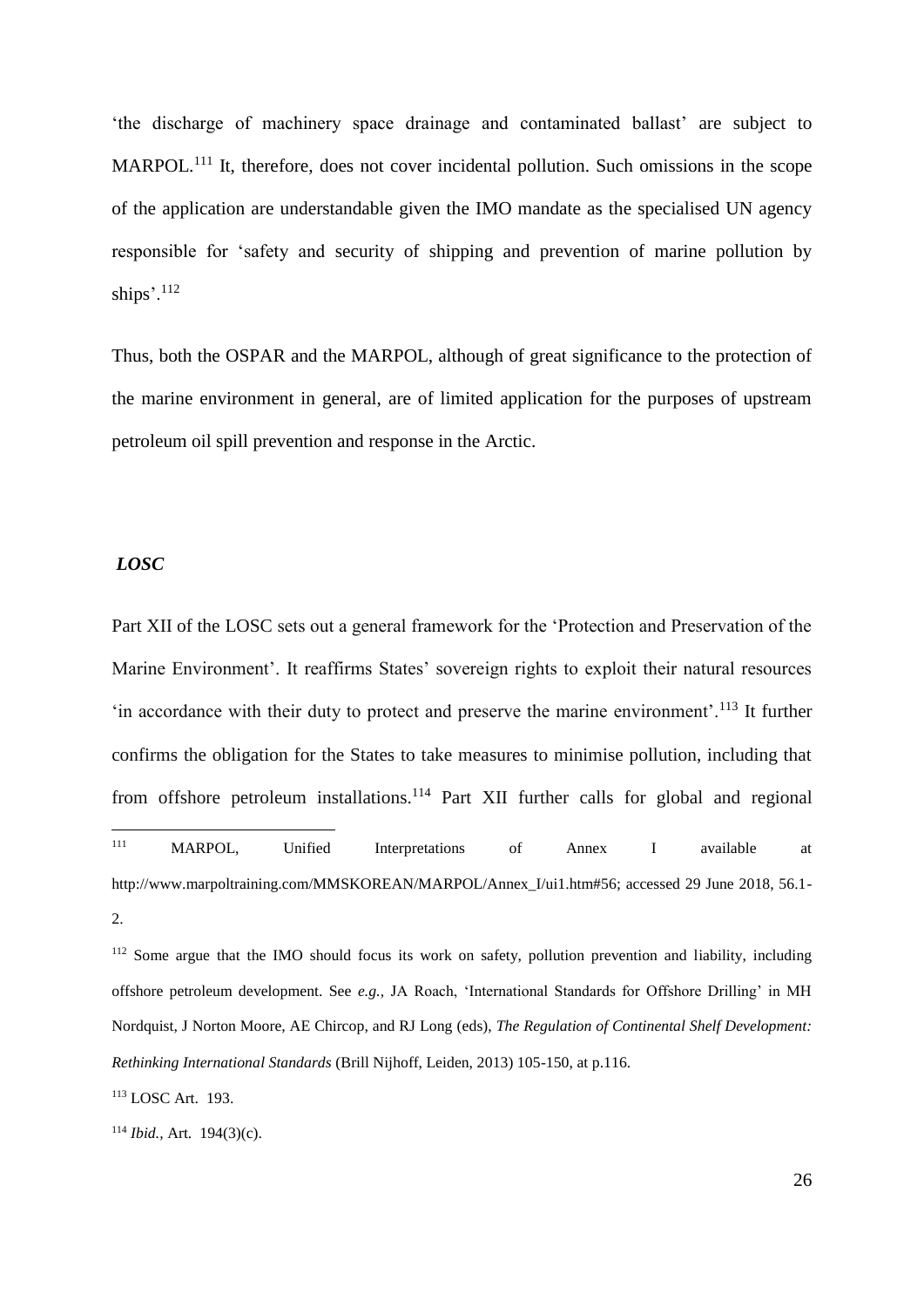cooperation 'in formulating and elaborating international rules, standards and recommended practices (…) for the protection and preservation of the marine environment, taking into account characteristic regional features'.<sup>115</sup> The national laws and regulations for regulating petroleum extraction activities 'shall be no less effective than international rules, standards and recommended practices and procedures'.<sup>116</sup> The LOSC further prescribes that States 'acting especially through competent international organizations (…) shall establish global or regional rules, standards and recommended practices and procedures to prevent, reduce and control pollution of the marine environment'.<sup>117</sup> The reliance on such external norms for the purposes of environmental protection, although ensuring the relevance of the regulation, might also lead to ambiguity on what standards are indeed generally accepted, <sup>118</sup> particularly in the Arctic regional context. Whereas such standards exist for a number of activities potentially harmful to the marine environment, as discussed above and by other scholars, $119$ upstream petroleum activities are not globally regulated in a comprehensive way. If one were to accept the Arctic Council as a 'competent international organization' and its documents on the regulation of upstream petroleum development as the relevant regional rules, standards, and recommended practices for the purposes of the LOSC interpretation, the Council's contributions might become vital for filling the lacunae in international regulation. The relevant non-binding guidelines and recommendations produced by the Arctic Council are analysed in the fourth section.

<sup>115</sup> *Ibid.,* Art. 197.

<sup>116</sup> *Ibid.,* Art. 208(3).

<sup>117</sup> *Ibid.,* Art. 208(5).

 $118$  Redgwell (n 15) at p. 607.

<sup>119</sup> *Ibid.,* at pp. 610–612; Chabason (n 56).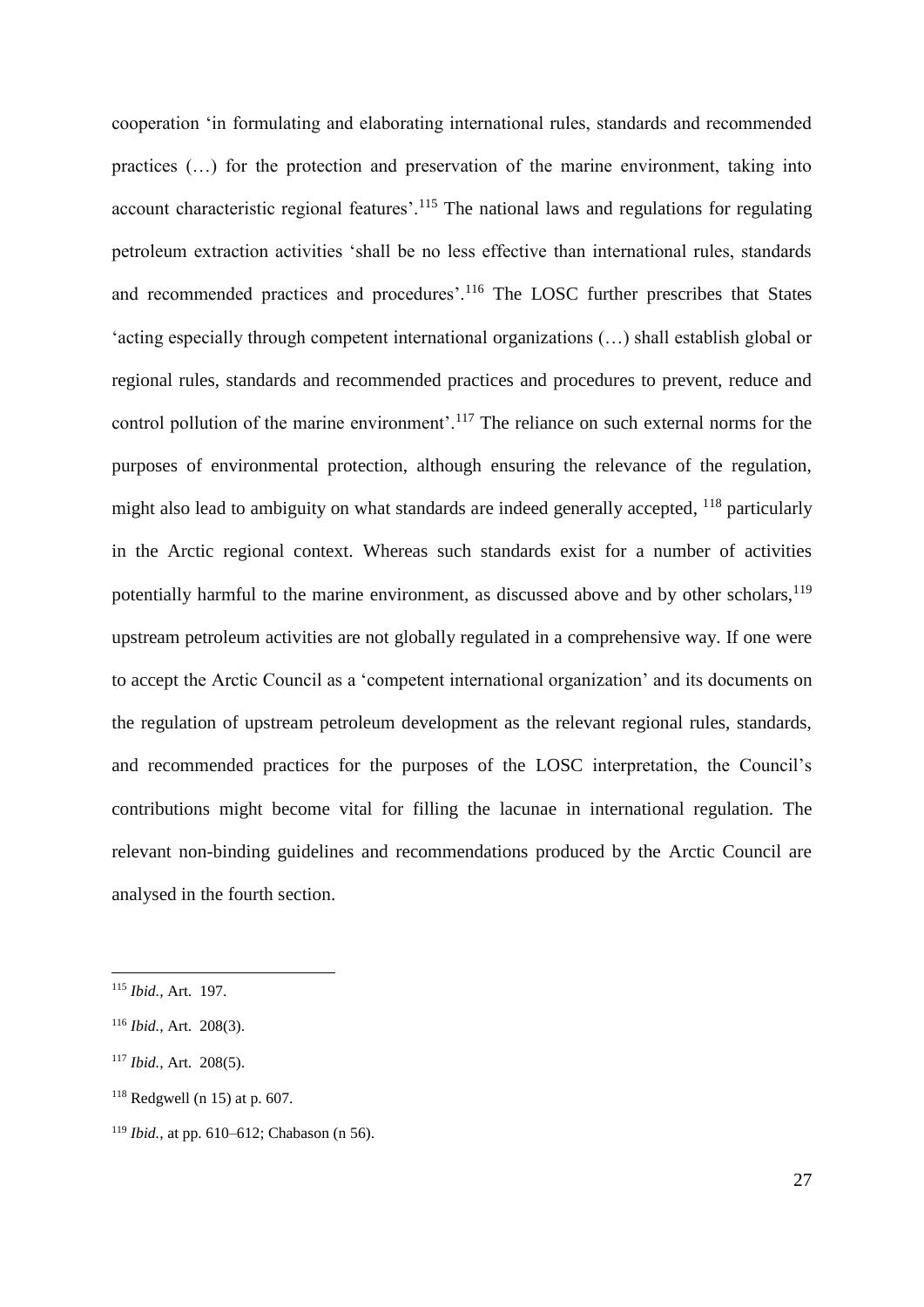### *Response over prevention? The effectiveness of treaties in regulating oil spills in the Arctic waters*

Given the overview of the treaties related to oil spill prevention, preparedness and response in the Arctic, it is clear there are gaps in the legal regime relating to oil spill prevention preparedness and response in the Arctic waters. Two of the most obvious gaps are in the international regulation of the oil spill prevention and the lack of international rules for addressing Arctic-specific response challenges. Table 1 below briefly summarises the scope of each treaty in advance of a more detailed discussion below.

| <b>Factors</b> | <b>OPRC</b>        | <b>MOSPA</b>            | <b>OSPAR</b>   | <b>MARPOL</b>       | <b>LOSC</b>    |
|----------------|--------------------|-------------------------|----------------|---------------------|----------------|
| Operational    | Includes offshore  | Oil pollution incidents | Mostly         | Only 'the discharge | Marine         |
| scope          | oil installations  | in any marine area over | dumping and    | of machinery space  | environmental  |
|                |                    | which Arctic States     | decommission   | drainage and        | protection in  |
|                |                    | exercise sovereignty,   | ing            | contaminated        | general        |
|                |                    | sovereign rights or     |                | ballast'            |                |
|                |                    | jurisdiction            |                |                     |                |
| Prevention     | N <sub>o</sub>     | No                      | Recommendat    | N <sub>o</sub>      | Yes, very      |
| and well       |                    |                         | ion 2010/18    |                     | general and    |
| control        |                    |                         | encourages to  |                     | referring to   |
|                |                    |                         | 'to review     |                     | <b>GAIRS</b>   |
|                |                    |                         | existing       |                     |                |
|                |                    |                         | frameworks'    |                     |                |
| Preparedness   | Requirements to    | Yes, duplicated from    | No             | N <sub>o</sub>      | Yes, very      |
|                | have a State       | OPRC. Operational       |                |                     | general        |
|                | emergency response | Guidelines provide      |                |                     |                |
|                | system; pre-       | practical details for   |                |                     |                |
|                | positioned         | international           |                |                     |                |
|                | equipment;         | cooperation             |                |                     |                |
|                | coordinate         |                         |                |                     |                |
|                | internationally;   |                         |                |                     |                |
|                | conduct exercises  |                         |                |                     |                |
| Oil spill      | Yes                | Yes                     | N <sub>0</sub> | No                  | N <sub>0</sub> |
| response plan  |                    |                         |                |                     |                |
| Well response  | N <sub>o</sub>     | N <sub>o</sub>          | N <sub>o</sub> | N <sub>o</sub>      | N <sub>o</sub> |
| plan           |                    |                         |                |                     |                |
| Response       | N <sub>o</sub>     | N <sub>o</sub>          | N <sub>o</sub> | N <sub>o</sub>      | N <sub>o</sub> |
| techniques     |                    |                         |                |                     |                |
| Arctic-        | N <sub>o</sub>     | Yes, but very limited.  | No             | N <sub>o</sub>      | Art. 234,      |
| specific       |                    | No considerations of    |                |                     | extending      |

**Table 1: Treaty regulation of Arctic oil spill prevention, preparedness, and response**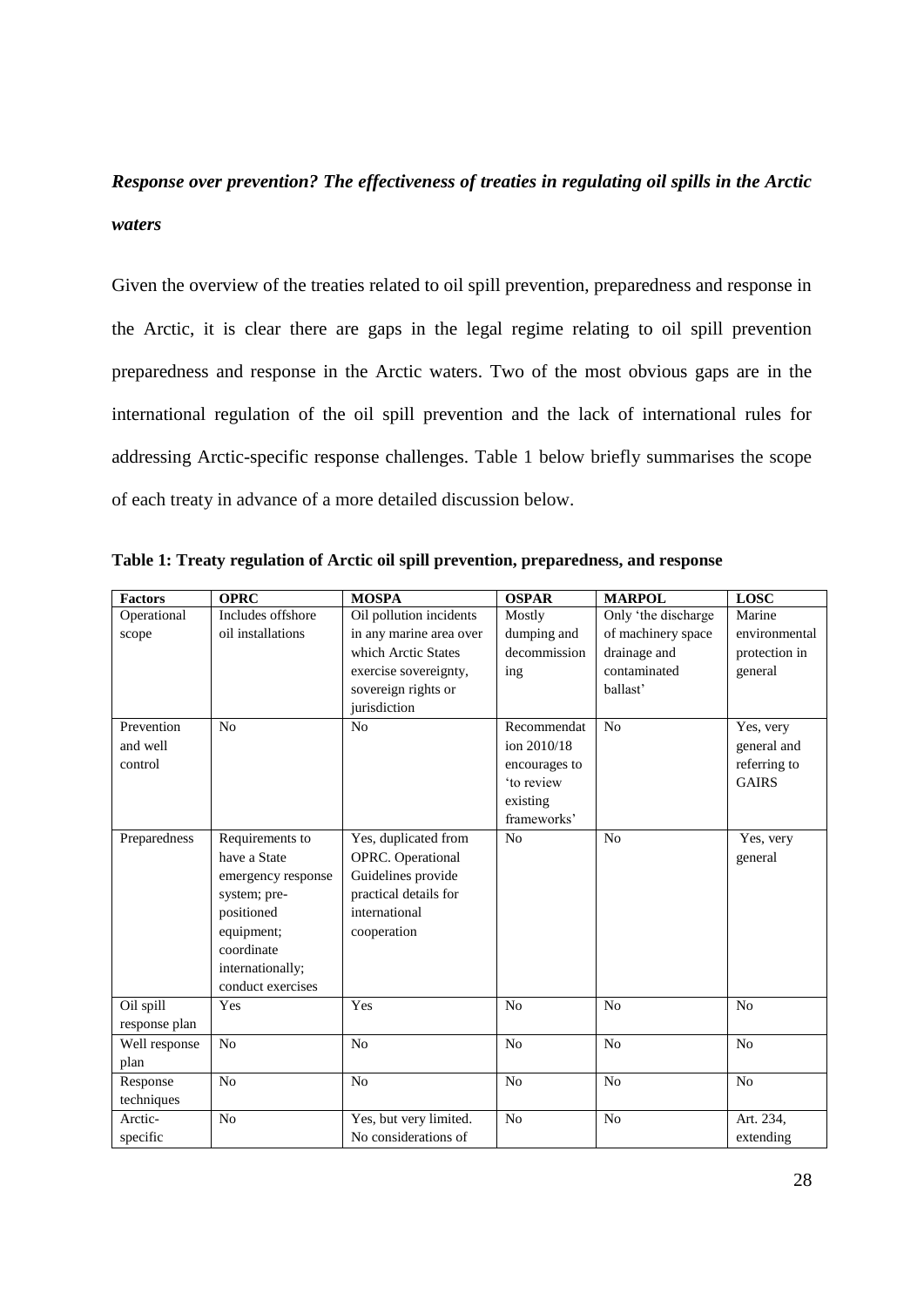| requirements | lack of infrastructure,  |  | <b>Coastal States</b> |
|--------------|--------------------------|--|-----------------------|
|              | use of burning and       |  | rights to             |
|              | dispersants, limitations |  | legislate on          |
|              | of mechanical recovery   |  | environmental         |
|              | and well construction    |  | protection            |
|              | requirements in the      |  |                       |
|              | Arctic conditions        |  |                       |

As demonstrated, all of the examined treaties are either concerned with operational discharges or the preparedness and response. Although these are significant for the protection of the Arctic marine environment, they are not sufficient to improve safety at the offshore petroleum installations and ensure the prevention of a large-scale oil spill. The lack of common prevention and well control standards thus constitutes a clear gap in the treaty-based regulation of the Arctic offshore petroleum development.

Furthermore, although treaties address preparedness and response in general, they do not sufficiently address Arctic-specific challenges outlined in the second section above. The most glaring gaps are the lack of consideration of Arctic-specific oil clean-up techniques and development of spill response infrastructure along the Arctic coasts.

The OPRC is not an Arctic-specific treaty, but the MOSPA is. However, it largely repeats the obligations already in place in the OPRC. More importantly, it does not address Arcticspecific issues associated with preparedness and response. Some drawbacks of the MOSPA have been pointed out in this regard. First, it does not address the lack of adequate investments in the infrastructure.<sup>120</sup> There is no pan-Arctic obligation on the minimum

<sup>120</sup> SV Rottem, 'The Arctic Council in Arctic Governance: The Significance of the Oil Spill Agreement' in L Jakobson and N Melvin (eds), *The New Arctic Governance* (Oxford University Press, Oxford, 2016) 147-174, at p. 163; E Tedsen and S Cavalieri, 'EU–US Cooperation to Enhance Arctic Marine Governance' in E Tedsen, S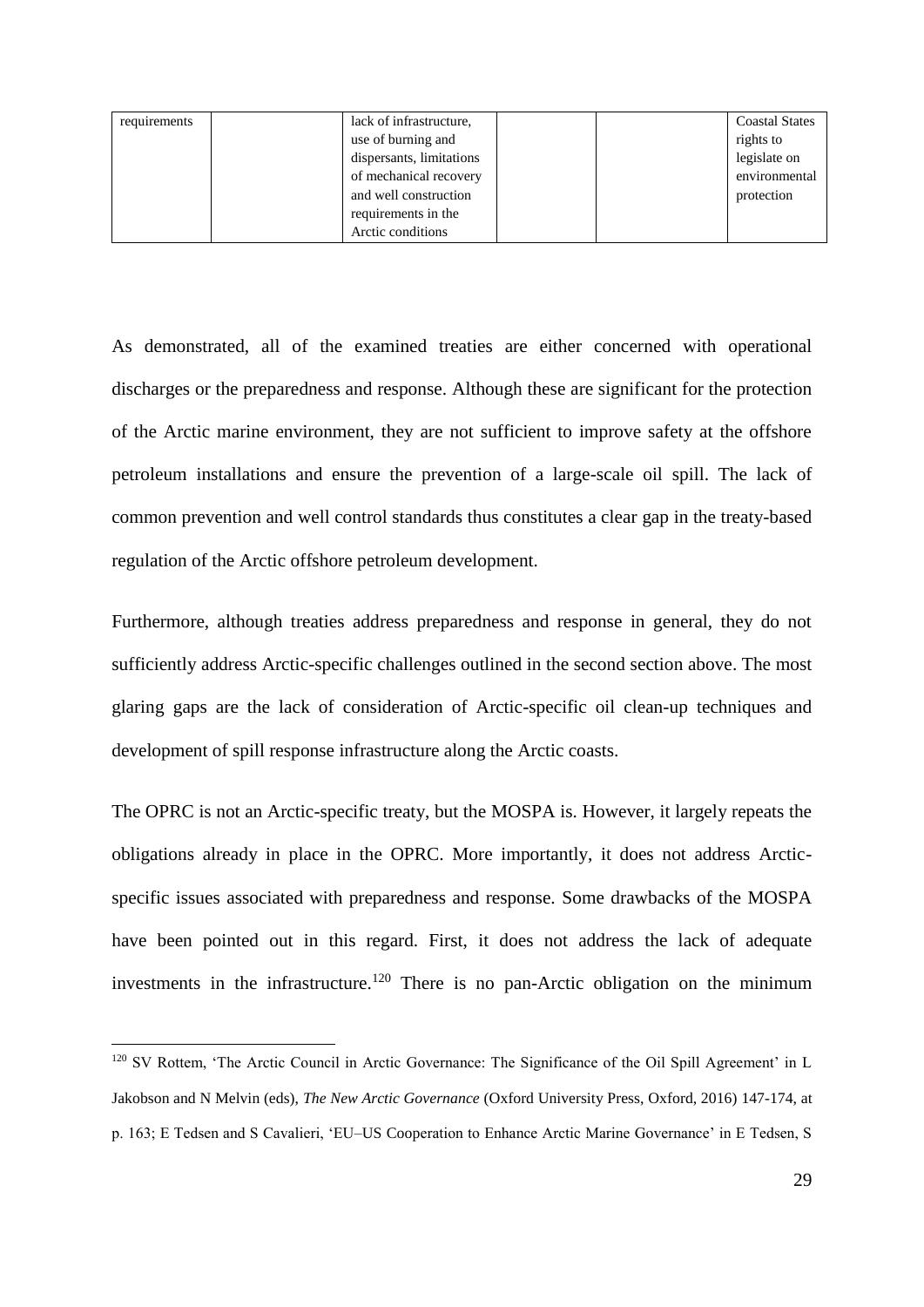standards for response capacity and equipment and no mention of specially trained personnel. Second, it is not clear which cooperation frameworks are prioritised: the MOSPA or those under the bilateral agreements. Rottem argues that the Agreement could be of 'secondary importance<sup> $121$ </sup> in the presence of other cooperation mechanisms, such as the bilateral treaty between Norway and Russia.

The response plans for Arctic offshore oil development, although present in every jurisdiction in compliance with the OPRC and the MOSPA, have been heavily criticised by environmental NGOs. For example, Greenpeace found the oil spill response for the Prirazlomnaya platform in the Russian Pechora Sea inconsistent with the relevant Russian legislation.<sup>122</sup> Shell's Oil Spill Response Plan for the Chukchi Sea<sup>123</sup> has been approved by the regulator, but was met with criticism from the environmental NGOs for making

 $121$  Rottem (n 120) at pp. 165–166.

1

<sup>122</sup> Greenpeace, 'Gaps in the Oil Spill Prevention and Response Plan for the Operational Area of the Prirazlomnaya Offshore Ice-Resistant Stationary Platform of Gazprom Neft Shelf' (2014) available at http://www.greenpeace.org/russia/Global/russia/report/Arctic-

oil/Gazprom/Gaps\_OSR\_Prirazlomnaya\_English.pdf; accessed 29 June 2018. Among the inconsistencies are the failure to fulfil the requirement to have financial guarantees for conducting response measures and incorrect effectiveness evaluation of clean-up techniques in ice-covered waters. The executive summary of the plan is available at http://shelf-neft.gazprom.ru/d/textpage/4f/79/referat-po-planu-lrn-2013.pdf [in Russian]; accessed 29 June 2018.

Cavalieri and RA Kraemer (eds), *Arctic Marine Governance* (Springer, Berlin/Heidelberg, 2014) 237-262, at p. 255.

<sup>123</sup> Shell, 'Chukchi Sea Regional Exploration Programme Oil Spill Response Plan' (2011) available a https://www.bsee.gov/sites/bsee.gov/files/oil-spill-response-plan-osrp/bsee/shell-chukchi-sea-osrp-february-2012.pdf; accessed 29 June 2018.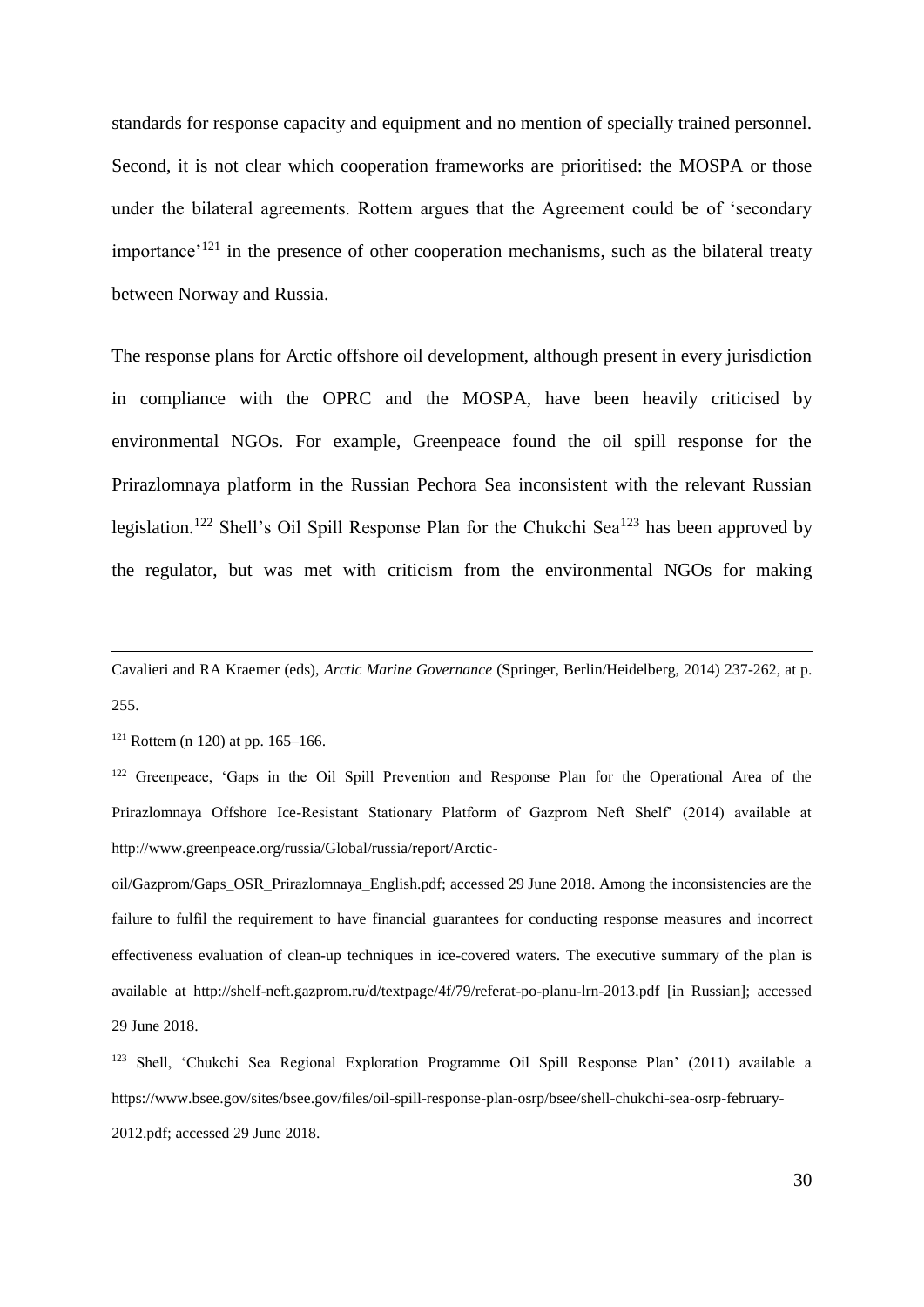unrealistic assumptions regarding the success rates of mechanical recovery.<sup>124</sup> These concerns were reiterated by Shell's failures during the 2012 drilling season when the containment dome failed and was crushed during testing,<sup>125</sup> and when the drilling rig *Kulluk* ran aground in the storm leaving the crew to be rescued by the Coast Guard.<sup>126</sup>

Treaties, as expected under international law, create obligations for States, rarely engaging with important non-State actors, such as the relevant industry bodies, national governance agencies (such as offshore petroleum agencies and coast guards), indigenous peoples organisations.

Under the Arctic Council framework, the oil spill response regulation has been actively promoted through the work of the EPPR, joint exercises, and the development of technical reports.<sup>127</sup> Should the Council's non-binding documents constitute generally accepted international rules and standards (GAIRs) under the LOSC framework, they could assist in

<sup>126</sup> The Coast Guard report examining the accident quotes 'significant number and nature of the potential violations of law and regulations' US Coast Guard, 'Report on Investigation in the Circumstances Surrounding the Multiple Related Marine Casualties and the Grounding of the MODU Kulluk' (2014) at p. 1, available at https://usa.oceana.org/report-investigation-circumstances-surrounding-multiple-related-marine-casualties-and-

<sup>124</sup> Oceana, 'Frozen Future: Shell's Ongoing Gamble in the US Arctic' (2014) at p. 29, available at https://oceana.org/reports/frozen-future-shell%E2%80%99s-ongoing-gamble-us-arctic; accessed 6 November 2018.

<sup>&</sup>lt;sup>125</sup> 'Review of Shell's 2012 Alaska Offshore Oil and Gas Exploration Program [Report to the Secretary of Interior]' (DOI 2013) at p. 19, available at https://www.bsee.gov/sites/bsee.gov/files/notification-of-incidentsof-non-compliance-incs/notices-to-lessees/shell-report-3-8-13-final.pdf; accessed 6 November 2018.

grounding-modu; accessed 6 November 2018.; M Funk, 'The Wreck of the Kulluk' *The New York Times* (30 December 2014).

<sup>127</sup> See http://www.eppr.org/ accessed 25 June 2018.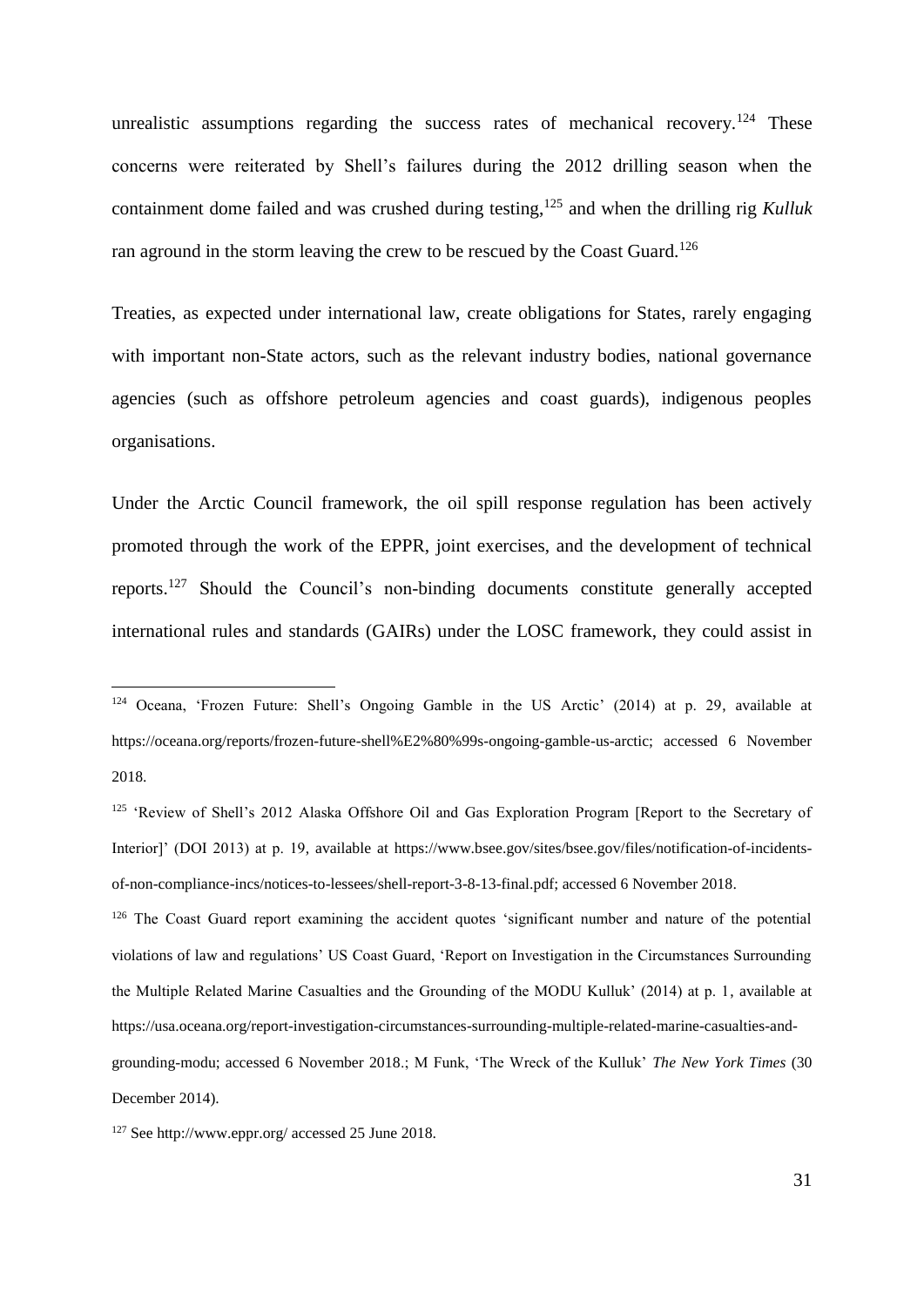bridging the gaps in international regulation of oil spill prevention and response in the Arctic. The section below analyses the Council's work on oil spill prevention and response in the context of offshore petroleum development.

### **Soft law as an instrument to fill in the regulatory gap in the international governance of oil spills in the Arctic**

As established above, treaty regulation of oil spills in the Arctic leaves significant gaps in oil spill prevention and region-specific response challenges. The non-binding guidelines and standards play an important role in the protection of the marine environment from the negative effects of offshore petroleum activities.<sup>128</sup> The Arctic Council has been active in research and cooperation in prevention of, preparedness for and response to oil spills in the Arctic. Despite its inability to take binding decisions, it has initiated research and cooperation, and produced some normative outputs, such as the Arctic Offshore Oil and Gas Guidelines.<sup>129</sup> This section examines these outputs and focuses on the ways in which the Council's activities might be instrumental in supplementing the relevant treaty regulation.

 $128$  Liu (n 14) at p. 197; Redgwell (n 15).

<sup>129</sup> Arctic Council, Arctic Offshore Oil and Gas Guidelines (2009) (AOOGG), available at https://oaarchive.arctic-council.org/handle/11374/63; accessed 6 November 2018.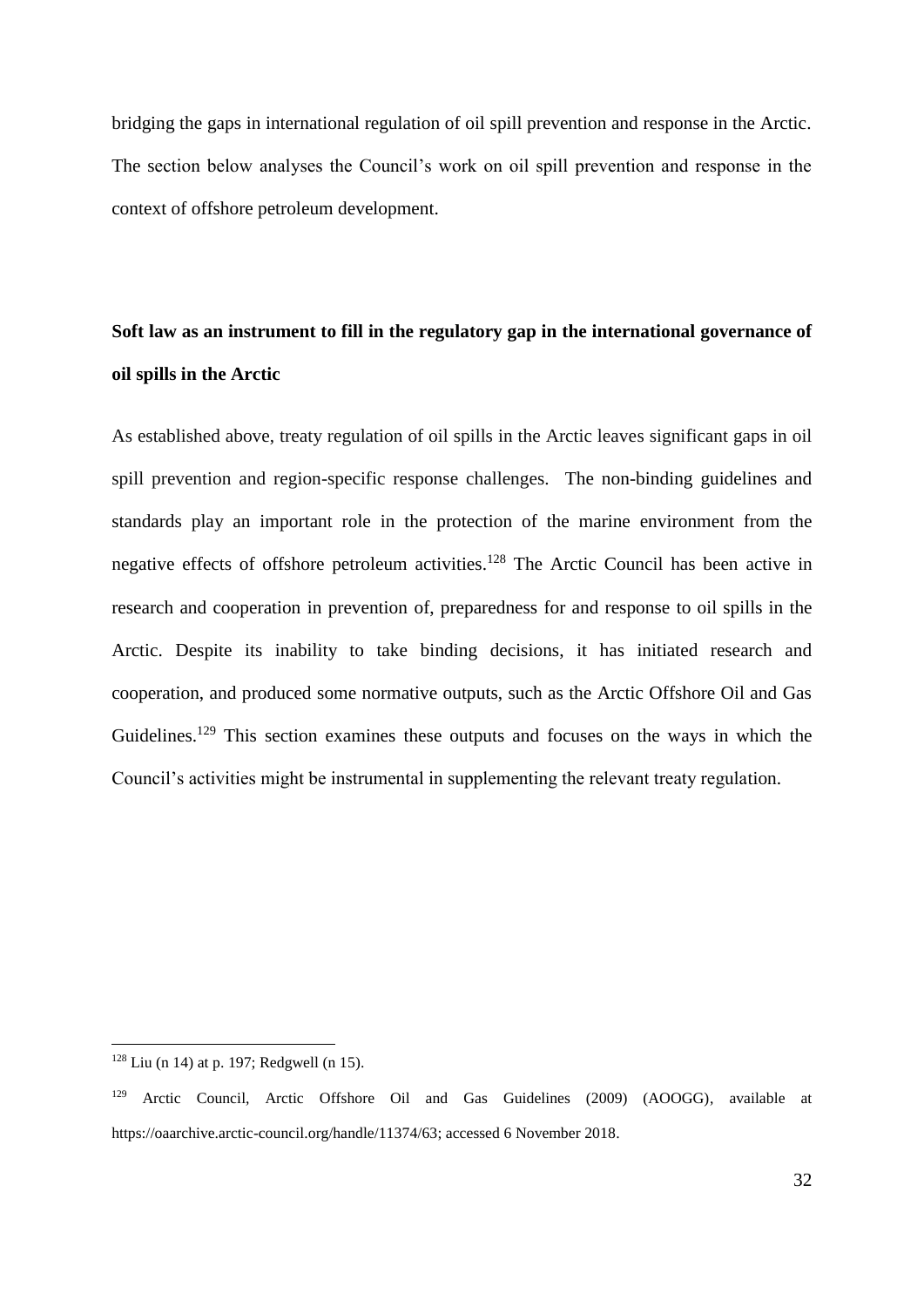### *Arctic Offshore Oil and Gas Guidelines (AOOGG)***<sup>130</sup>**

The Working Group of the Arctic Council on the Protection of the Arctic Marine Environment (PAME) released the latest version of the AOOGG in 2009. They are not binding but are intended to guide the national authorities and the industry by encouraging them to apply the 'highest standards currently available'<sup>131</sup> and cover all stages of offshore oil and gas activities, apart from transportation.<sup>132</sup>

The Guidelines address oil spill prevention, preparedness and response and could be complementary to the existing treaties. Thus, section 6 of the Guidelines engages with well control requirements and refers to the Arctic conditions. It requires that the 'BOP and related equipment should be suitable for operation in subfreezing conditions'.<sup>133</sup> It further stipulates that the drilling fluids, well casing programmes, cement, emergency well shut-in procedures, and well safety programmes should be 'suited to Arctic conditions including moving ice and possible subsurface permafrost'.<sup>134</sup> Finally, the Guidelines require that well-control exercises 'be conducted regularly for each crew to develop response proficiency to conditions threatening a blowout'.<sup>135</sup> These requirements are implemented in the US and Greenland.<sup>136</sup>

<sup>130</sup> *Ibid*. 2009 is the latest version. The first Guidelines were adopted in 1997 and updated in 2002.

<sup>131</sup> *Ibid.,* sec. 1.2.

<sup>&</sup>lt;sup>132</sup> For transportation, the Guidelines refer to the AMAP, 'Assessment 2007; Oil and Gas Activities in the Arctic - Effects and Potential Effects (vol 2)' (2010), available at https://www.amap.no/documents/doc/assessment-2007-oil-and-gas-activities-in-the-arctic-effects-and-potential-effects.-volume-2/100; accessed 6 November 2018.

<sup>133</sup> AOOGG (n 129).

<sup>134</sup> *Ibid*.

<sup>135</sup> *Ibid*.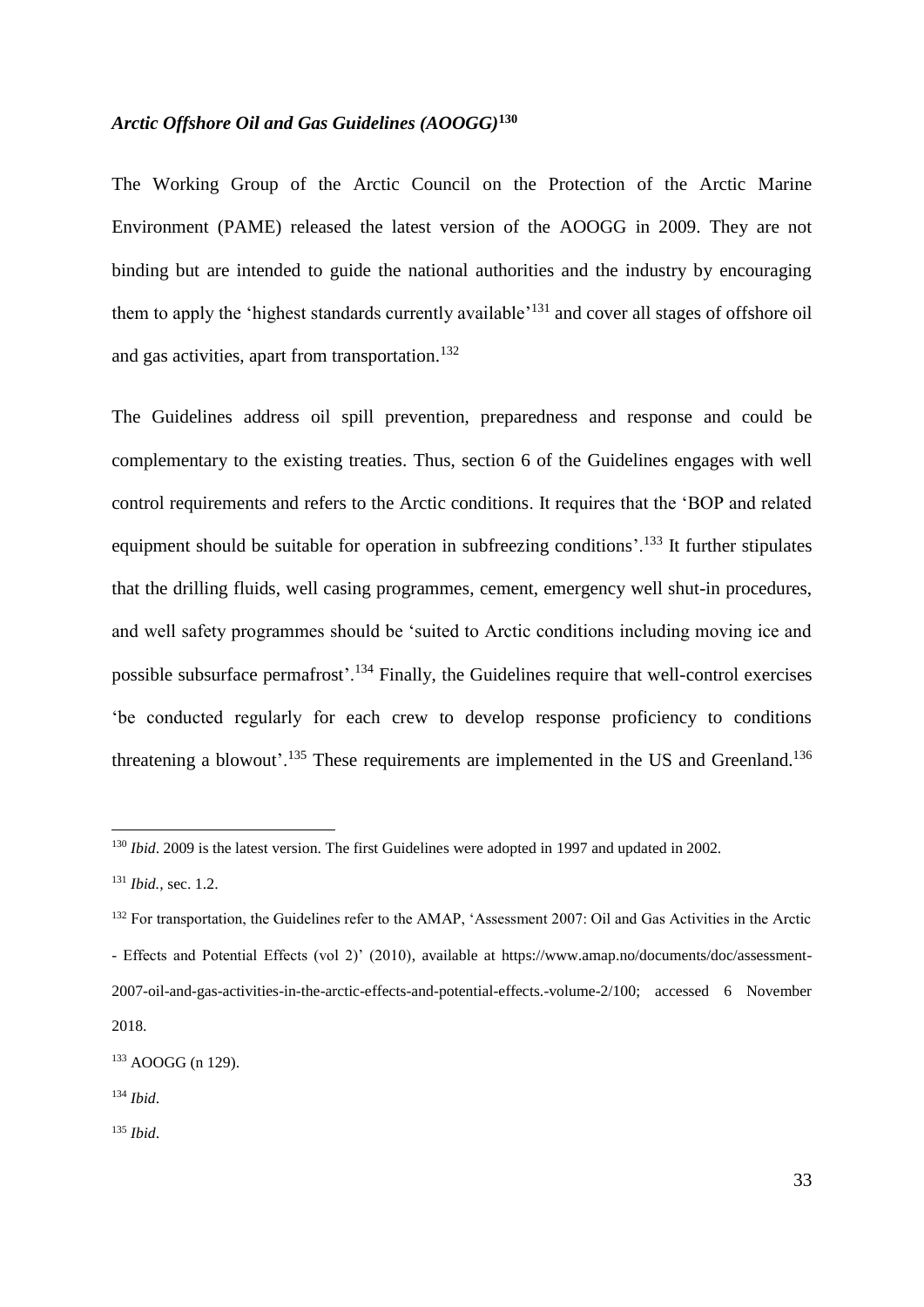Canada, Russia, and Norway require adapting the requirements to Arctic conditions to a varying extent. <sup>137</sup>

Emergency preparedness and response are addressed in section 7 of the Guidelines, which offers some Arctic-specific provisions, absent from both the OPRC and the MOSPA. First, the Guidelines require an ice-management plan in addition to the usual emergency response documents. The contingency and oil spill response plans are expected to evaluate the environmental effects of the response operation under varying weather and ice conditions, which means identifying alternative clean-up techniques where appropriate.<sup>138</sup> These requirements are implemented in some Arctic States, albeit inconsistently.<sup>139</sup>

<sup>136</sup> The US: CFR §250.418(f); 30 CFR §250.428(i). Greenland: Exploration Drilling Guidelines 2010, available at

https://www.govmin.gl/images/stories/petroleum/bmp\_Exploration\_Drilling\_Guidelines\_March%20\_2010.pdf; accessed 6 November 2018.

<sup>137</sup> Canada: the operators must demonstrate how Arctic environment would affect the design of the rig and the well. 'Filing Requirements for Offshore Drilling in the Canadian Arctic' (National Energy Board 2014) at p. 2– 6. Norway: 'Norway Guidelines Regarding the Facilities Regulations' sec 48. Russia: the Arctic-specific standards for materials used in offshore petroleum exploration and production are reportedly currently under development. M Kichanov, 'Siberian Innovations Will Be Tested in the Arctic [in Russian]' *Kommersant* (28 June 2016).

<sup>138</sup> AOOGG (n 129) sec. 7.2.

1

<sup>139</sup> Canada: Requirement of identification of spill containment in ice and ice-infested waters. 'Filing Requirements' (n 137) sec 4.18. Greenland: requirement of Ice Management Plans prior to drilling authorisation. 'Drilling Guidelines' (n 46). Norway: case-by-case approach to the oil spill response plan based on the specificities of a particular field. The plan for *Gøliat* reportedly considers the specific conditions of the Barents Sea, such as strong winds and waves, low temperatures, and reduced visibility. Recommendation from the Ministry of Petroleum and Energy, Proposition no 64 (2008-2009) 'The Development and Operation of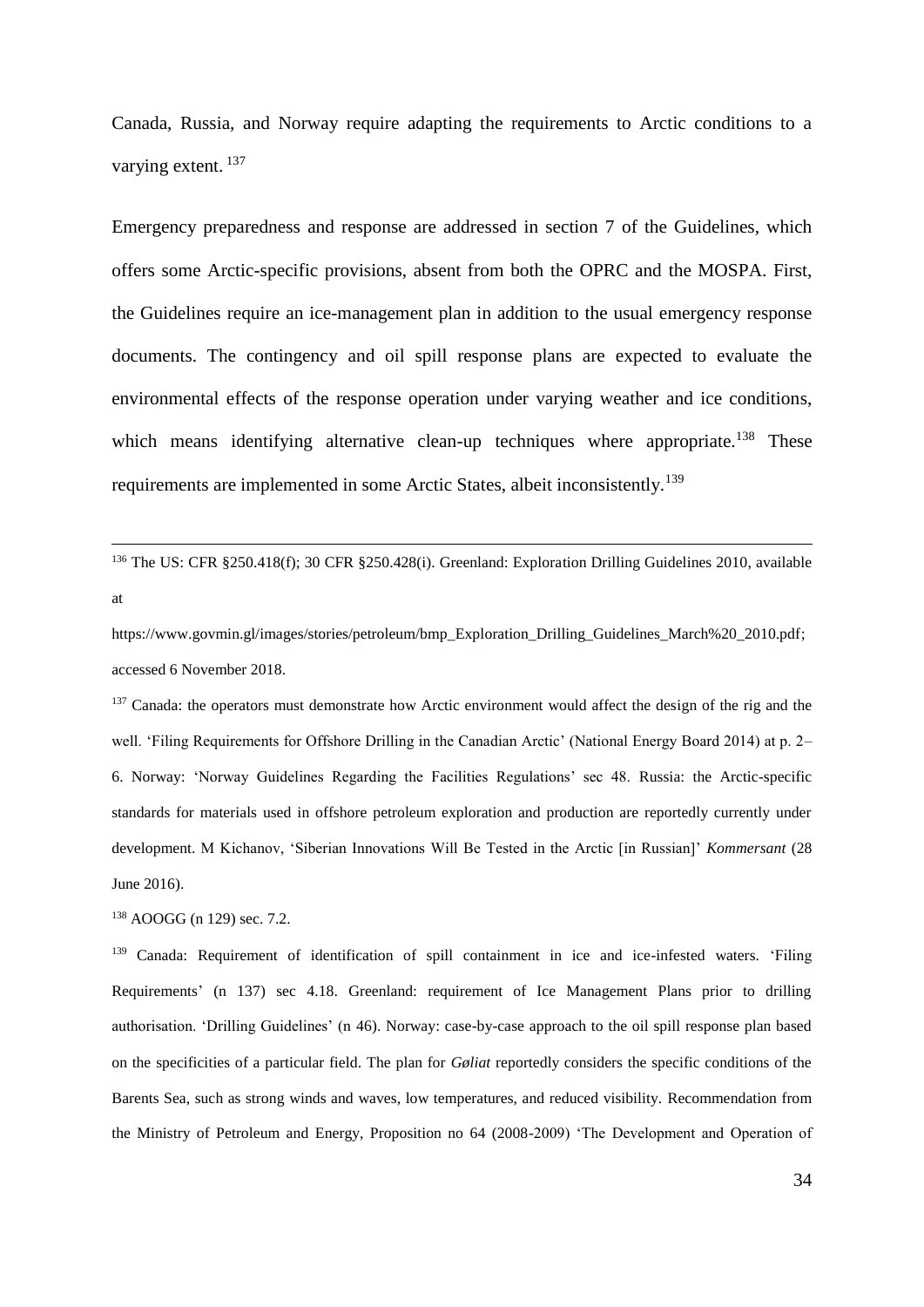Finally, the emergency response plan is expected to contain information on 'precautionary measures to secure the well' in the case of an emergency and on relief well arrangements, with the demonstration of the availability of necessary equipment and support systems.<sup>140</sup> At present the relief well requirement is implemented in some Arctic States.<sup>141</sup>

Thus, the Guidelines address prevention to some extent, and engage with preparedness and response. They address well control through the requirement of the capacity to drill a relief well and set minimum content requirements for emergency response plans. In setting content requirements, the Guidelines take into account specific Arctic conditions such as harsh weather, low temperatures, presence of ice, and possible issues with mobilising response equipment quickly due to lack of roads, airports and ports.

The AOOGG is the most comprehensive soft law document on offshore petroleum in the Arctic. However, neither the Arctic Council nor the PAME conducted a comprehensive follow-up on their implementation. Some commentators are sceptical about the overall effectiveness of the AOOGG. Thus, Byers asserts that the Guidelines fell short in that they are non-binding and avoided 'some of the more difficult' issues.<sup>142</sup> Koivurova, Kankaanpaää,

Gøliat' [in Norwegian] available at https://www.regjeringen.no/no/dokumenter/stprp-nr-64-2008-2009- /id560066/sec3#KAP3-3; accessed 25 May 2018, sec 3.3.3. US: plan must describe the 'ice intervention practices' meant to improve the effectiveness of the oil spill response options and strategies listed in the oil spill response plan 'in the presence of sea ice'. 30 CFR §254.23(g)(2).

<sup>140</sup> AOOGG (n 129) sec 7.2.

1

<sup>141</sup> Canada: National Energy Board, 'The Past Is Always Present: Review of Offshore Drilling in the Canadian Arctic' (2011) (n 44) at p. 39. Greenland: 'Drilling Guidelines' (n 46). Norway: 'NORSOK Standard D-010 (n 45) sec 4.8.2. US: 30 CFR §250.471.

 $142$  Byers (n 16) at p. 212.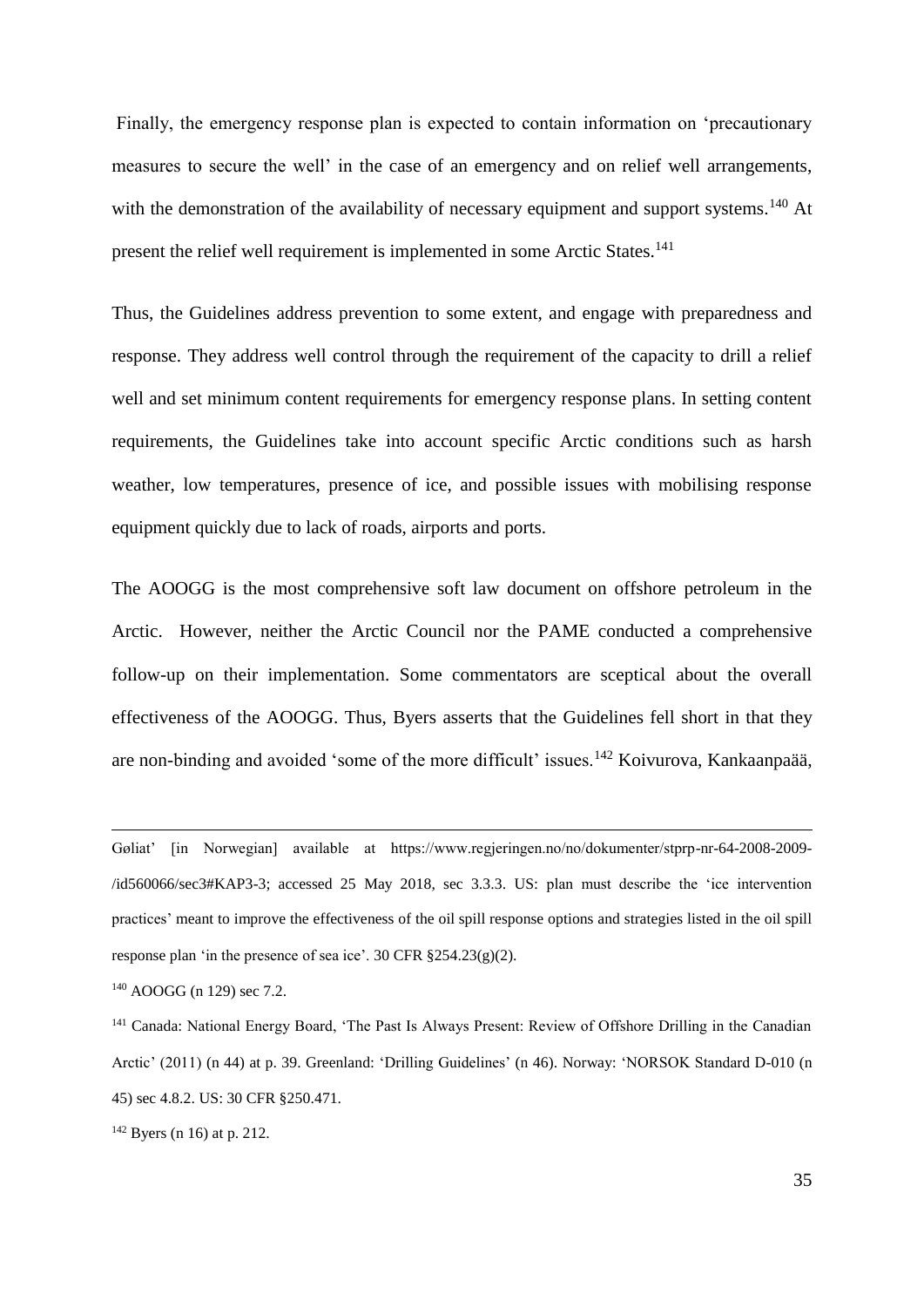and Stępień criticise the lack of 'regular evaluations procedure'.<sup>143</sup> Independent studies considered the implementation in Canada and the  $US^{144}$  and in Greenland and Russia.<sup>145</sup> Further, more recent 2016 US Arctic Drilling rule acknowledges addressing recommendations contained in the Guidelines<sup>146</sup> and Greenland 'expressly models its guidelines on environmental impact assessment on the AOOGG'.<sup>147</sup> In addition, scholars highlight<sup>148</sup> the important role of the Guidelines as the basis for new initiatives, such as the 2014 Guidelines Systems Safety Management and Safety Culture<sup>149</sup> and the web-based information-sharing portal on the regulation of offshore petroleum in the Arctic States.<sup>150</sup>

<sup>146</sup> Arctic OCS Drilling Rule (n 70).

<sup>148</sup> *Ibid.,* at pp. 152–3.

<u>.</u>

<sup>143</sup> T Koivurova, P Kankaanpää and A Stępień, 'Innovative Environmental Protection: Lessons from the Arctic' (2015) 27 *Journal of Environmental Law* 285-311, at p. 297.

<sup>144</sup> 'Operating Practices in the United States and Canada' (Vermont Law School Institute for Energy and the Environment 2010) at p. 1, available at http://wwwassets.vermontlaw.edu/Assets/iee/Baker\_ArcticOffshoreOil1.pdf; accessed 6 November 2018.

<sup>&</sup>lt;sup>145</sup> 'The Arctic Offshore Oil and Gas Guidelines in Greenland and the Russian Federation' (Vermont Law School Institute for Energy and the Environment 2011) White Paper 5, available at http://wwwassets.vermontlaw.edu/Assets/iee/Baker\_ArcticOffshoreOil5.pdf; accessed 6 November 2018.

<sup>&</sup>lt;sup>147</sup> B Baker, 'The Arctic Offshore Hydrocarbon Hiatus of 2015: An Opportunity to Revisit Regulation Around the Pole' in Pelaudeix and Basse (n 8) 148-166, at p. 152.

<sup>149</sup> PAME (n 33).

<sup>150</sup> PAME, available at https://www.pame.is/index.php/projects/resource-exploration-and-development/mre; accessed 25 June 2018.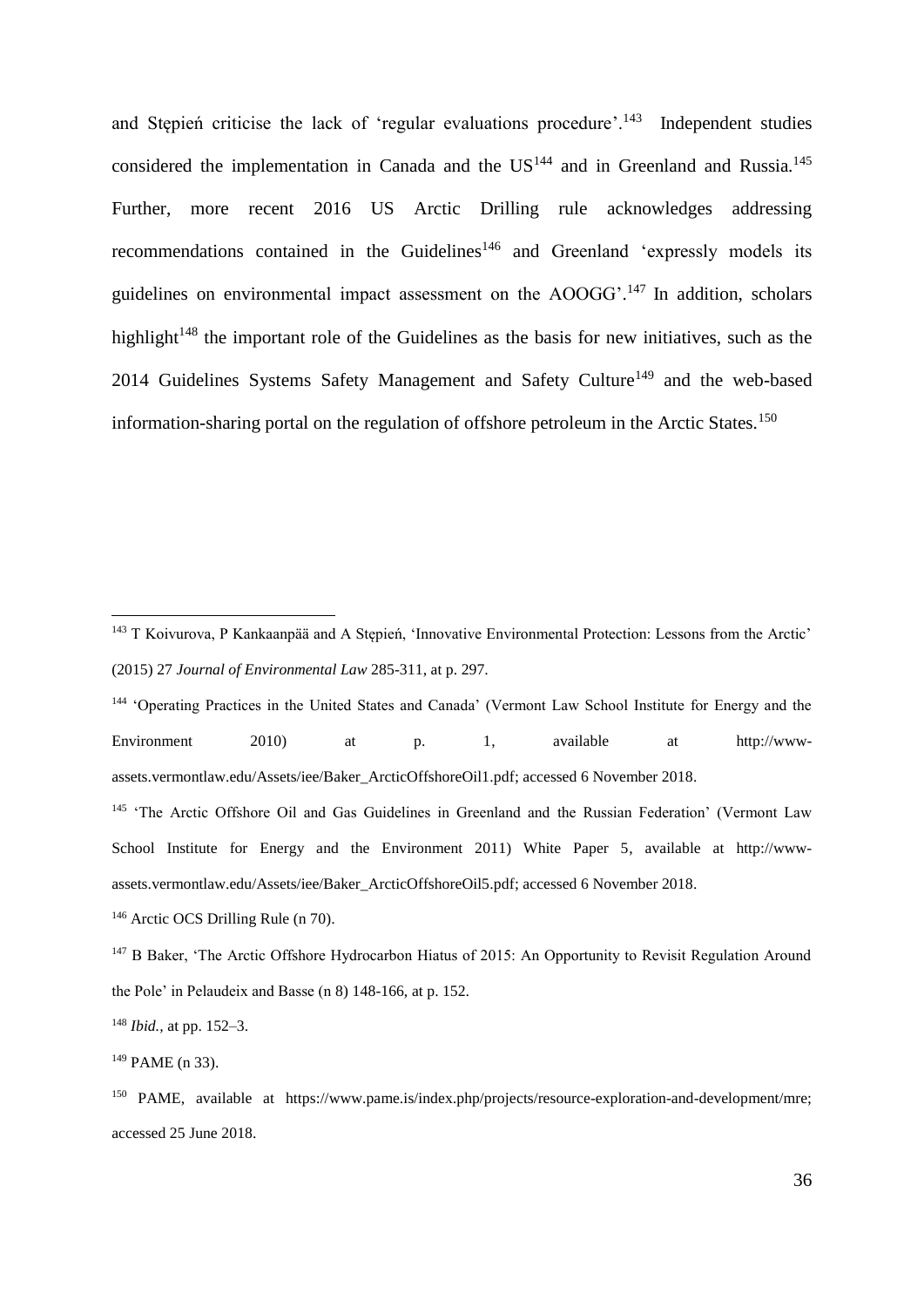### *AOOGG Systems Safety Management and Safety Culture***<sup>151</sup>**

In 2014, the PAME issued a new guidance document 'to enhance and supplement'<sup>152</sup> the AOOGG. The Safety Management and Culture Guidelines (SMCG) deal with systems or process safety rather than occupational health and safety.<sup>153</sup> The SMCG make recommendations for the regulators to 'define and communicate expectations regarding positive safety culture', and to require operators to 'establish, implement, and improve their safety culture'.<sup>154</sup> They further identify challenges and recommended approaches for improving safety management. Although the SMCG represent an important compilation of 'lessons learned' from the past offshore petroleum incidents and the current safety requirements of the Arctic States, they are written in a report form and contain few norms that could be directly implemented by the Arctic States. Rather, they propose recommendations for operators and regulators. Nevertheless, the SMCG address the issues that have been identified as catalysts to the previous offshore well blowouts.<sup>155</sup>

<sup>151</sup> PAME 33).

<sup>152</sup> *Ibid.,* at p. 1.

<sup>153</sup> *Ibid.,* at p. 2.

<sup>154</sup> *Ibid.,* at pp. 19–21.

<sup>155</sup> National Commission on the BP Deepwater Horizon (n 34) at pp. 223–224; 'Report of the Montara Commission of Inquiry' (n 34) at pp. 343–350.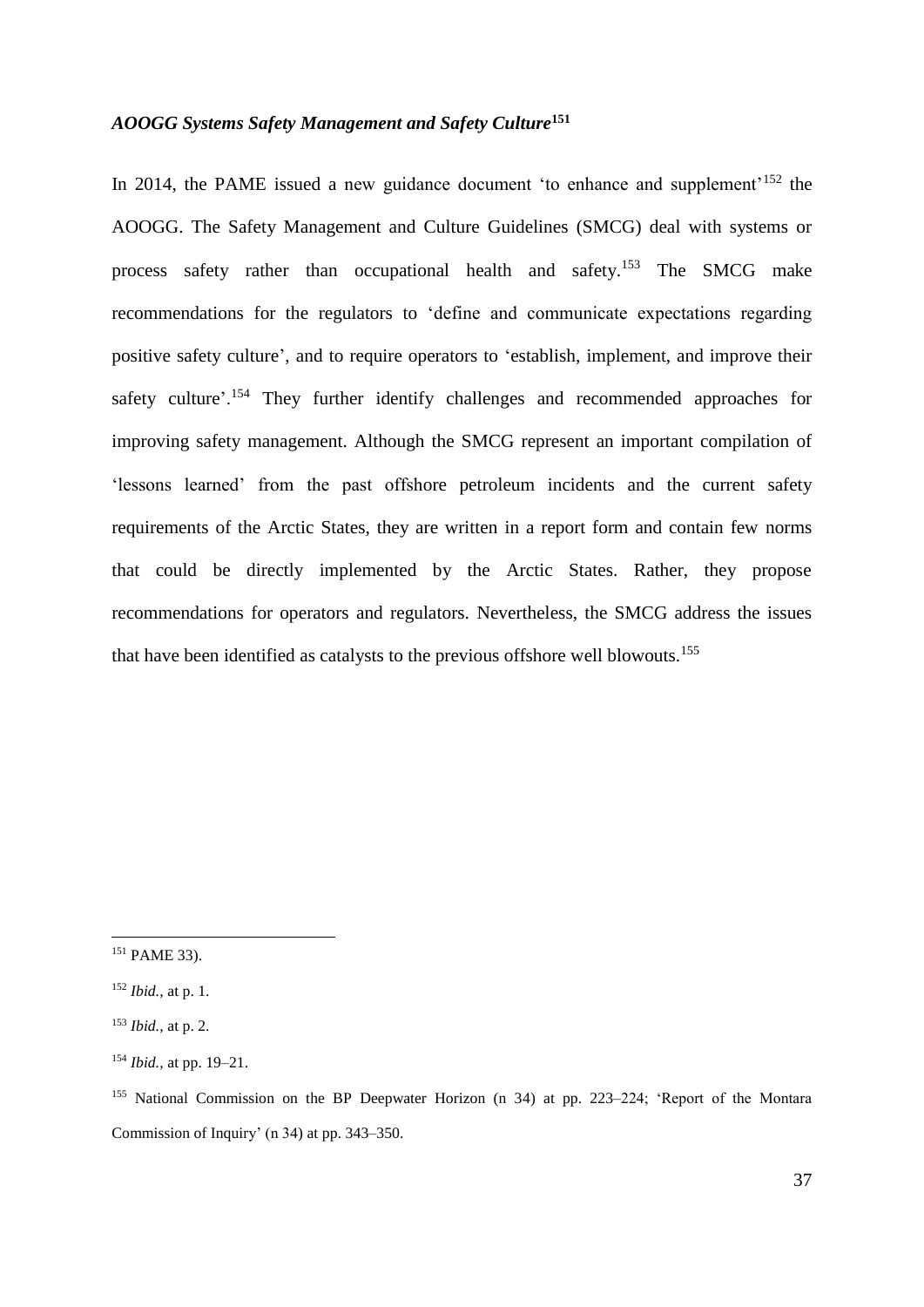### *The Task Force on Oil Pollution Prevention (TFOPP) Framework Plan***<sup>156</sup>**

The TFOPP was established 'to develop an Arctic Council action plan or other arrangement on oil pollution prevention'.<sup>157</sup> Participants included all of the Arctic States, two Permanent Participants, nine Observer States, the European Union (EU), and a number of Observer  $NGOs.<sup>158</sup>$ 

It was not clear from the outset whether the Plan would be binding or not. The ultimate choice of the non-binding form was explained by 'the limited time remaining to deliver the Plan within the envisaged timetable'.<sup>159</sup> The document was adopted

to strengthen cooperation, including exchange of information, among the [Arctic States] in the field of prevention of marine oil pollution in order to protect the Arctic marine environment.<sup>160</sup>

The majority of the Plan's provisions relate to 'sharing lessons learned and best practices' and 'exchange of data'.<sup>161</sup> The Plan recommends the promotion of 'cooperation between 1 <sup>156</sup> TFOPP, 'The Arctic Council Framework Plan for Cooperation on Prevention of Oil Pollution from Petroleum and Maritime Activities in the Marine Areas of the Arctic 2015 (Prevention Framework Plan)', available at the https://oaarchive.arcticcouncil.org/bitstream/handle/11374/609/ACMMCA09\_Iqaluit\_2015\_SAO\_Report\_Annex\_3\_TFOPP\_Framew ork\_Plan.pdf?sequence=1&isAllowed=y; accessed 6 November 2018.

<sup>157</sup> Kiruna Declaration on the Occasion of the 8th Meeting of the Arctic Council (15 May 2013) at p. 4, available at https://www.arctic-council.org/index.php/en/document-archive/category/425-main-documents-from-kirunaministerial-meeting; accessed 6 November 2018.

<sup>158</sup> 'Senior Arctic Officials' Report to Ministers (Iqaluit, 24 April 2015)' at p. 4, available at https://oaarchive.arctic-council.org/handle/11374/494; accessed 6 November 2018.

<sup>159</sup> TFOPP, Meeting September 2014; summary of the meeting available at https://oaarchive.arcticcouncil.org/handle/11374/817; accessed 29 June 2018.

<sup>160</sup> Prevention Framework Plan (n 156) sec. 1.1.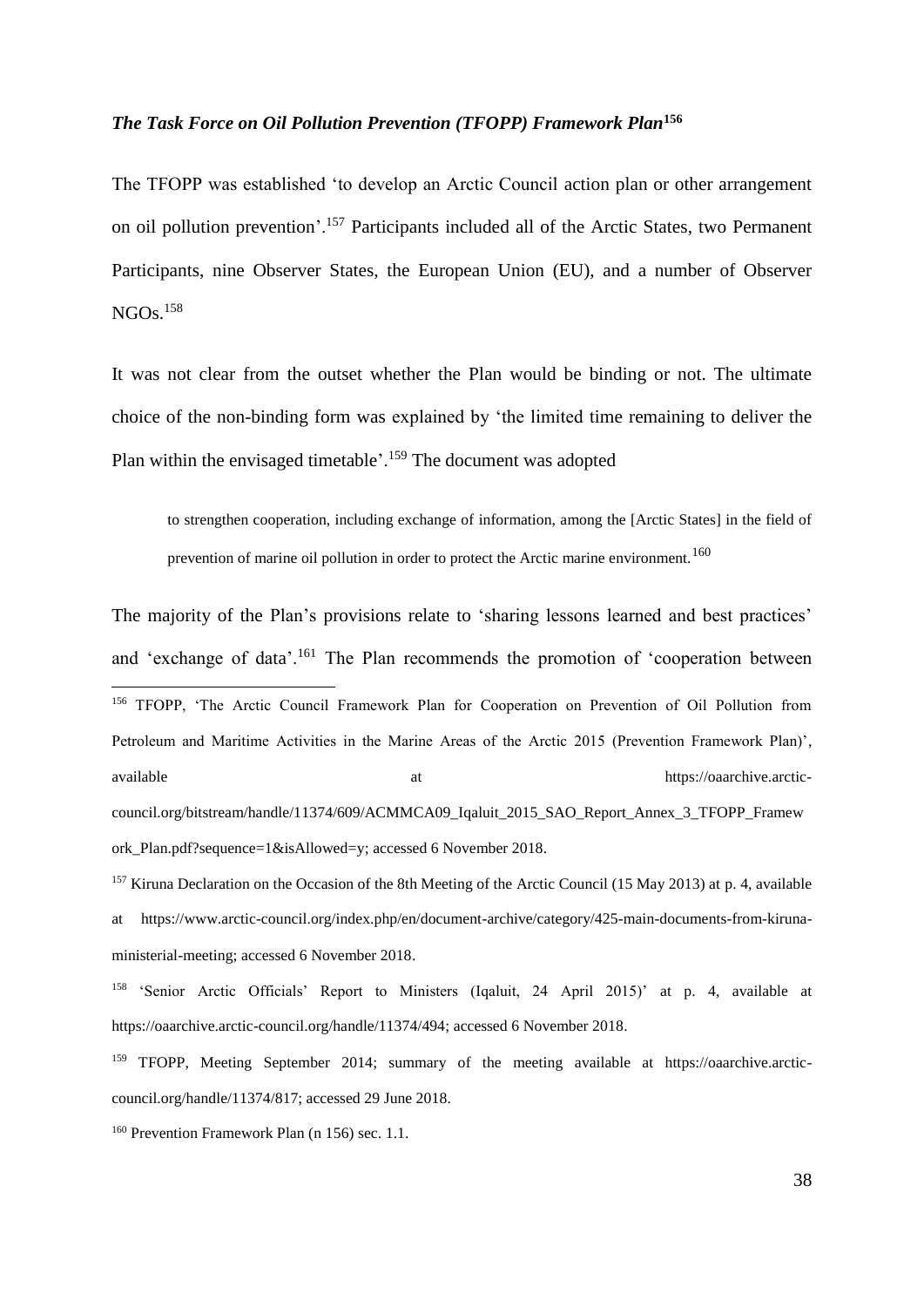competent national authorities on issues concerning the prevention of Arctic marine oil pollution from petroleum activities'.<sup>162</sup>

The Plan requires the completion of 'an overview of the existing and potential technical and operational safety measures specifically designed to prevent oil pollution in the Arctic marine environment from offshore petroleum activity'.<sup>163</sup> In response to this requirement, the EPPR published a report on technical and operational measures specifically designed to prevent oil spills in the Arctic waters.<sup>164</sup> The Plan's further requirement to promote the development of prevention standards/best practices and to assess the sufficiency of the existing ones was implemented through the publication of the relevant report. 165

Some of the Plan's provisions relate more to the preparedness rather than prevention. Thus, section 3.2.4 stipulates that the Arctic States develop a catalogue of existing resources to minimise the environmental impact of a spill, and to assess the adequacy of such resources.<sup>166</sup>

The majority of the Plan's provisions relate to the exchange of information and data. To facilitate the implementation of the Plan, the Arctic Offshore Regulators Forum has been established in 2016.<sup>167</sup> The Forum brings together the offshore petroleum safety regulators

<sup>161</sup> *E.g., ibid.,* secs. 3.1.1; 3.2.1; 3.2.2; 3.1.2; 3.2.5; 3.2.6.

<sup>162</sup> *Ibid.,* sec. 2.1.

<sup>163</sup> *Ibid*.

<sup>164</sup> EPPR (n 28).

<sup>165</sup> EPPR, 'Standardization as a Tool for Prevention of Oil Spills in the Arctic' (2017), available at https://oaarchive.arctic-council.org/handle/11374/1951; accessed 6 November 2018.

<sup>166</sup> Prevention Framework Plan (n 156) sec. 3.2.4.

<sup>&</sup>lt;sup>167</sup> 'Arctic Offshore Regulators Forum: Terms of Reference (SAO Meeting of the Arctic Council, March 2016)' sec. 1(a), available at https://oaarchive.arctic-council.org/handle/11374/1729; accessed 6 November 2018.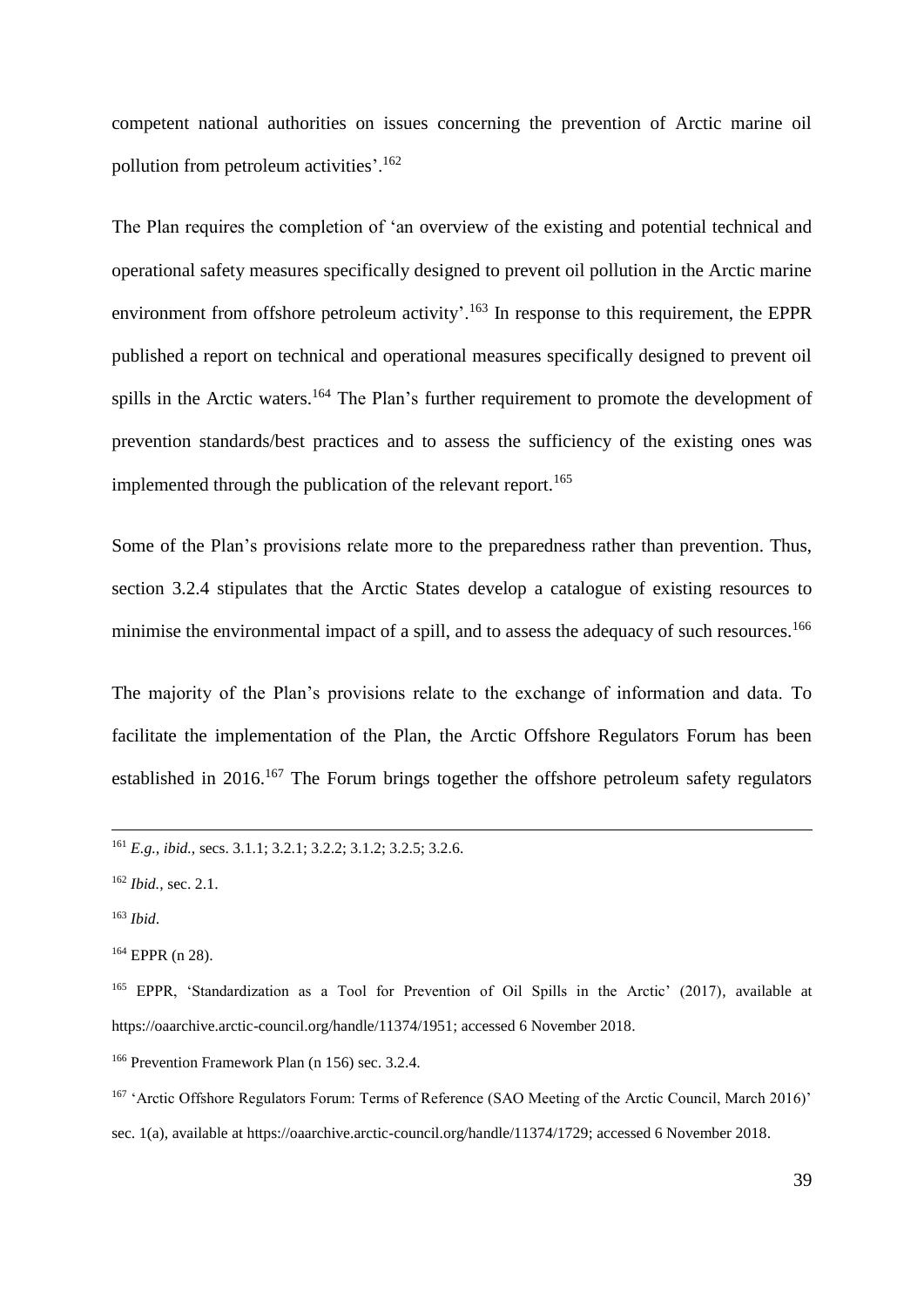across the Arctic States and holds meetings twice a year to 'exchange information, best practices and relevant experiences learned from regulatory efforts'. The Arctic Council has followed up on the Framework Plan by assessing the progress of the implementation.<sup>168</sup> This is a novel initiative in the Arctic Council, which was criticised before for not following up on the status of implementation of its recommendations.<sup>169</sup>

### **Complementary nature of the Arctic Council soft law documents**

The Arctic Council has consistently worked on oil spill prevention and response since its establishment. In terms of scope, its outputs are wider than the treaties'. Thus, unlike treaties, they address oil spill prevention measures, well control, and Arctic-specific responses. Table 2 below summarises the scope of each document.

**Table 2: Arctic Council regulation of oil spill prevention, preparedness, and response**

1

| <b>Factors</b>      | <b>AOOGG</b>                       | <b>SMCG</b>                   | <b>TFOPP Plan</b>         |
|---------------------|------------------------------------|-------------------------------|---------------------------|
| Operational scope   | All stages of petroleum            | Systems or process safety for | Oil pollution in general  |
|                     | development, except                | oil and gas development       |                           |
|                     | transportation                     |                               |                           |
| Prevention and well | Yes, requirements for materials to | Yes, but only safety          | Yes, but only sharing and |
| control             | be suitable for Arctic conditions; | management systems            | compilation of knowledge  |

<sup>168</sup> EPPR, Arctic Council Status on Implementation of the 'Framework Plan for Cooperation on Prevention of Oil Pollution from Petroleum and Maritime Activities in the Marine Areas of the Arctic' (2017) available at https://oaarchive.arctic-council.org/bitstream/handle/11374/1938/2017-05-05-EPPR-

Report\_Implementation\_Framework\_Plan\_OPP-Edocs-3742.pdf?sequence=1&isAllowed=y; accessed 29 June 2018.

<sup>169</sup> Koivurova *et al*., (n 143) at p. 97; MA Dubois and C Tesar, 'Making It Stick – A New Approach to Implementing Arctic Council Decisions and Recommendations' [2014] *Arctic Yearbook*, available at https://arcticyearbook.com/arctic-yearbook/2014; accessed 6 November 2018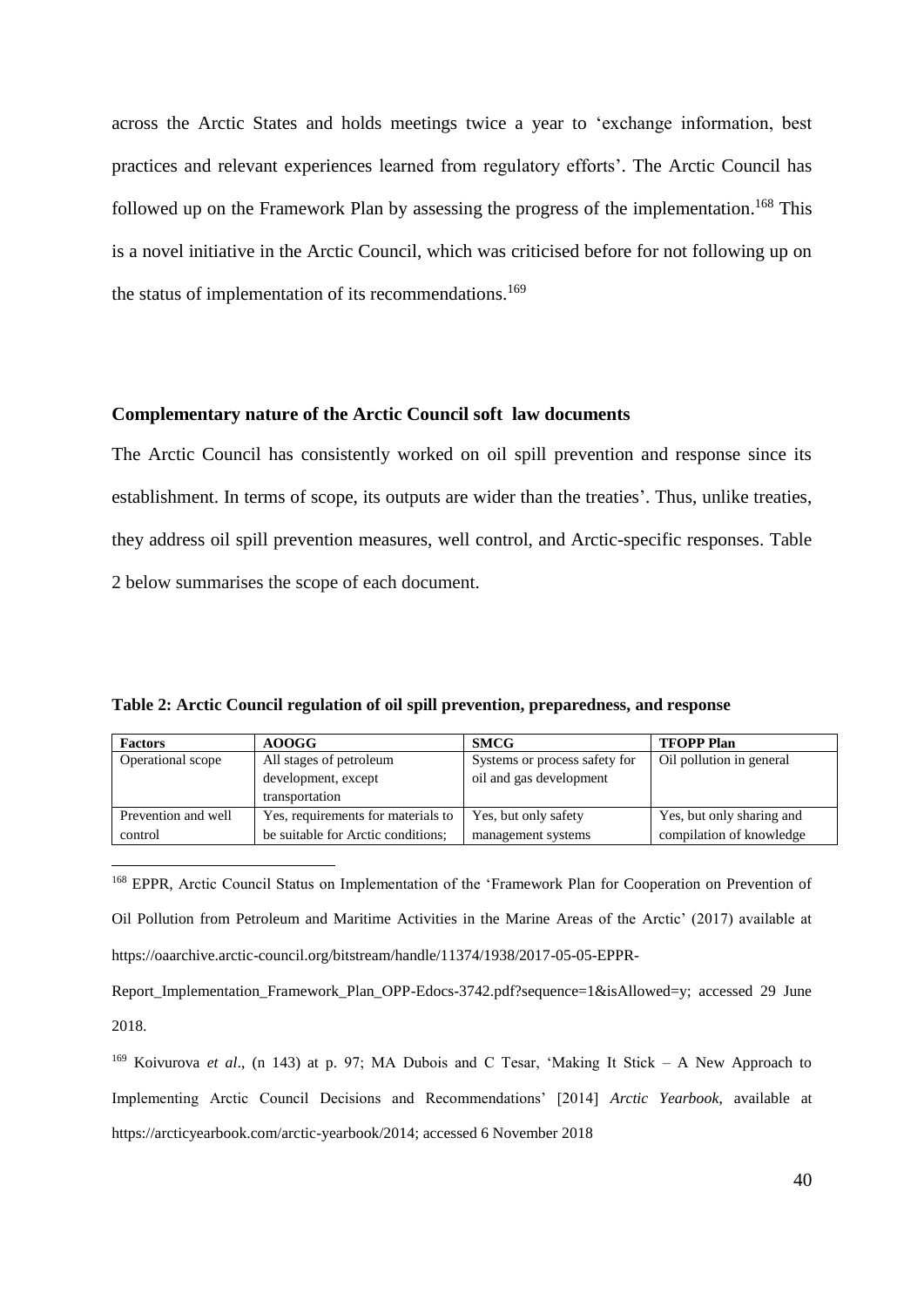|                         | contractors management.            |                               | regarding prevention          |
|-------------------------|------------------------------------|-------------------------------|-------------------------------|
| Preparedness            | Yes, risk analysis, emergency      | Yes, limited consideration of | Yes, limited consideration of |
|                         | planning; requirement for          | risk assessment               | risk assessment               |
|                         | operators to demonstrate financial |                               |                               |
|                         | capacity to respond                |                               |                               |
| Oil spill response plan | Yes, minimum content               | Yes, to a limited extent, no  | N <sub>0</sub>                |
|                         | requirements to include response   | requirements                  |                               |
|                         | in Arctic conditions               |                               |                               |
| Well response plan      | Yes, relief well                   | No                            | No                            |
| Response techniques     | Yes, to a limited extent           | No                            | No                            |
| Arctic-specific         | Yes                                | Yes                           | Yes                           |
| requirements            |                                    |                               |                               |

As demonstrated, the scope of the non-binding documents is wider, particularly where oil spill prevention measures and the Arctic regional specificities are concerned. This comes with some trade-offs. The provisions of the non-binding documents are largely not formulated as international legal rules. Rather than placing obligations directly on the Arctic States, the Council's documents typically establish the review of best practices and make recommendations not just to the relevant regulatory bodies, but also to the industry and other relevant stakeholders. Indeed, an important advantage of the Arctic Council outputs on oil spill prevention and response is the way it involves the relevant non-State actors: national and regional government agencies and industry stakeholders. Such direct involvement might extend the legitimacy of the documents and enhance institutional collaboration. It has further been positively regarded by scholars in the context of 'hybrid governance.'<sup>170</sup>

Despite the lack of direct rules and the non-binding nature, as noted above, some national documents directly refer to the Guidelines, which signals the implementation not just through increased cooperation and information sharing, but through the legislative outputs at the national level as well.

<sup>&</sup>lt;sup>170</sup> The authors, however, warn of potential fragmentation of implementation leading to the lack of 'coherent regional governance'. Osofsky *et al*., (n 17) at p. 418.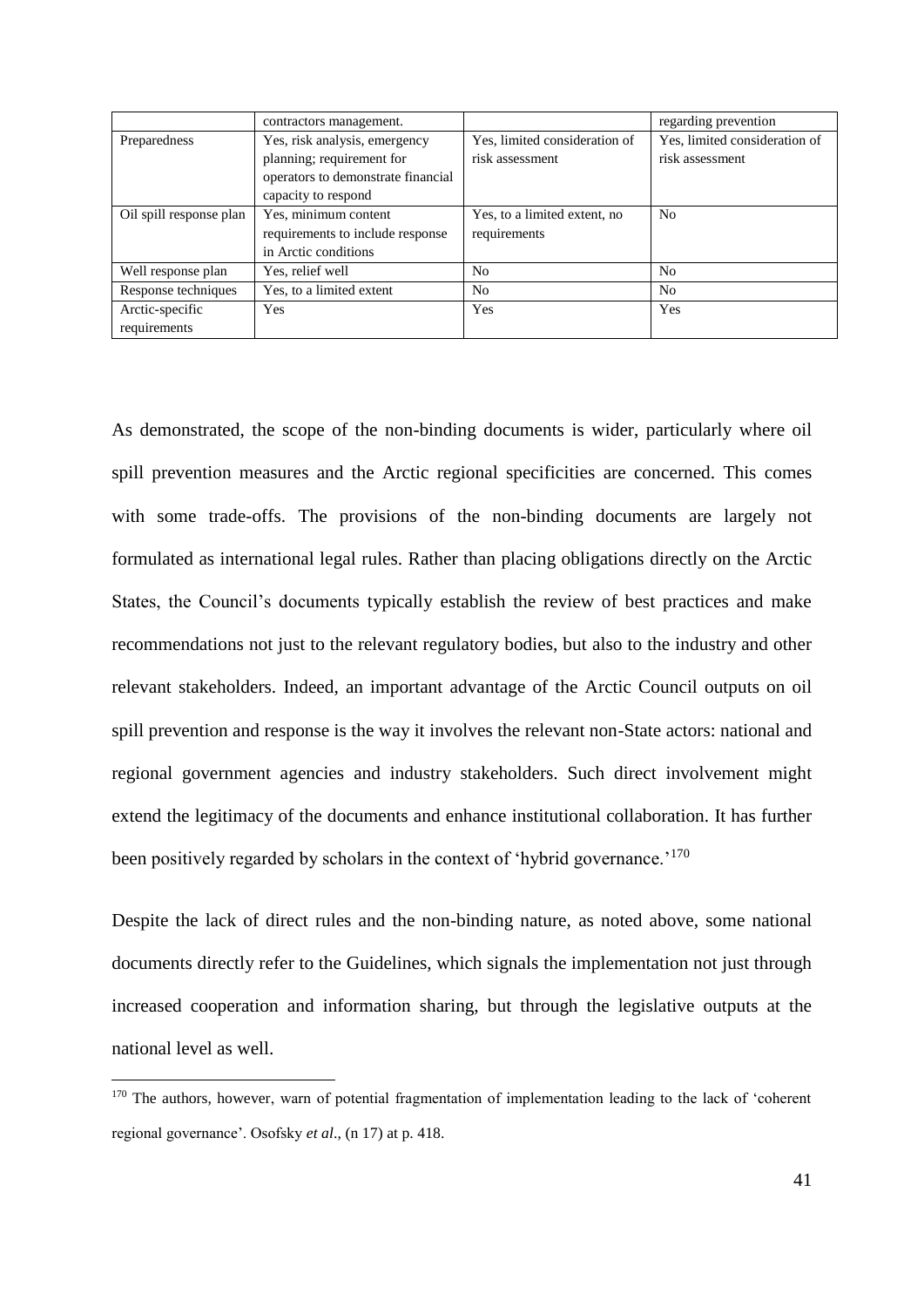Further non-treaty regulatory instruments can be prominent in improving the offshore oil and gas safety in the Arctic. The use of industry standards across the Arctic region, although falling outside the scope of the treaty regulation, could become a source of generally accepted rules and practices. Thus, the Norwegian petroleum industry standards for well control, NORSOK D-010,<sup>171</sup> are specifically referenced in the Canadian Filing Requirements for drilling in the Arctic waters.<sup>172</sup> Another example is the bilateral project between Norway and Russia, Barents 2020, which was established to create a coordinated approach to petroleum development in the Barents Sea.<sup>173</sup> With direct involvement of the industry,  $174$  the Barents 2020 Reports identified and recommended common standards with the view of *inter alia* coherent approaches to risk assessment of major hazards, including blow-outs on offshore drilling, production and storage units.<sup>175</sup>

The Arctic Council governance does not come in lieu of treaty regulation, but in addition to it. The complementary nature of such soft law approach is evident in a number of ways. First, the additional value of the MOSPA, compared to the OPRC, stems from the cooperation it encouraged in recommending common practices, conducting exercises and using the regular Council meetings as a discussion forum. Second, the Arctic Council recommendations and

<sup>&</sup>lt;sup>171</sup> 'Filing Requirements' (n 137) at p.  $5-8$ .

<sup>172</sup> 'NORSOK Standard D-010' (n 45).

<sup>173</sup> 'Barents 2020: A Tool for a Forward-Looking High North Policy' (2006) at p. 3 available at https://www.regjeringen.no/globalassets/upload/ud/vedlegg/barents2020e.pdf; accessed 29 June 2018.

<sup>&</sup>lt;sup>174</sup> DNV acted as the project manager; Gazprom, Lukoil and Statoil, among others, were on the steering committee. DNV, 'Barents 2020: Assessment of International Standards for Safe Exploration, Production and Transportation of Oil and Gas in the Barents Sea (Phase 4)' (2012) at p. 13, available at https://www.dnvgl.com/oilgas/arctic/barents-2020-reports.html; accessed 6 November 2018.

<sup>175</sup> *Ibid.,* at pp. 18–23.